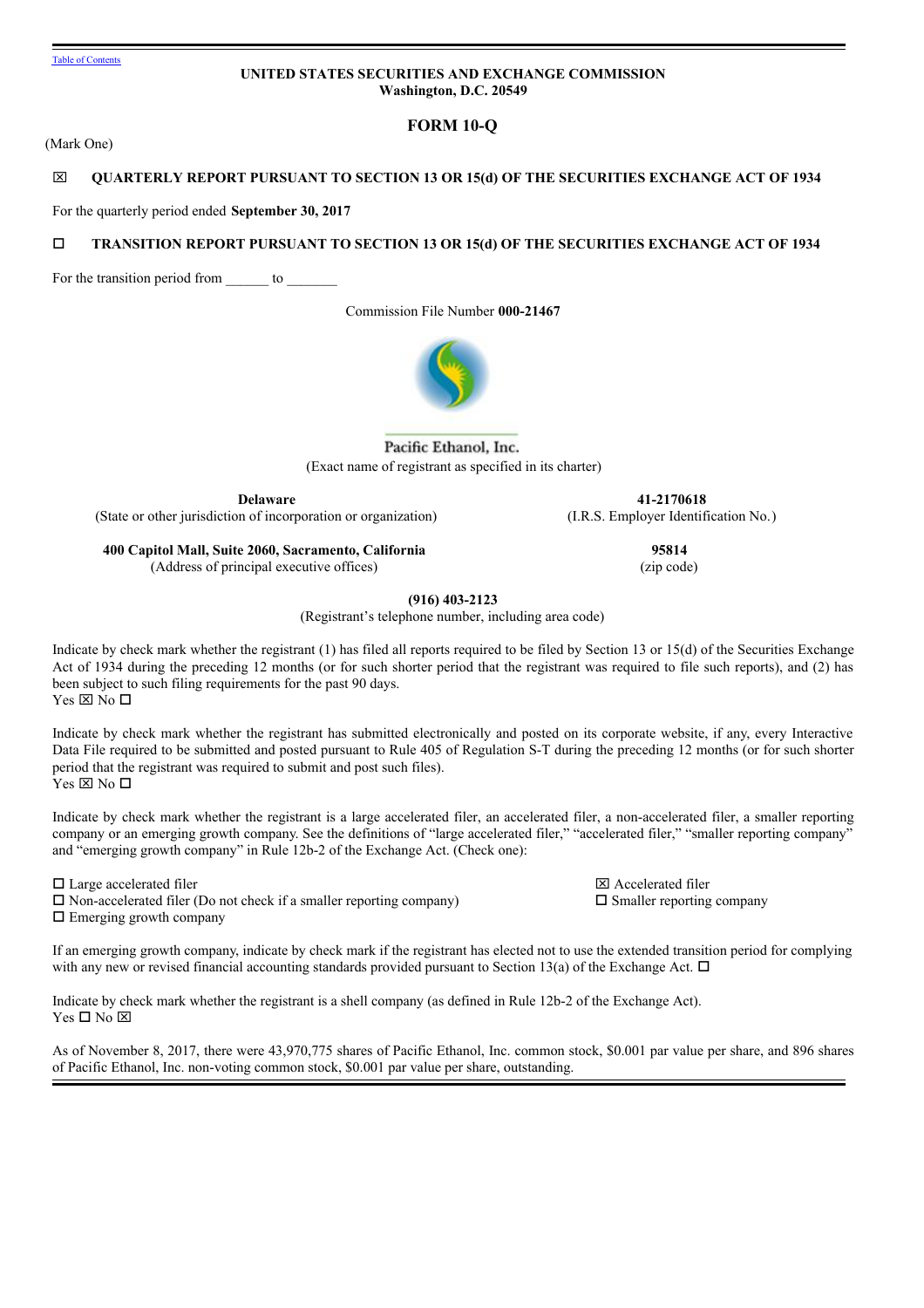### **PART I FINANCIAL INFORMATION**

|                   |                                                                                                                      | Page |  |  |  |  |  |  |  |
|-------------------|----------------------------------------------------------------------------------------------------------------------|------|--|--|--|--|--|--|--|
| ITEM 1.           | FINANCIAL STATEMENTS.                                                                                                |      |  |  |  |  |  |  |  |
|                   | Consolidated Balance Sheets as of September 30, 2017 (unaudited) and December 31, 2016                               | 3    |  |  |  |  |  |  |  |
|                   | Consolidated Statements of Operations for the Three and Nine Months Ended September 30, 2017 and<br>2016 (unaudited) | 5    |  |  |  |  |  |  |  |
|                   | Consolidated Statements of Cash Flows for the Nine Months Ended September 30, 2017 and 2016<br>(unaudited)           | 6    |  |  |  |  |  |  |  |
|                   | Notes to Consolidated Financial Statements (unaudited)                                                               | 7    |  |  |  |  |  |  |  |
| ITEM 2.           | MANAGEMENT'S DISCUSSION AND ANALYSIS OF FINANCIAL CONDITION AND RESULTS<br>OF OPERATIONS.                            | 18   |  |  |  |  |  |  |  |
| ITEM 3.           | <b>OUANTITATIVE AND QUALITATIVE DISCLOSURES ABOUT MARKET RISK.</b>                                                   | 28   |  |  |  |  |  |  |  |
| ITEM 4.           | <b>CONTROLS AND PROCEDURES.</b>                                                                                      | 29   |  |  |  |  |  |  |  |
|                   | <b>PART II</b><br><b>OTHER INFORMATION</b>                                                                           |      |  |  |  |  |  |  |  |
| ITEM 1.           | <b>LEGAL PROCEEDINGS.</b>                                                                                            | 31   |  |  |  |  |  |  |  |
| ITEM 1A.          | <b>RISK FACTORS.</b>                                                                                                 | 31   |  |  |  |  |  |  |  |
| ITEM 2.           | UNREGISTERED SALES OF EOUITY SECURITIES AND USE OF PROCEEDS.                                                         | 39   |  |  |  |  |  |  |  |
| ITEM 3.           | DEFAULTS UPON SENIOR SECURITIES.                                                                                     | 40   |  |  |  |  |  |  |  |
| ITEM 4.           | <b>MINE SAFETY DISCLOSURES.</b>                                                                                      | 40   |  |  |  |  |  |  |  |
| ITEM 5.           | <b>OTHER INFORMATION.</b>                                                                                            | 40   |  |  |  |  |  |  |  |
| ITEM 6.           | <b>EXHIBITS.</b>                                                                                                     | 41   |  |  |  |  |  |  |  |
| <b>SIGNATURES</b> |                                                                                                                      | 43   |  |  |  |  |  |  |  |
|                   |                                                                                                                      |      |  |  |  |  |  |  |  |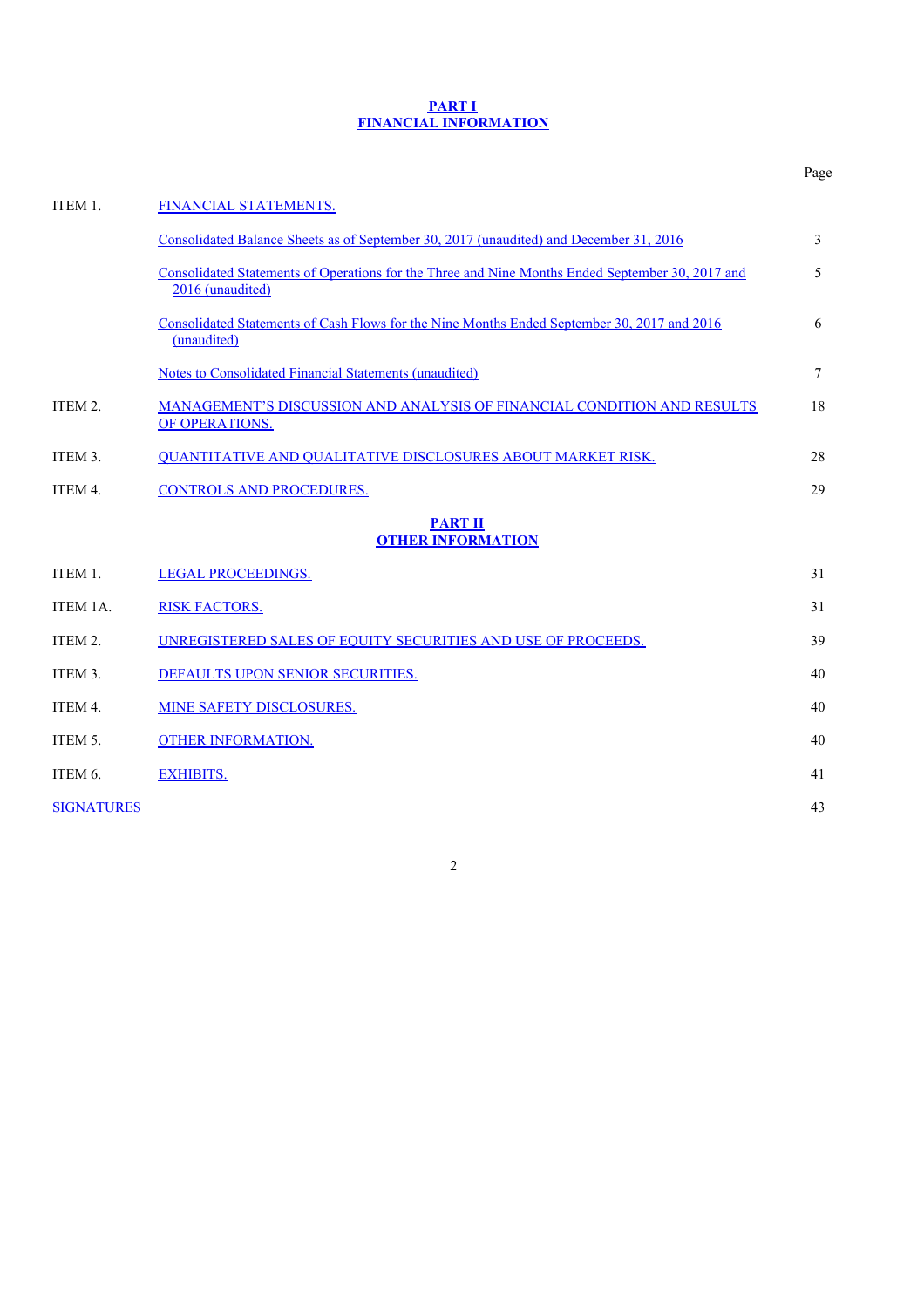# **PART I - FINANCIAL INFORMATION**

# **ITEM 1. FINANCIAL STATEMENTS.**

**\_\_\_\_\_\_\_\_\_\_\_\_\_\_\_**

# **PACIFIC ETHANOL, INC. CONSOLIDATED BALANCE SHEETS (in thousands)**

|                                                                                     | September 30,<br>2017 |             |              | December 31,<br>2016 |
|-------------------------------------------------------------------------------------|-----------------------|-------------|--------------|----------------------|
|                                                                                     |                       | (unaudited) |              | $\star$              |
| <b>ASSETS</b>                                                                       |                       |             |              |                      |
| <b>Current Assets:</b>                                                              |                       |             |              |                      |
| Cash and cash equivalents                                                           | \$                    | 56,923      | $\mathbb{S}$ | 68,590               |
| Accounts receivable, net (net of allowance for doubtful accounts of \$18 and \$331, |                       |             |              |                      |
| respectively)                                                                       |                       | 72,282      |              | 86,275               |
| Inventories                                                                         |                       | 71,819      |              | 60,070               |
| Prepaid inventory                                                                   |                       | 5,622       |              | 9,946                |
| Income tax receivables                                                              |                       | 129         |              | 5,730                |
| Derivative instruments                                                              |                       | 3,017       |              | 978                  |
| Other current assets                                                                |                       | 3,026       |              | 3,612                |
| Total current assets                                                                |                       | 212,818     |              | 235,201              |
|                                                                                     |                       |             |              |                      |
| Property and equipment, net                                                         |                       | 509,369     |              | 465,190              |
|                                                                                     |                       |             |              |                      |
| <b>Other Assets:</b>                                                                |                       |             |              |                      |
| Intangible assets, net                                                              |                       | 2,678       |              | 2,678                |
| Other assets                                                                        |                       | 5,785       |              | 5,169                |
| Total other assets                                                                  |                       | 8,463       |              | 7,847                |
|                                                                                     |                       |             |              |                      |
| <b>Total Assets</b>                                                                 | \$                    | 730,650     | S            | 708,238              |

**\*** Amounts derived from the audited consolidated financial statements for the year ended December 31, 2016.

See accompanying notes to consolidated financial statements.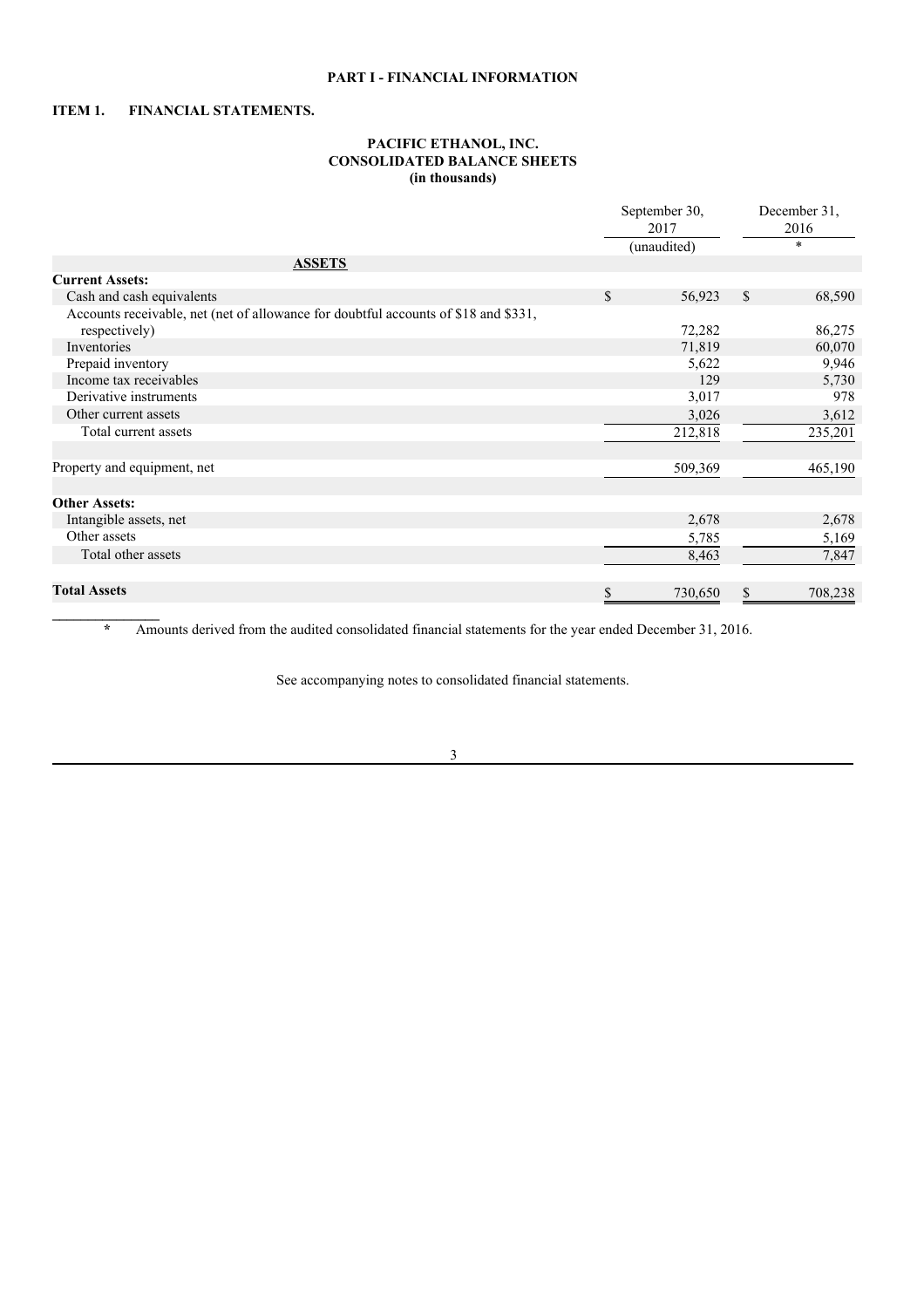### **PACIFIC ETHANOL, INC. CONSOLIDATED BALANCE SHEETS (CONTINUED) (in thousands, except par value)**

|                                                                                                                        |               | September 30,<br>2017 | December 31,<br>2016 |
|------------------------------------------------------------------------------------------------------------------------|---------------|-----------------------|----------------------|
|                                                                                                                        |               | (unaudited)           | $\ast$               |
| <b>LIABILITIES AND STOCKHOLDERS' EQUITY</b>                                                                            |               |                       |                      |
| <b>Current Liabilities:</b>                                                                                            |               |                       |                      |
| Accounts payable – trade                                                                                               | $\mathcal{S}$ | 41,178                | \$<br>37,051         |
| Accrued liabilities                                                                                                    |               | 22,245                | 20,280               |
| Current portion - capital leases                                                                                       |               | 799                   | 794                  |
| Current portion - long-term debt                                                                                       |               | 20,000                | 10,500               |
| Derivative instruments                                                                                                 |               | 2,755                 | 4,115                |
| Accrued PE Op Co. purchase                                                                                             |               | 3,828                 | 3,828                |
| Other current liabilities                                                                                              |               | 1,591                 | 2,273                |
| Total current liabilities                                                                                              |               | 92,396                | 78,841               |
| Long-term debt, net of current portion                                                                                 |               | 220,304               | 188,028              |
| Capital leases, net of current portion                                                                                 |               | 134                   | 547                  |
| Warrant liabilities at fair value                                                                                      |               |                       | 651                  |
| Other liabilities                                                                                                      |               | 20,915                | 21,910               |
| <b>Total Liabilities</b>                                                                                               |               | 333,749               | 289,977              |
| Commitments and Contingencies (Note 8)                                                                                 |               |                       |                      |
| <b>Stockholders' Equity:</b>                                                                                           |               |                       |                      |
| Pacific Ethanol, Inc. Stockholders' Equity:                                                                            |               |                       |                      |
| Preferred stock, \$0.001 par value; 10,000 shares authorized;                                                          |               |                       |                      |
| Series A: 1,684 shares authorized; no shares issued and outstanding as of September 30,<br>2017 and December 31, 2016; |               |                       |                      |
| Series B: 1,581 shares authorized; 927 shares issued and outstanding as of September                                   |               |                       |                      |
| 30, 2017 and December 31, 2016; liquidation preference of \$18,075 as of September                                     |               |                       |                      |
| 30, 2017                                                                                                               |               |                       |                      |
| Common stock, \$0.001 par value; 300,000 shares authorized; 43,971 and 39,772 shares                                   |               |                       |                      |
| issued and outstanding as of September 30, 2017 and December 31, 2016, respectively                                    |               | 44                    | 40                   |
| Non-voting common stock, \$0.001 par value; 3,553 shares authorized; 1 and 3,540 shares                                |               |                       |                      |
| issued and outstanding as of September 30, 2017 and December 31, 2016, respectively                                    |               |                       | $\overline{4}$       |
| Additional paid-in capital                                                                                             |               | 926,248               | 922,698              |
| Accumulated other comprehensive loss                                                                                   |               | (2,620)               | (2,620)              |
| Accumulated deficit                                                                                                    |               | (554, 858)            | (532, 233)           |
| Total Pacific Ethanol, Inc. Stockholders' Equity                                                                       |               | 368,815               | 387,890              |
| Noncontrolling interests                                                                                               |               | 28,086                | 30,371               |
| Total Stockholders' Equity                                                                                             |               | 396,901               | 418,261              |
| <b>Total Liabilities and Stockholders' Equity</b>                                                                      | \$            | 730,650               | \$<br>708,238        |

**\*** Amounts derived from the audited consolidated financial statements for the year ended December 31, 2016.

See accompanying notes to consolidated financial statements.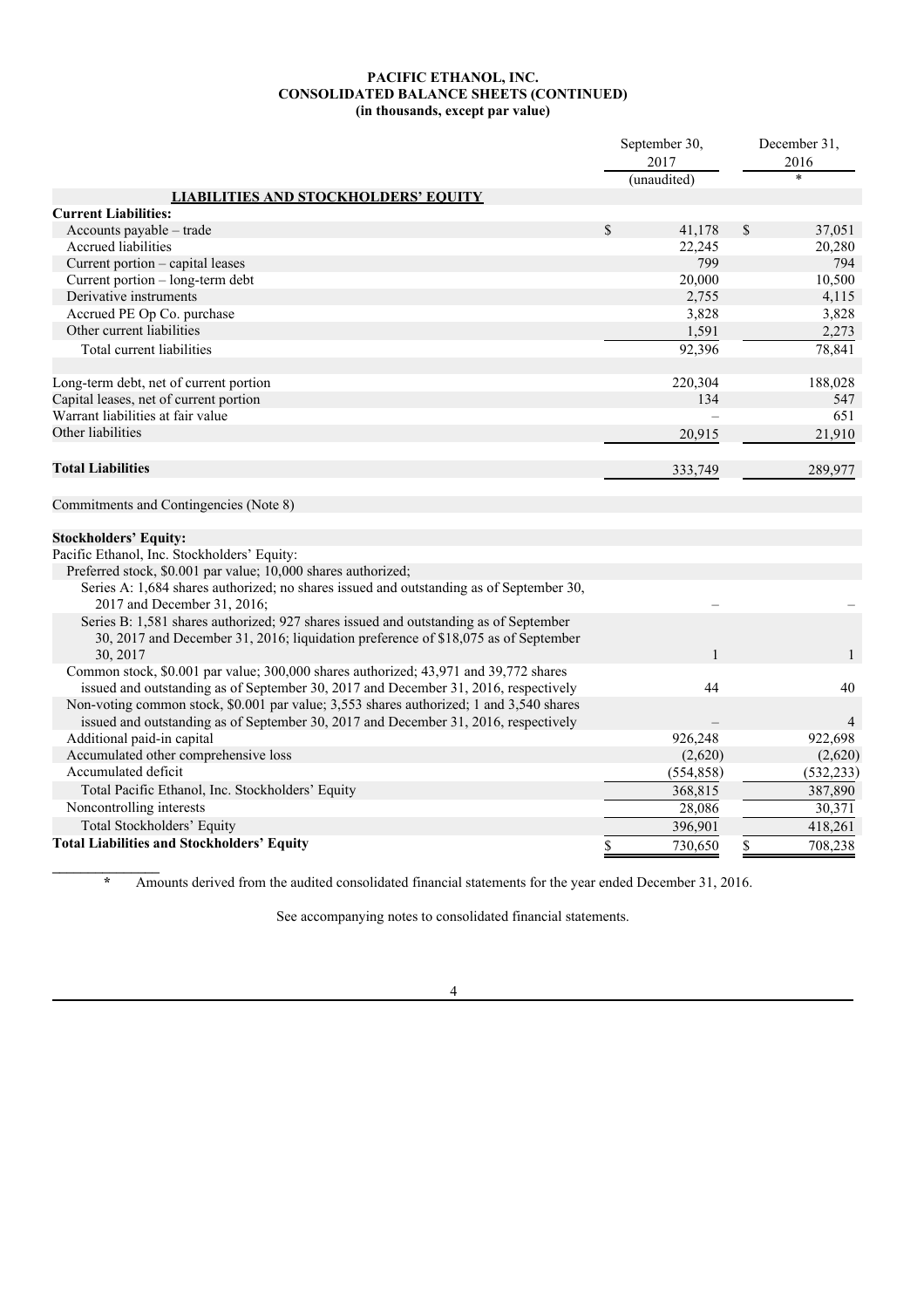# **PACIFIC ETHANOL, INC. CONSOLIDATED STATEMENTS OF OPERATIONS (unaudited, in thousands, except per share data)**

|                                                        |     | Three Months Ended<br>September 30, |               |         |    | Nine Months Ended<br>September 30, |    |           |  |
|--------------------------------------------------------|-----|-------------------------------------|---------------|---------|----|------------------------------------|----|-----------|--|
|                                                        |     | 2017                                |               | 2016    |    | 2017                               |    | 2016      |  |
| Net sales                                              | \$. | 445,442                             | <sup>\$</sup> | 417,806 | S. | 1,236,984                          | S. | 1,183,039 |  |
| Cost of goods sold                                     |     | 433,377                             |               | 411,442 |    | 1,229,039                          |    | 1,157,902 |  |
| Gross profit                                           |     | 12,065                              |               | 6,364   |    | 7,945                              |    | 25,137    |  |
| Selling, general and administrative expenses           |     | 8,720                               |               | 5,971   |    | 22,932                             |    | 20,436    |  |
| Income (loss) from operations                          |     | 3,345                               |               | 393     |    | (14,987)                           |    | 4,701     |  |
| Fair value adjustments                                 |     |                                     |               | (69)    |    | 473                                |    | (53)      |  |
| Interest expense, net                                  |     | (3,826)                             |               | (3,874) |    | (9,157)                            |    | (16, 643) |  |
| Other income (expense), net                            |     | (60)                                |               | 32      |    | (293)                              |    | 92        |  |
| Loss before provision (benefit) for income taxes       |     | (541)                               |               | (3,518) |    | (23,964)                           |    | (11,903)  |  |
| Provision (benefit) for income taxes                   |     |                                     |               |         |    |                                    |    | (245)     |  |
| Consolidated net loss                                  |     | (541)                               |               | (3,518) |    | (23,964)                           |    | (11,658)  |  |
| Net loss attributed to noncontrolling interests        |     | 339                                 |               |         |    | 2,285                              |    |           |  |
| Net loss attributed to Pacific Ethanol, Inc.           |     | (202)                               | $\mathbb{S}$  | (3,518) | \$ | (21,679)                           | \$ | (11,658)  |  |
| Preferred stock dividends                              |     | (319)                               | \$.           | (319)   | \$ | (946)                              | \$ | (949)     |  |
| Net loss available to common stockholders              |     | (521)                               | \$            | (3,837) | \$ | (22, 625)                          |    | (12,607)  |  |
| Net loss per share, basic and diluted                  |     | (0.01)                              |               | (0.09)  |    | (0.53)                             |    | (0.30)    |  |
| Weighted-average shares outstanding, basic and diluted |     | 42,475                              |               | 42,226  |    | 42,358                             |    | 42,156    |  |

See accompanying notes to consolidated financial statements.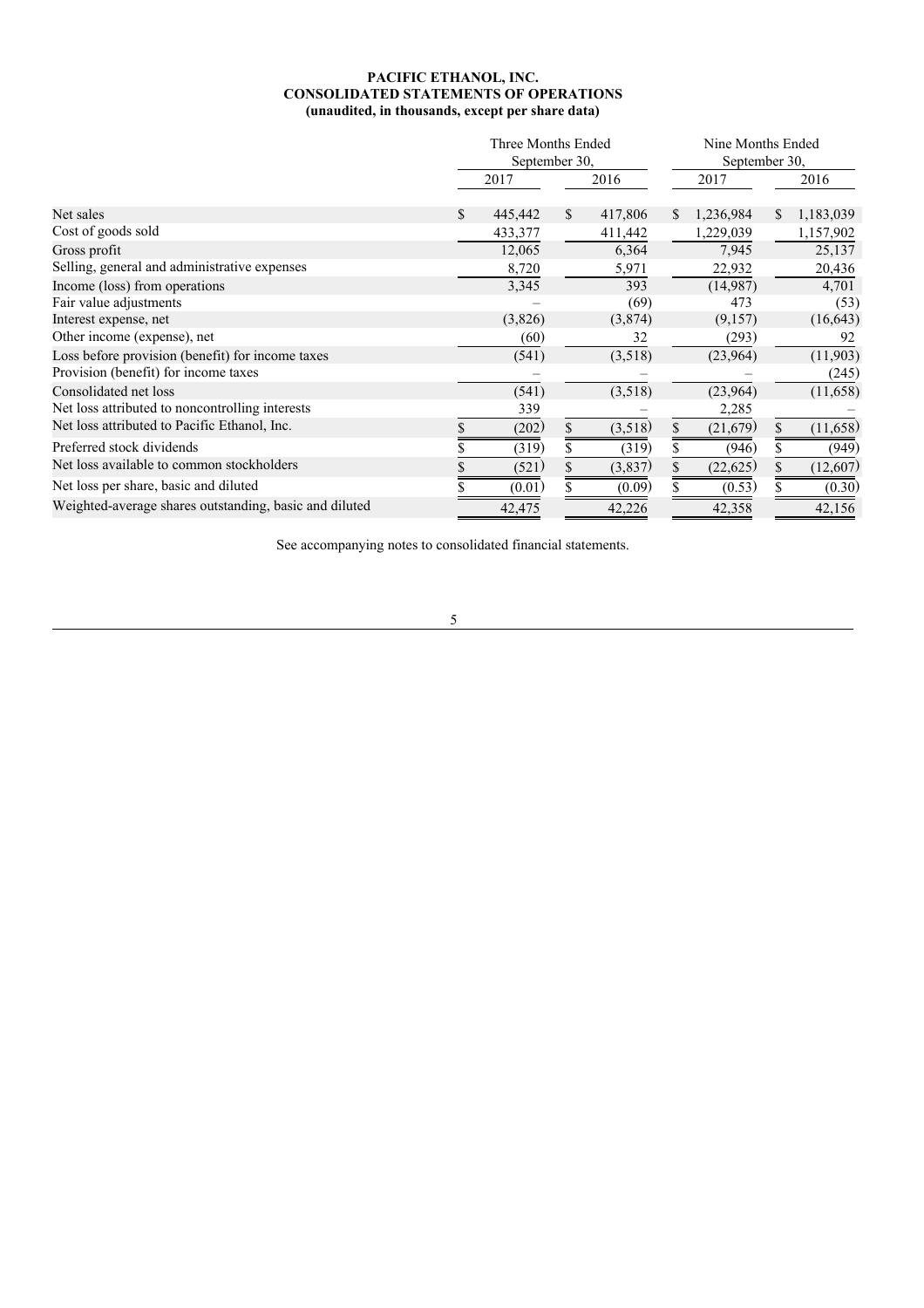### **PACIFIC ETHANOL, INC. CONSOLIDATED STATEMENTS OF CASH FLOWS (unaudited, in thousands)**

|                                                                                                             | Nine Months Ended<br>September 30, |           |              |           |
|-------------------------------------------------------------------------------------------------------------|------------------------------------|-----------|--------------|-----------|
|                                                                                                             |                                    | 2017      |              | 2016      |
| <b>Operating Activities:</b>                                                                                |                                    |           |              |           |
| Consolidated net loss                                                                                       | \$                                 | (23,964)  | \$           | (11,658)  |
| Adjustments to reconcile consolidated net loss to net cash provided by operating activities:                |                                    |           |              |           |
| Depreciation and amortization of intangibles                                                                |                                    | 28,486    |              | 26,526    |
| Interest expense added to term debt                                                                         |                                    |           |              | 9,451     |
| Fair value adjustments                                                                                      |                                    | (473)     |              | 53        |
| Amortization of debt discount                                                                               |                                    | 454       |              | 930       |
| Amortization of deferred financing fees                                                                     |                                    | 339       |              | 97        |
| Non-cash compensation                                                                                       |                                    | 2,985     |              | 1,888     |
| Loss (gain) on derivative instruments                                                                       |                                    | 836       |              | (1,669)   |
| Bad debt expense                                                                                            |                                    | 4         |              | 325       |
| Changes in operating assets and liabilities, net of effects from acquisition of ICP:<br>Accounts receivable |                                    | 25,625    |              | (7, 803)  |
| Inventories                                                                                                 |                                    | (1,891)   |              | (4,168)   |
| Prepaid expenses and other assets                                                                           |                                    | 2,197     |              | 5,503     |
| Prepaid inventory                                                                                           |                                    | 4,397     |              | (1,657)   |
| Accounts payable and accrued expenses                                                                       |                                    | (3,995)   |              | (2,789)   |
| Net cash provided by operating activities                                                                   |                                    | 35,000    |              | 15,029    |
|                                                                                                             |                                    |           |              |           |
| <b>Investing Activities:</b>                                                                                |                                    |           |              |           |
| Additions to property and equipment                                                                         |                                    | (12, 348) |              | (14, 045) |
| Purchase of ICP, net of cash acquired                                                                       |                                    | (28, 921) |              |           |
| Proceeds from cash collateralized letters of credit                                                         |                                    |           |              | 4,113     |
| Net cash used in investing activities                                                                       |                                    | (41,269)  |              | (9,932)   |
| <b>Financing Activities:</b>                                                                                |                                    |           |              |           |
| Net (payments) proceeds from Kinergy's line of credit                                                       |                                    | (5,889)   |              | 2,913     |
| Proceeds from ICP credit facilities                                                                         |                                    | 42,000    |              |           |
| Proceeds from assessment financing                                                                          |                                    | 1,144     |              | 1,020     |
| Net proceeds from notes                                                                                     |                                    | 13,530    |              |           |
| Payments for debt issuance costs                                                                            |                                    | (924)     |              |           |
| Principal payments on borrowings                                                                            |                                    | (54, 927) |              | (17,003)  |
| Payments on capital leases                                                                                  |                                    | (588)     |              | (3,151)   |
| Proceeds from exercise of warrants and options                                                              |                                    | 1,202     |              |           |
| Preferred stock dividends paid                                                                              |                                    | (946)     |              | (949)     |
| Net cash used in financing activities                                                                       |                                    | (5,398)   |              | (17, 170) |
|                                                                                                             |                                    |           |              |           |
| Net decrease in cash and cash equivalents                                                                   |                                    | (11,667)  |              | (12,073)  |
| Cash and cash equivalents at beginning of period                                                            |                                    | 68,590    |              | 52,712    |
| Cash and cash equivalents at end of period                                                                  | \$                                 | 56,923    | $\mathbb{S}$ | 40,639    |
|                                                                                                             |                                    |           |              |           |
| <b>Supplemental Cash Flow Information:</b>                                                                  |                                    |           |              |           |
| Interest paid                                                                                               | \$                                 | 8,291     | \$           | 7,256     |
| Income tax refunds received                                                                                 | \$                                 | 5,601     | \$           | 4,784     |
| Noncash financing and investing activities:                                                                 |                                    |           |              |           |
| Issuance of notes payable for acquisition of ICP                                                            | \$                                 | 46,927    | \$           |           |
| Reclass of warrant liability to equity upon warrant exercises                                               |                                    |           |              |           |
|                                                                                                             | \$                                 | 178       | \$           |           |

See accompanying notes to consolidated financial statements.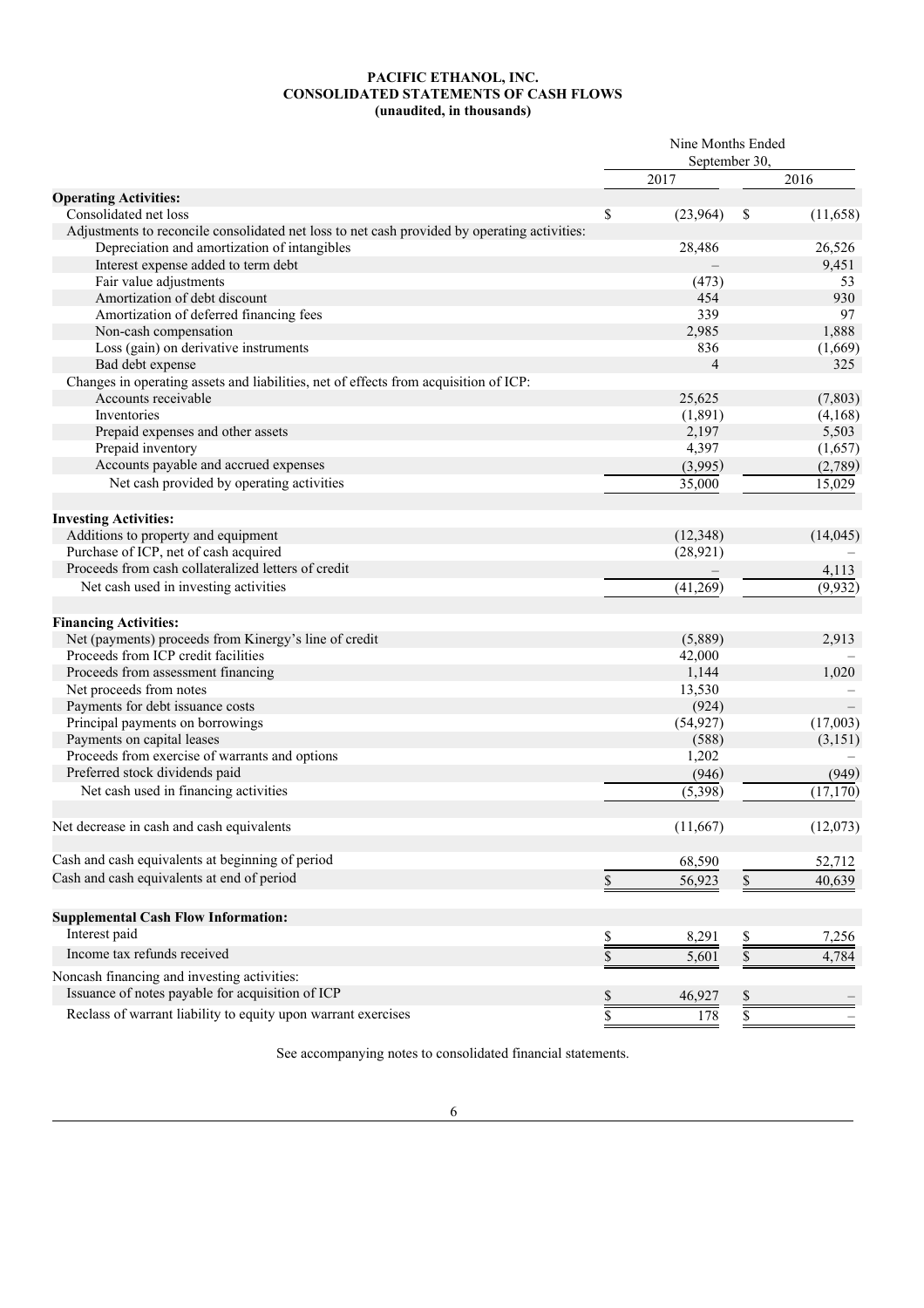## **PACIFIC ETHANOL, INC. NOTES TO CONSOLIDATED FINANCIAL STATEMENTS (UNAUDITED)**

### 1. ORGANIZATION AND BASIS OF PRESENTATION.

*Organization and Business* – The consolidated financial statements include, for all periods presented, the accounts of Pacific Ethanol, Inc., a Delaware corporation ("Pacific Ethanol"), and its direct and indirect subsidiaries (collectively, the "Company"), including its whollyowned subsidiaries, Kinergy Marketing LLC, an Oregon limited liability company ("Kinergy"), Pacific Ag. Products, LLC, a California limited liability company ("PAP"), PE Op Co., a Delaware corporation ("PE Op Co.") and eight of the Company's ethanol production facilities. The Company's acquisition of Illinois Corn Processing, LLC ("ICP") was consummated on July 3, 2017, and as a result, the Company's consolidated financial statements include the results of ICP commencing July 3, 2017 and all other periods presented exclude the results of ICP prior to that date. See Note 2 – Acquisition of ICP.

On December 15, 2016, the Company and Aurora Cooperative Elevator Company, a Nebraska cooperative corporation ("ACEC"), closed a transaction under a contribution agreement under which the Company contributed its Aurora, Nebraska ethanol facilities and ACEC contributed its Aurora grain elevator and related grain handling assets to Pacific Aurora, LLC ("Pacific Aurora") in exchange for equity interests in Pacific Aurora. On December 15, 2016, concurrently with the closing under the contribution agreement, the Company sold a portion of its equity interest in Pacific Aurora to ACEC. As a result, as of December 15, 2016 and through September 30, 2017, the Company owned 73.93% of Pacific Aurora and ACEC owned 26.07% of Pacific Aurora. The Company consolidates 100% of the results of Pacific Aurora and records ACEC's 26.07% equity interest as noncontrolling interests in the accompanying financial statements.

The Company is a leading producer and marketer of low-carbon renewable fuels and high-quality alcohol products in the United States. The Company owns and operates nine production facilities, four in the Western states of California, Oregon and Idaho, and five in the Midwestern states of Illinois and Nebraska. The Company's four ethanol plants in the Western United States (together with their respective holding companies, the "Pacific Ethanol West Plants") are located in close proximity to both feed and ethanol customers and thus enjoy unique advantages in efficiency, logistics and product pricing. These plants produce among the lowest-carbon ethanol produced in the United States due to low energy use in production.

The Company has production capacity of 605 million gallons per year, markets, on an annualized basis, nearly 1.0 billion gallons of ethanol, and produces, on an annualized basis, over 2.5 million tons of co-products such as wet and dry distillers grains, wet and dry corn gluten feed, condensed distillers solubles, corn gluten meal, corn germ, dried yeast and CO<sub>2</sub>. The Company's five ethanol plants in the Midwest (together with their respective holding companies, the "Pacific Ethanol Central Plants") are located in the heart of the Corn Belt, benefit from low-cost and abundant feedstock production and allow for access to many additional domestic markets. In addition, the Company's ability to load unit trains from these facilities in the Midwest, and barges from its Pekin, Illinois plants, allows for greater access to international markets.

*Basis of Presentation*–*Interim Financial Statements* – The accompanying unaudited consolidated financial statements and related notes have been prepared in accordance with accounting principles generally accepted in the United States for interim financial information and the instructions to Form 10-Q and Rule 10-01 of Regulation S-X. Results for interim periods should not be considered indicative of results for a full year. These interim consolidated financial statements should be read in conjunction with the consolidated financial statements and related notes contained in the Company's Annual Report on Form 10-K for the year ended December 31, 2016. The accounting policies used in preparing these consolidated financial statements are the same as those described in Note 1 to the consolidated financial statements in the Company's Annual Report on Form 10-K for the year ended December 31, 2016. In the opinion of management, all adjustments (consisting of normal recurring adjustments) considered necessary for a fair statement of the results for interim periods have been included. All significant intercompany accounts and transactions have been eliminated in consolidation.

*Accounts Receivable and Allowance for Doubtful Accounts* – Trade accounts receivable are presented at face value, net of the allowance for doubtful accounts. The Company sells ethanol to gasoline refining and distribution companies, sells distillers grains and other feed coproducts to dairy operators and animal feedlots and sells corn oil to poultry and biodiesel customers generally without requiring collateral.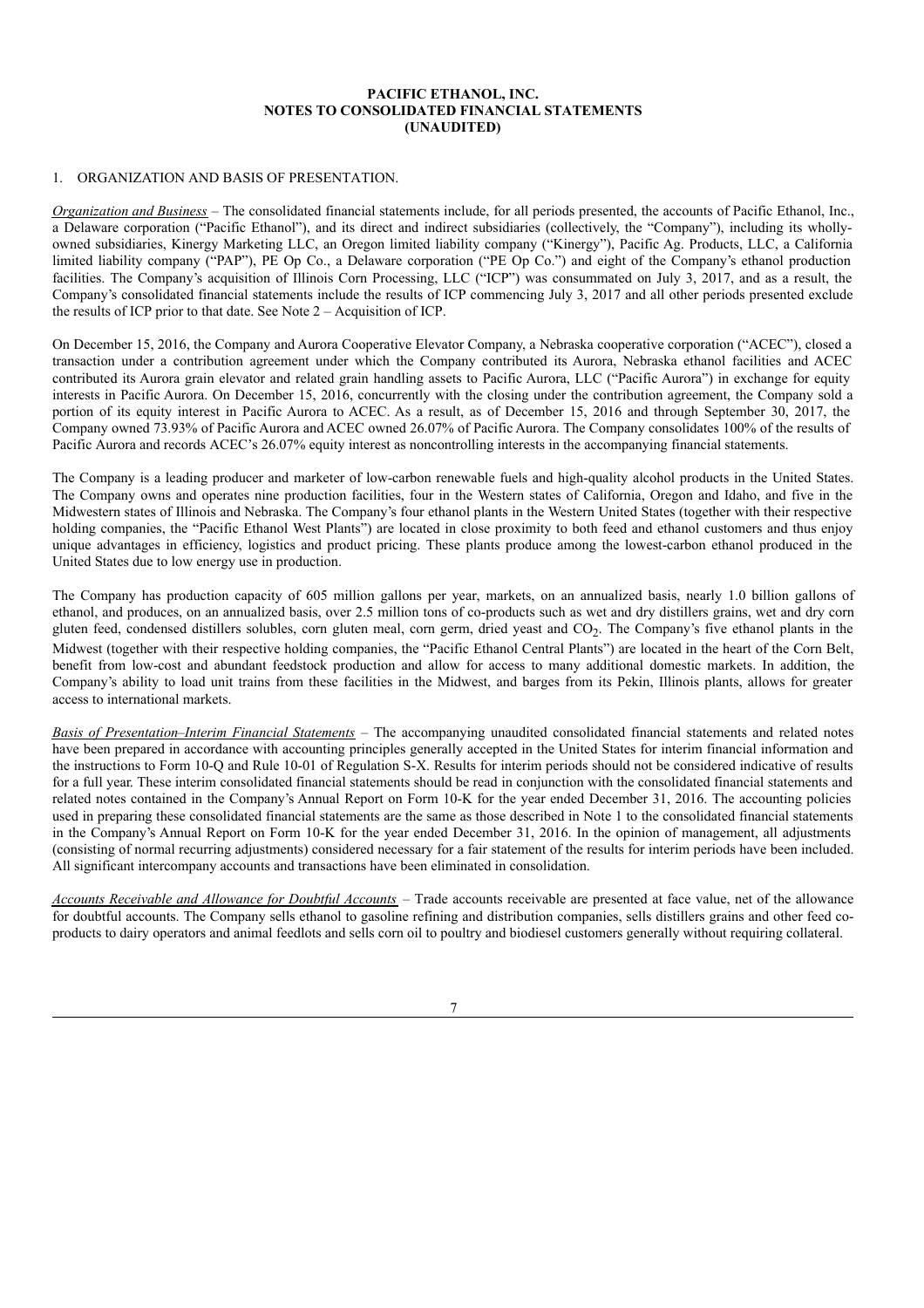The Company maintains an allowance for doubtful accounts for balances that appear to have specific collection issues. The collection process is based on the age of the invoice and requires attempted contacts with the customer at specified intervals. If, after a specified number of days, the Company has been unsuccessful in its collection efforts, a bad debt allowance is recorded for the balance in question. Delinquent accounts receivable are charged against the allowance for doubtful accounts once uncollectibility has been determined. The factors considered in reaching this determination are the apparent financial condition of the customer and the Company's success in contacting and negotiating with the customer. If the financial condition of the Company's customers were to deteriorate, resulting in an impairment of ability to make payments, additional allowances may be required.

Of the accounts receivable balance, approximately \$57,237,000 and \$64,853,000 at September 30, 2017 and December 31, 2016, respectively, were used as collateral under Kinergy's operating line of credit. The allowance for doubtful accounts was \$18,000 and \$331,000 as of September 30, 2017 and December 31, 2016, respectively. The Company recorded a bad debt expense of \$2,000 and \$39,000 for the three months ended September 30, 2017 and 2016, respectively. The Company recorded a bad debt expense of \$4,000 and \$325,000 for the nine months ended September 30, 2017 and 2016, respectively. The Company does not have any off-balance sheet credit exposure related to its customers.

*Provision for Income Taxes* – The Company recognized no tax benefit for the three and nine months ended September 30, 2017 due to the uncertainty of using its tax losses to offset future taxable income. The Company recognized a tax benefit of \$0.2 million for the nine months ended September 30, 2016, as the Company has finalized certain of its tax returns. The Company applied a valuation allowance against the amount of deferred tax losses from the periods. To the extent the Company believes it can utilize these losses, it will adjust its provision (benefit) for income taxes accordingly in future periods.

*Financial Instruments* – The carrying values of cash and cash equivalents, accounts receivable, accounts payable, accrued liabilities and accrued PE Op Co. purchase are reasonable estimates of their fair values because of the short maturity of these items. The Company recorded its warrant liabilities at fair value. The Company believes the carrying value of its long-term debt approximates fair value because the interest rates on these instruments are variable, and are considered Level 2 fair value measurements.

*Recent Accounting Pronouncements* – In February 2016, the Financial Accounting Standards Board ("FASB") issued new guidance on accounting for leases. Under the new guidance, lessees will be required to recognize the following for all leases (with the exception of short-term leases) at the commencement date: (1) a lease liability, which is a lessee's obligation to make lease payments arising from a lease, measured on a discounted cash flow basis; and (2) a "right of use" asset, which is an asset that represents the lessee's right to use the specified asset for the lease term. Under the new guidance, lessor accounting is largely unchanged, with some minor exceptions. Lessees will no longer be provided with a source of off-balance sheet financing for other than short-term leases. The standard is effective for public companies for annual reporting periods beginning after December 15, 2019, and for interim periods beginning after December 15, 2020. Early adoption is permitted. The Company has several operating leases that may be impacted by this guidance. The Company is currently evaluating the impact of the adoption of this accounting standard on its consolidated results of operations and financial condition.

In May 2014, the FASB issued new guidance ("ASC 606") on the recognition of revenue. ASC 606 states that an entity should recognize revenue to depict the transfer of promised goods or services to customers in an amount that reflects the consideration to which the entity expects to be entitled in exchange for those goods or services. The standard is effective for annual reporting periods beginning after December 15, 2017, including interim periods within that reporting period. In March and April 2016, the FASB issued further revenue recognition guidance amending principal vs. agent considerations regarding whether an entity should recognize revenue to depict the transfer of promised goods or services to customers in an amount that reflects the consideration to which the entity expects to be entitled in exchange for those goods and services.

The provisions of ASC 606 include a five-step process by which an entity will determine revenue recognition, depicting the transfer of goods or services to customers in amounts reflecting the payment to which an entity expects to be entitled in exchange for those goods or services. ASC 606 requires the Company to apply the following steps: (1) identify the contract with the customer; (2) identify the performance obligations in the contract; (3) determine the transaction price; (4) allocate the transaction price to the performance obligations in the contract; and (5) recognize revenue when, or as, the Company satisfies the performance obligation.

The Company will adopt ASC 606 on January 1, 2018. The Company is currently in the process of completing an evaluation of the new requirements, under ASC 606, on each of its major revenue types. The Company's initial preliminary assessment indicates that ASC 606 will not materially change the way the Company accounts for its contracts with its customers, which will continue to be recognized at a point in time. The Company anticipates finalizing its assessment of the financial impact of ASC 606 during the fourth quarter of 2017 and anticipates adopting the new guidance using the modified retrospective transition method.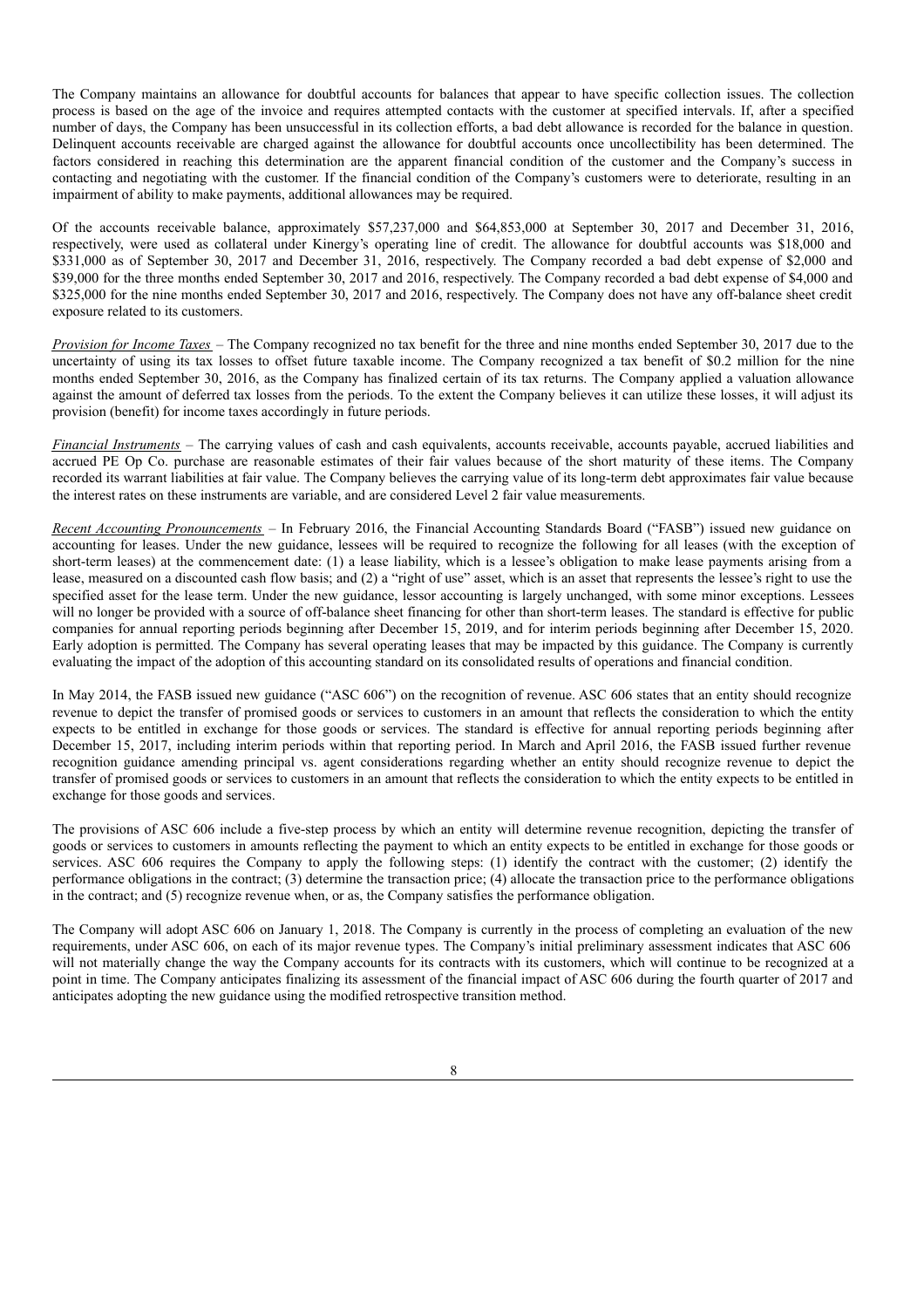In April 2016, the FASB issued new guidance to reduce the complexity of certain aspects of accounting for employee share-based payment transactions. Prior to adoption of the standard, accruals of compensation costs were based on an estimated forfeiture rate. The new guidance allows an entity to make an entity-wide accounting policy election to either continue using an estimate of forfeitures or account for forfeitures only when they occur. The guidance is effective for fiscal years beginning after December 15, 2016, including interim periods within those fiscal years. Effective January 1, 2017, the Company elected to discontinue the use of an estimated forfeiture rate and instead account for actual forfeitures as they occur. The transition guidance requires an adjustment to retained earnings for any cumulative effect. The impact to the Company upon adoption was determined to be immaterial.

*Estimates and Assumptions* – The preparation of the consolidated financial statements in conformity with U.S. generally accepted accounting principles requires management to make estimates and assumptions that affect the reported amounts of assets and liabilities and disclosure of contingent assets and liabilities at the date of the financial statements and the reported amounts of revenues and expenses during the reporting period. Significant estimates are required as part of determining the fair value of warrants, allowance for doubtful accounts, net realizable value of inventory, estimated lives of property and equipment, long-lived asset impairments, valuation allowances on deferred income taxes and the potential outcome of future tax consequences of events recognized in the Company's financial statements or tax returns, and the valuation of assets acquired and liabilities assumed as a result of business combinations. Actual results and outcomes may materially differ from management's estimates and assumptions.

# 2. ACQUISITION OF ICP.

On June 26, 2017, the Company, through its wholly-owned direct and indirect subsidiaries PE Central, and ICP Merger Sub, LLC, a Delaware limited liability company and a direct wholly-owned subsidiary of PE Central ("Merger Sub"), entered into an Agreement and Plan of Merger (the "Merger Agreement") with ICP, Illinois Corn Processing Holdings Inc. ("ICPH") and MGPI Processing, Inc. (together with ICPH, the "Sellers") to acquire 100% of the equity interests of ICP. The acquisition of ICP under the Merger Agreement was closed on July 3, 2017. At the closing, Merger Sub merged with and into ICP (the "Merger"), and ICP continues as the surviving corporation of the Merger and as a wholly-owned direct subsidiary of PE Central and a wholly-owned indirect subsidiary of the Company.

Upon closing and under the terms of the Merger Agreement, Merger Sub (i) paid to the Sellers \$30,000,000 in cash, and (ii) issued to the Sellers secured promissory notes in the aggregate principal amount of approximately \$46,927,000 (the "Seller Notes"). The Seller Notes were secured by a first priority lien on the assets of ICP and a pledge of the membership interests of ICP.

ICP is a 90 million gallon per year fuel and industrial alcohol manufacturing, storage and distribution facility adjacent to the Pacific Ethanol Pekin facility and is located on the Illinois River. ICP produces fuel-grade ethanol, beverage and industrial-grade alcohol, dry distillers grain (DDG) and corn oil. The facility has direct access to end-markets via barge, rail, and truck, and expands Pacific Ethanol's domestic and international distribution channels.

The Company has recognized the following allocation of the purchase price at fair values. The following fair value allocation for all assets and liabilities is provisional and incomplete as the Company is in the process of completing its valuation of the assets acquired and liabilities assumed, most significantly its valuation of property and equipment, sellers notes and any income tax impact. The fair value of property and equipment is based on the Company's draft valuations, and represents its best estimates at the time of the filing of this report. The Company expects to conclude its valuations during the fourth quarter of 2017. Preliminarily, no intangible assets or liabilities have been estimated due to ICP's contracts being materially close to market prices. A final valuation may include either an asset or liability associated with any material out-of-market contract positions. Based upon these assumptions, the preliminary purchase price consideration allocation is as follows (in thousands):

| Cash and equivalents          | \$<br>1,079  |
|-------------------------------|--------------|
| Accounts receivable           | 11,636       |
| Inventories                   | 9,858        |
| Other current assets          | 907          |
| Total current assets          | 23,480       |
| Property and equipment        | 60,497       |
| Other assets                  | 328          |
| Total assets acquired         | 84,305<br>\$ |
| Accounts payable, trade       | \$<br>5,683  |
| Other current liabilities     | 1,486        |
| Total current liabilities     | 7,169        |
| Other non-current liabilities | 209          |
| Total liabilities assumed     | 7,378        |
| Net assets acquired           | 76,927       |
| Estimated goodwill            | \$           |
| Total purchase price          | \$<br>76,927 |
|                               |              |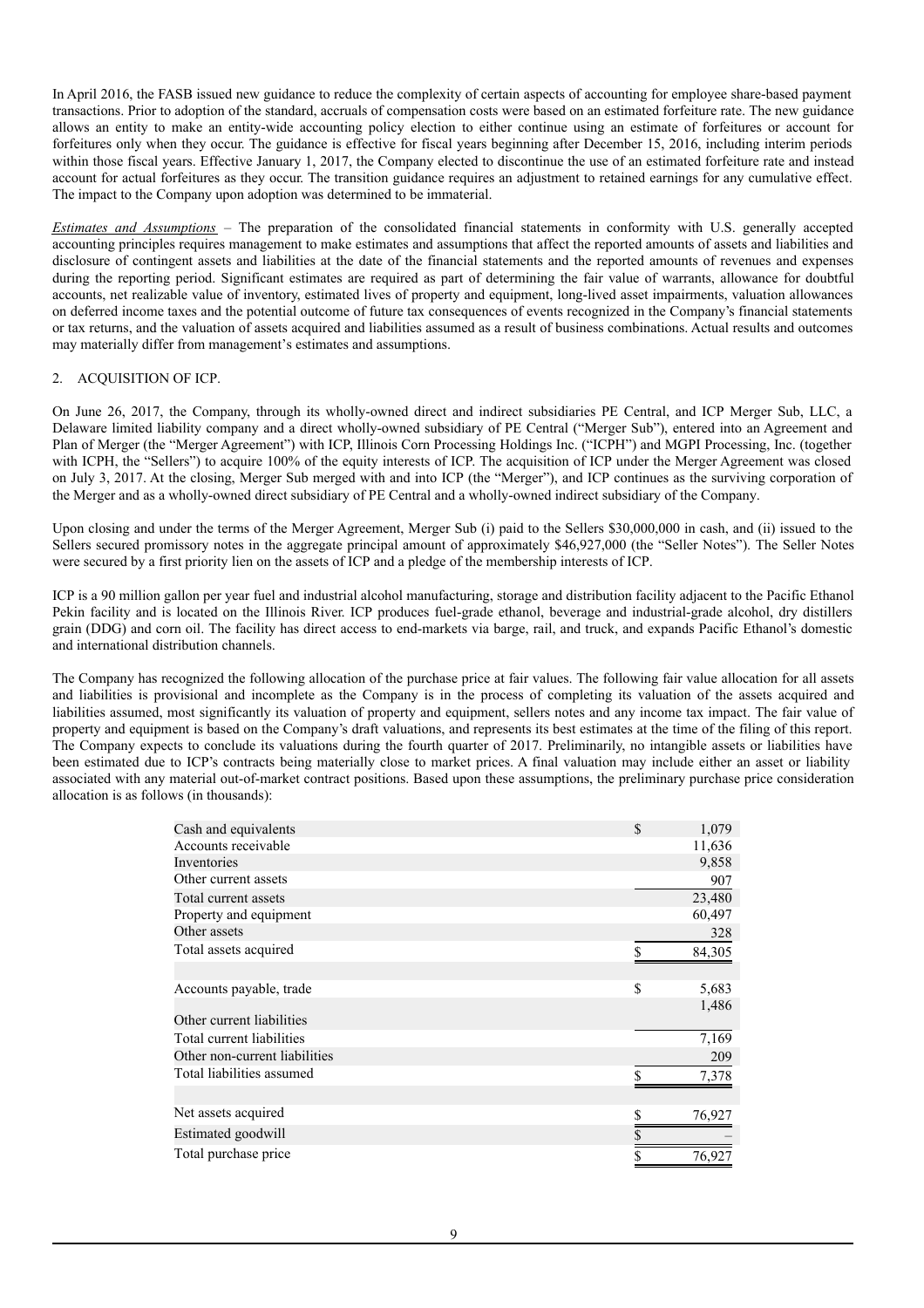The contractual amount due on the accounts receivable acquired was \$11.6 million, all of which is expected to be collectible. Any changes to the initial estimates of the fair value of the acquired assets and assumed liabilities will be recorded as adjustments to those assets and liabilities and residual amounts will be allocated to goodwill if the net assets acquired are less than the purchase price. If the net assets acquired exceed the purchase price, the residual amount will result in a bargain purchase gain.

The following table presents unaudited pro forma combined financial information assuming the acquisition occurred on January 1, 2016.

|                                                   | Three Months<br>Ended<br>September 30, | Nine Months<br>Ended<br>September 30. |           |              |           |
|---------------------------------------------------|----------------------------------------|---------------------------------------|-----------|--------------|-----------|
|                                                   | 2016                                   |                                       | 2017      |              | 2016      |
| Revenues – pro forma                              | \$<br>461,825                          |                                       | 1.315.046 | <sup>S</sup> | 1,317,243 |
| Net $loss - pro$ forma                            | (3,302)                                | S                                     | (27, 145) | S            | (10, 110) |
| Diluted net income (loss) per share $-$ pro forma | (0.08)                                 |                                       | (0.64)    |              | (0.24)    |
| Diluted weighted-average shares – pro forma       | 42.226                                 |                                       | 42.358    |              | 42.156    |

For the three and nine months ended September 30, 2017, ICP contributed \$38.2 million in net revenues and \$1.4 million in pre-tax income. For the three and nine months ended September 30, 2017, the Company recorded approximately \$0.3 million in costs associated with the ICP acquisition. These costs are reflected in selling, general and administrative expenses on the Company's consolidated statements of operations.

### 3. SEGMENTS.

The Company reports its financial and operating performance in two segments: (1) ethanol production, which includes the production and sale of ethanol, specialty alcohols and co-products, with all of the Company's production facilities aggregated, and (2) marketing and distribution, which includes marketing and merchant trading for Company-produced ethanol, specialty alcohols and co-products and thirdparty ethanol.

The following tables set forth certain financial data for the Company's operating segments (in thousands):

|                                            | Three Months Ended<br>September 30, |         |    |         |              | Nine Months Ended<br>September 30, |    |           |
|--------------------------------------------|-------------------------------------|---------|----|---------|--------------|------------------------------------|----|-----------|
|                                            |                                     | 2017    |    | 2016    |              | 2017                               |    | 2016      |
| <b>Net Sales</b>                           |                                     |         |    |         |              |                                    |    |           |
| Ethanol Production:                        |                                     |         |    |         |              |                                    |    |           |
| Net sales to external customers            | \$                                  | 304,812 | \$ | 266,299 | $\mathbb{S}$ | 804,012                            | \$ | 767,171   |
| Intersegment net sales                     |                                     | 639     |    | 306     |              | 1,138                              |    | 829       |
| Total ethanol production net sales         | SБ.                                 | 305,451 | S. | 266,605 | \$           | 805,150                            | S  | 768,000   |
| Marketing and distribution:                |                                     |         |    |         |              |                                    |    |           |
| Net sales to external customers            | \$                                  | 140,630 | \$ | 151,507 | \$           | 432,972                            | \$ | 415,868   |
| Intersegment net sales                     |                                     | 2,334   |    | 2,018   |              | 6,135                              |    | 5,861     |
| Total marketing and distribution net sales |                                     | 142,964 |    | 153,525 |              | 439,107                            |    | 421,729   |
| Intersegment eliminations                  |                                     | (2,973) |    | (2,324) |              | (7,273)                            |    | (6,690)   |
| Net sales as reported                      |                                     | 445,442 |    | 417,806 |              | 1,236,984                          | S  | 1,183,039 |
| Cost of goods sold:                        |                                     |         |    |         |              |                                    |    |           |
| Ethanol production                         | \$                                  | 292,743 | \$ | 262,964 | $\mathbb{S}$ | 797,277                            | \$ | 759,210   |
| Marketing and distribution                 |                                     | 142,303 |    | 153,406 |              | 437,110                            |    | 412,225   |
| Intersegment eliminations                  |                                     | (1,669) |    | (4,928) |              | (5,348)                            |    | (13, 533) |
| Cost of goods sold as reported             |                                     | 433,377 |    | 411,442 |              | 1,229,039                          | S  | 1,157,902 |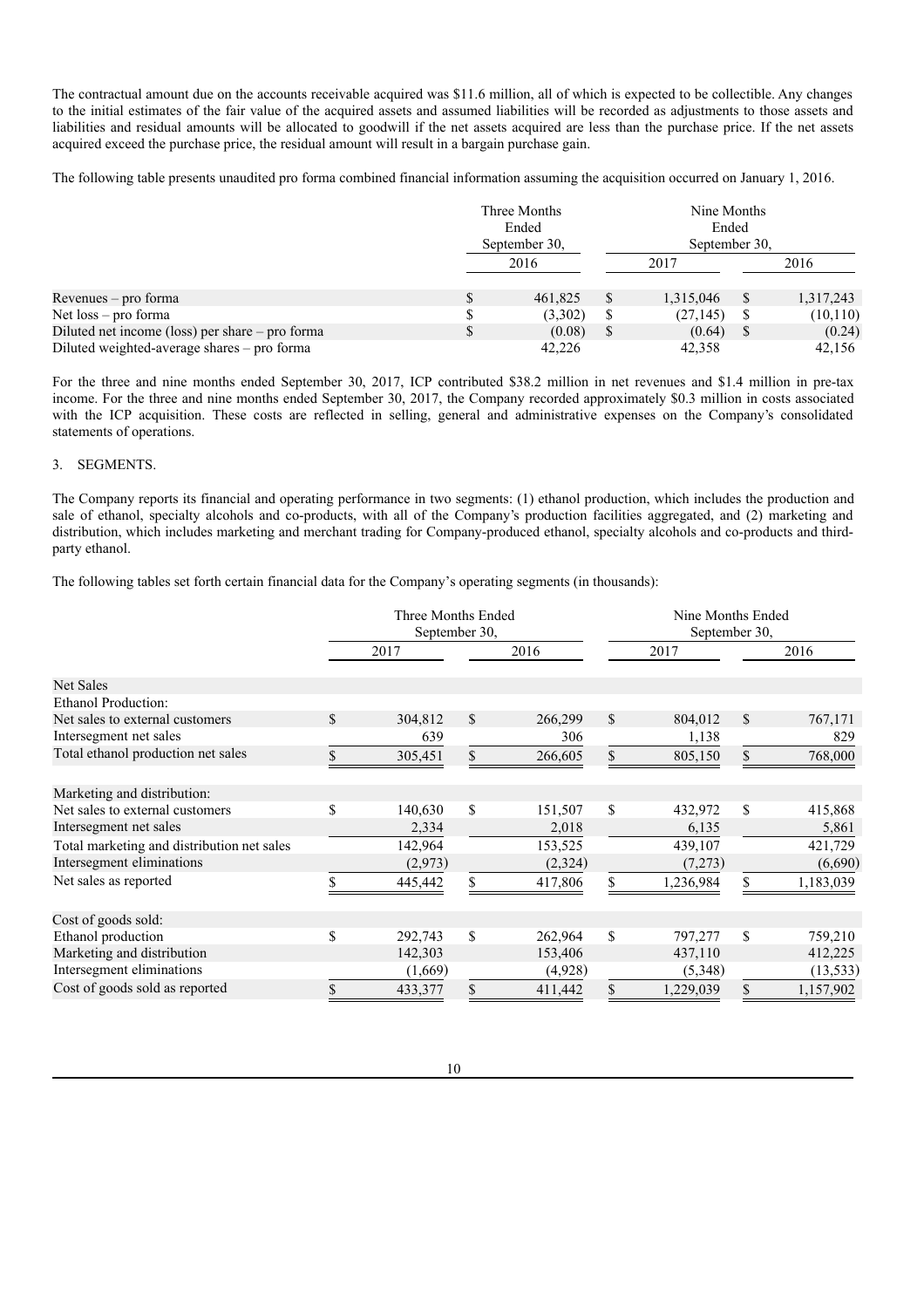| Income (loss) before provision for income<br>taxes: |             |              |         |               |          |                 |
|-----------------------------------------------------|-------------|--------------|---------|---------------|----------|-----------------|
| Ethanol production                                  | \$<br>2,638 | \$           | (2,903) | \$            | (15,981) | \$<br>(19, 171) |
| Marketing and distribution                          | (757)       |              | (1,524) |               | (2,043)  | 4,654           |
| Corporate activities                                | (2, 422)    |              | 909     |               | (5,940)  | 2,614           |
|                                                     | (541)       |              | (3,518) | $\mathcal{L}$ | (23,964) | (11,903)        |
| Depreciation and amortization:                      |             |              |         |               |          |                 |
| Ethanol production                                  | \$<br>9,841 | \$.          | 8,631   | \$            | 27,703   | \$<br>25,839    |
| Marketing and distribution                          |             |              |         |               |          | 3               |
| Corporate activities                                | 238         |              | 226     |               | 783      | 684             |
|                                                     | 10,079      |              | 8,857   |               | 28,486   | 26,526          |
| Interest expense:                                   |             |              |         |               |          |                 |
| Ethanol production                                  | \$<br>1,850 | $\mathbb{S}$ | 3,521   | \$            | 4,061    | \$<br>15,600    |
| Marketing and distribution                          | 342         |              | 353     |               | 952      | 1,043           |
| Corporate activities                                | 1,634       |              |         |               | 4,144    |                 |
|                                                     | 3,826       |              | 3,874   | \$            | 9,157    | 16,643          |

The following table sets forth the Company's total assets by operating segment (in thousands):

|                            | September 30, |                   |
|----------------------------|---------------|-------------------|
|                            | 2017          | December 31, 2016 |
| Total assets:              |               |                   |
| Ethanol production         | 596,928       | 542,688           |
| Marketing and distribution | 129,294       | 146,356           |
| Corporate assets           | 4.428         | 19,194            |
|                            | 730,650       | 708,238           |

# 4. INVENTORIES.

Inventories consisted primarily of bulk ethanol, corn, co-products, Low-Carbon Fuel Standard ("LCFS") credits and unleaded fuel, and are valued at the lower of cost and net realizable value, with cost determined on a first-in, first-out basis.

Inventory balances consisted of the following (in thousands):

|                  | September 30, 2017 |   | December 31, 2016 |
|------------------|--------------------|---|-------------------|
| Finished goods   | 46.314             | S | 33,773            |
| Work in progress | 9,637              |   | 7,092             |
| Raw materials    | 8,401              |   | 6,571             |
| LCFS credits     | 5,892              |   | 10,926            |
| Other            | 1,575              |   | 1,708             |
| Total            | 71.819             |   | 60,070            |

### 5. DERIVATIVES.

The business and activities of the Company expose it to a variety of market risks, including risks related to changes in commodity prices. The Company monitors and manages these financial exposures as an integral part of its risk management program. This program recognizes the unpredictability of financial markets and seeks to reduce the potentially adverse effects that market volatility could have on operating results.

*Commodity Risk* – *Cash Flow Hedges* – The Company uses derivative instruments to protect cash flows from fluctuations caused by volatility in commodity prices for periods of up to twelve months to protect gross profit margins from potentially adverse effects of market and price volatility on ethanol sale and purchase commitments where the prices are set at a future date and/or if the contracts specify a floating or index-based price for ethanol. In addition, the Company hedges anticipated sales of ethanol to minimize its exposure to the potentially adverse effects of price volatility. These derivatives may be designated and documented as cash flow hedges and effectiveness is evaluated by assessing the probability of the anticipated transactions and regressing commodity futures prices against the Company's purchase and sales prices. Ineffectiveness, which is defined as the degree to which the derivative does not offset the underlying exposure, is recognized immediately in cost of goods sold. For the three and nine months ended September 30, 2017 and 2016, the Company did not designate any of its derivatives as cash flow hedges.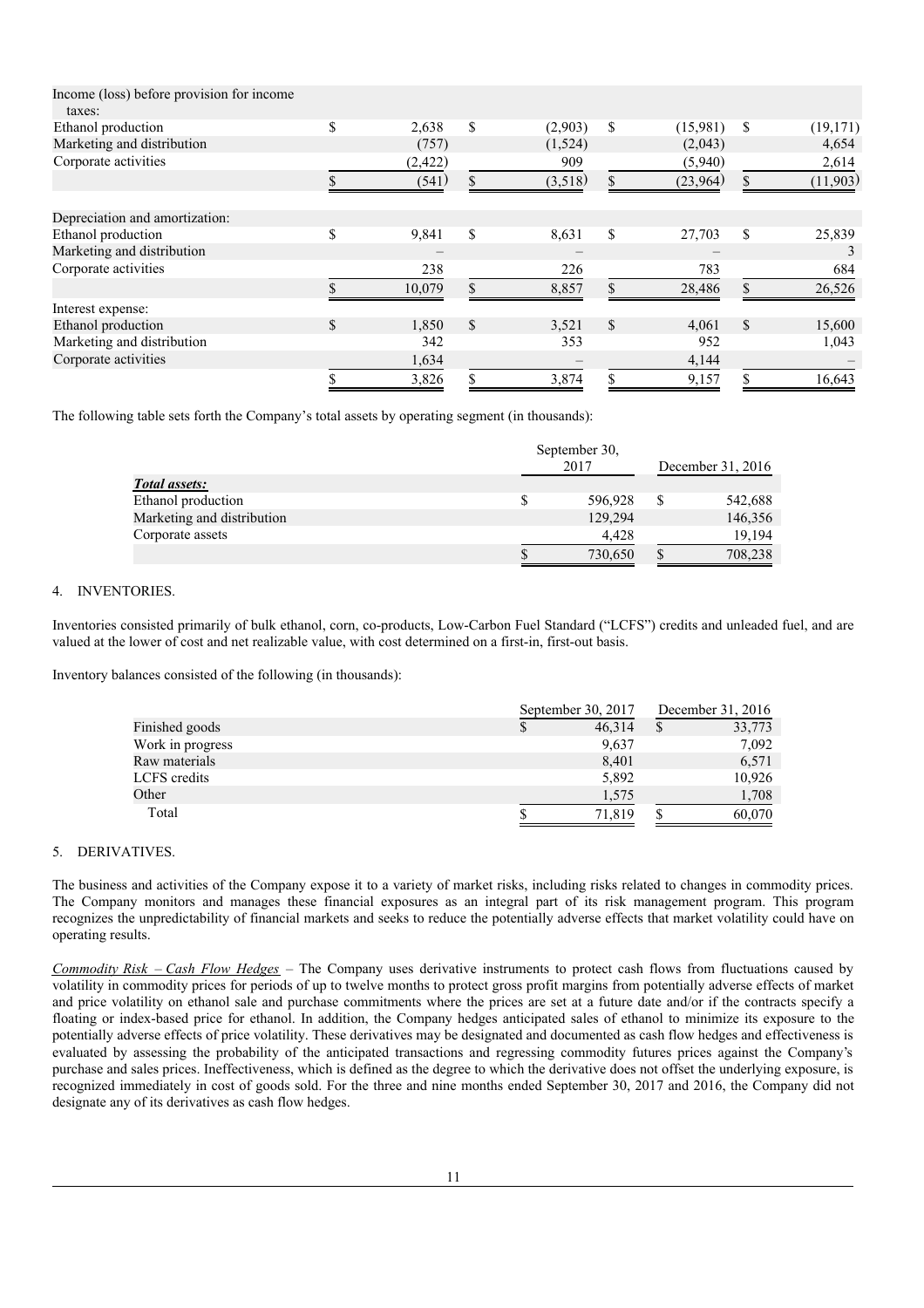*Commodity Risk – Non-Designated Hedges* – The Company uses derivative instruments to lock in prices for certain amounts of corn and ethanol by entering into exchange-traded forward contracts for those commodities. These derivatives are not designated for special hedge accounting treatment. The changes in fair value of these contracts are recorded on the balance sheet and recognized immediately in cost of goods sold. The Company recognized losses of \$483,000 and gains of \$859,000 as the changes in the fair values of these contracts for the three months ended September 30, 2017 and 2016, respectively. The Company recognized losses of \$836,000 and gains of \$1,669,000 as the changes in the fair values of these contracts for the nine months ended September 30, 2017 and 2016, respectively.

*Non Designated Derivative Instruments* – The classification and amounts of the Company's derivatives not designated as hedging instruments are as follows (in thousands):

|                     |                               | As of September 30, 2017 |                               |       |  |  |  |  |  |
|---------------------|-------------------------------|--------------------------|-------------------------------|-------|--|--|--|--|--|
|                     | Assets                        |                          | Liabilities                   |       |  |  |  |  |  |
|                     |                               | Fair                     |                               | Fair  |  |  |  |  |  |
| Type of Instrument  | <b>Balance Sheet Location</b> | Value                    | <b>Balance Sheet Location</b> | Value |  |  |  |  |  |
| Commodity contracts | Derivative instruments        | 3.017                    | Derivative instruments        |       |  |  |  |  |  |

|                     |                               | As of December 30, 2016 |       |                               |  |       |  |  |
|---------------------|-------------------------------|-------------------------|-------|-------------------------------|--|-------|--|--|
|                     | Assets                        |                         |       | Liabilities                   |  |       |  |  |
|                     |                               |                         | Fair  |                               |  | Fair  |  |  |
| Type of Instrument  | <b>Balance Sheet Location</b> |                         | Value | <b>Balance Sheet Location</b> |  | Value |  |  |
| Commodity contracts | Derivative instruments        |                         |       | 978 Derivative instruments    |  |       |  |  |

The classification and amounts of the Company's recognized gains (losses) for its derivatives not designated as hedging instruments are as follows (in thousands):

|                     |                                          |                                  | Realized Gains (Losses)          |    |         |  |  |
|---------------------|------------------------------------------|----------------------------------|----------------------------------|----|---------|--|--|
|                     |                                          | Three Months Ended September 30, |                                  |    |         |  |  |
| Type of Instrument  | <b>Statements of Operations Location</b> |                                  | 2017                             |    | 2016    |  |  |
| Commodity contracts | Cost of goods sold                       |                                  | (1,576)                          |    | 2,242   |  |  |
|                     |                                          |                                  | <b>Unrealized Gains (Losses)</b> |    |         |  |  |
|                     |                                          |                                  | Three Months Ended September 30, |    |         |  |  |
| Type of Instrument  | <b>Statements of Operations Location</b> |                                  | 2017                             |    | 2016    |  |  |
| Commodity contracts | Cost of goods sold                       |                                  | 1,093                            | \$ | (1,383) |  |  |
|                     |                                          |                                  | Realized Gains (Losses)          |    |         |  |  |
|                     |                                          |                                  | Nine Months Ended September 30,  |    |         |  |  |
| Type of Instrument  | Statements of Operations Location        |                                  | 2017                             |    | 2016    |  |  |
| Commodity contracts | Cost of goods sold                       |                                  | (4, 495)                         |    | 2,152   |  |  |
|                     |                                          |                                  | <b>Unrealized Gains (Losses)</b> |    |         |  |  |
|                     |                                          |                                  | Nine Months Ended September 30,  |    |         |  |  |
| Type of Instrument  | Statements of Operations Location        |                                  | 2017                             |    | 2016    |  |  |
| Commodity contracts | Cost of goods sold                       |                                  | 3,659                            |    | (483)   |  |  |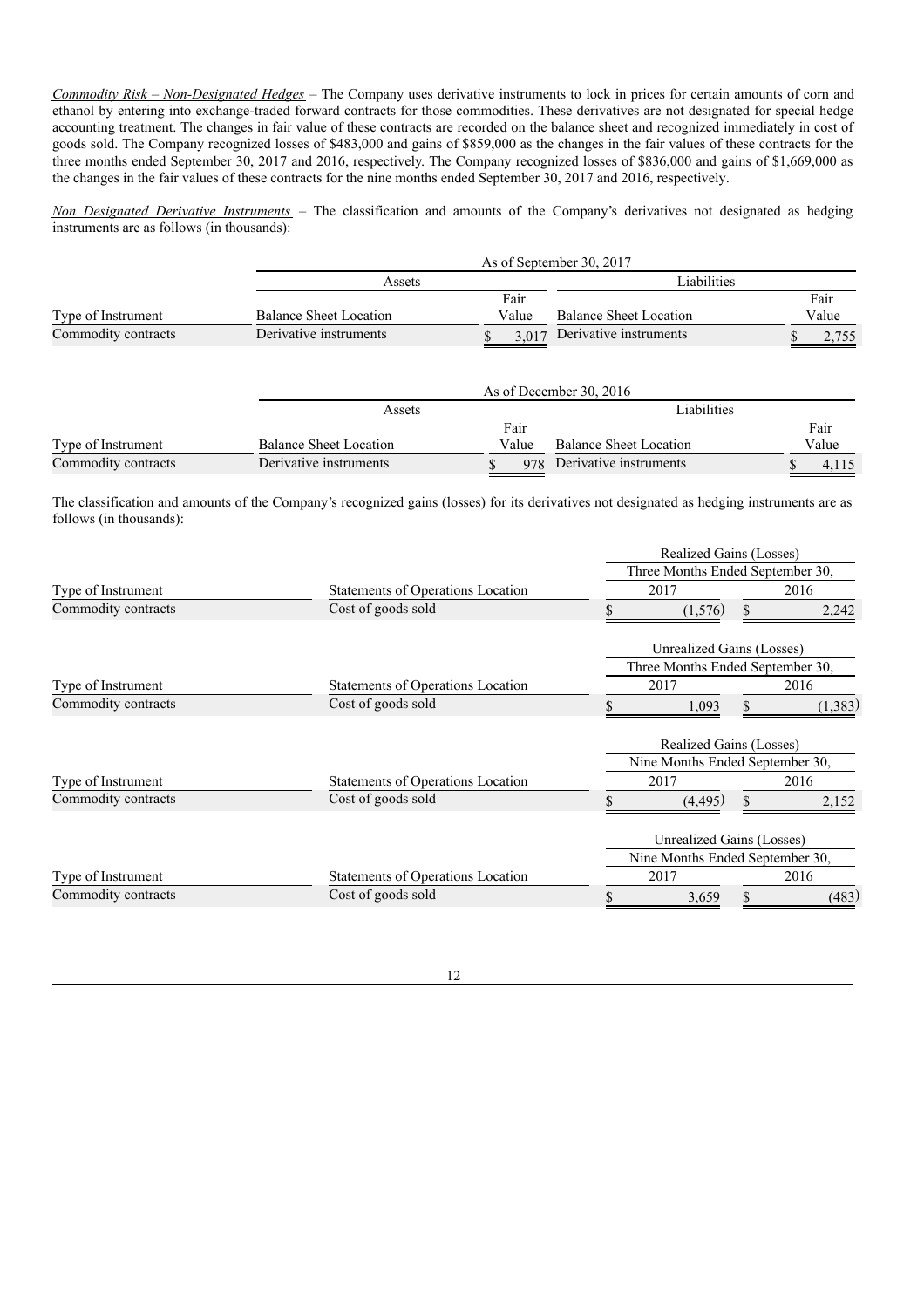# 6. DEBT.

Long-term borrowings are summarized as follows (in thousands):

|                                       |   | September 30, |                   |           |  |
|---------------------------------------|---|---------------|-------------------|-----------|--|
|                                       |   | 2017          | December 31, 2016 |           |  |
| Kinergy line of credit                | S | 43,973        | \$                | 49,862    |  |
| Pekin term loan                       |   | 57,000        |                   | 64,000    |  |
| Pekin revolving loan                  |   | 32,000        |                   | 32,000    |  |
| ICP term loan                         |   | 24,000        |                   |           |  |
| ICP revolving loan                    |   | 18,000        |                   |           |  |
| Pacific Aurora line of credit         |   |               |                   | 1,000     |  |
| Parent notes payable                  |   | 68,948        |                   | 55,000    |  |
|                                       |   | 243,921       |                   | 201,862   |  |
| Less unamortized debt discount        |   | (1,590)       |                   | (1,626)   |  |
| Less unamortized debt financing costs |   | (2,027)       |                   | (1,708)   |  |
| Less short-term portion               |   | (20,000)      |                   | (10, 500) |  |
| Long-term debt                        |   | 220,304       |                   | 188,028   |  |

*Kinergy Operating Line of Credit* – On August 2, 2017, Kinergy increased its revolving line of credit from \$85 million to \$100 million. As of September 30, 2017, Kinergy had additional borrowing availability under its credit facility of \$22,410,000.

*Changes to Pekin Credit Facilities —* On August 7, 2017, PE Pekin amended its term and revolving credit facilities by agreeing to increase the interest rate under the facilities by 25 basis points to an annual rate equal to the 30-day LIBOR plus 4.00%. PE Pekin and its lender also agreed that PE Pekin is required to maintain working capital of not less than \$17.5 million from August 31, 2017 through December 31, 2017 and working capital of not less than \$20.0 million from January 1, 2018 and continuing at all times thereafter. In addition, the required Debt Service Coverage Ratio was reduced to 0.15 to 1.00 for the fiscal year ending December 31, 2017.

*ICP Credit Facilities —* On September 15, 2017, ICP, Compeer Financial, PCA ("Lender"), and CoBank, ACB ("Agent") entered into a Credit Agreement ("ICP Credit Agreement"). Under the ICP Credit Agreement, the Lender agreed to extend to ICP a term loan in the amount of \$24,000,000 and a revolving loan in an amount of up to \$18,000,000.

Under the term loan, ICP is to use the proceeds of the loan to refinance the Seller Notes. ICP is to make amortizing principal payments in sixteen equal consecutive quarterly installments of \$1,500,000 each until September 20, 2021, at which time the entire remaining balance is due and payable. Interest on the unpaid principal amount of the term loan accrues at a rate equal to 3.75% plus the one-month LIBOR index rate.

Under the revolving loan, ICP is to use the proceeds of the revolving term facility to refinance the Seller Notes and for ICP's working capital needs. The revolving loan matures on September 1, 2022. The revolving loan gives ICP the right, in ICP's sole discretion, to permanently reduce from time to time the revolving term commitment in increments of \$500,000 by giving the Agent ten days prior written notice.

The revolving loan requires ICP to pay the Agent a nonrefundable commitment fee equal to 0.75% per annum multiplied by the average daily positive difference between the amounts of (i) the revolving term commitment, minus (ii) the aggregate principal amount of all loans outstanding under the revolving loan. Interest on the unpaid principal amount of the loan accrues, pursuant to ICP's election of the LIBOR Index Option, at a rate equal to 3.75% plus the one-month LIBOR index rate.

Under the terms of the credit facilities, ICP is required to maintain working capital of not less than \$8.0 million. In addition, ICP is required to maintain an annual debt coverage ratio of not less than 1.5 to 1.0 beginning for the year ending December 31, 2018.

*Changes to Pacific Aurora Credit Facility —* On September 1, 2017, Pacific Aurora and its lender agreed that Pacific Aurora is required to maintain working capital of not less than \$18.0 million from September 30, 2017 through February 28, 2018 and working capital of not less than \$20.0 million from March 1, 2018 and continuing at all times thereafter. In addition, the required Debt Service Coverage Ratio was reduced to 0.00 to 1.00 for the fiscal year ending December 31, 2017 and 1.50 to 1.00 for the fiscal year ending December 31, 2018.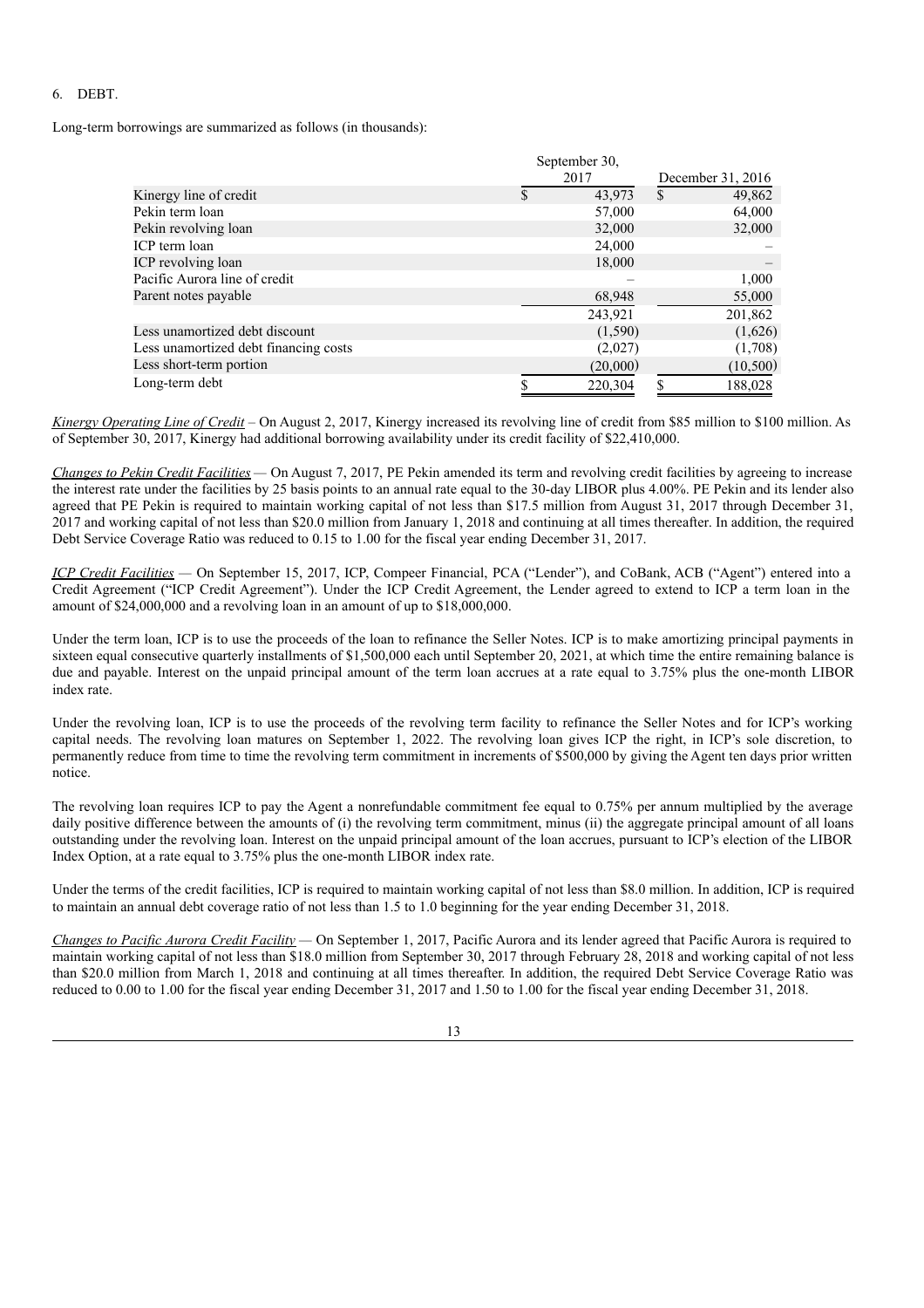*Parent Notes Payable* – On June 26, 2017, the Company entered into a Note Purchase Agreement (the "Note Purchase Agreement") with five accredited investors (the "Investors") and a related Consent of Holders and Amendment of Senior Secured Notes with the Investors and holders of the Company's senior secured notes issued on December 15, 2016 ("Prior Senior Notes"). On June 30, 2017, under the terms of the Note Purchase Agreement, the Company sold \$13,948,000 in aggregate principal amount of its senior secured notes (the "Senior Notes") to the Investors in a private offering for aggregate gross proceeds of 97% of the principal amount of the Senior Notes sold. Upon issuance, the Company recorded \$418,000 in unamortized debt discount.

*Distribution Restrictions* – At September 30, 2017, there were \$305,660,000 of net assets of the Company's subsidiaries that were not available to be transferred to Pacific Ethanol in the form of dividends, loans or advances due to restrictions contained in the credit facilities of the Company's subsidiaries.

## 7. WARRANTS AND STOCK OPTIONS.

*Warrant and Option Exercises* – During the nine months ended September 30, 2017, certain holders exercised warrants and options and received an aggregate of 201,000 shares of the Company's common stock upon payment of an aggregate of \$1,201,000 in cash. There were no warrants or options exercised during the three months ended September 30, 2017 and the three and nine months ended September 30, 2016. As of September 30, 2017, there were no warrants outstanding for which we account using fair value methodologies; accordingly, no fair value adjustments will be made in future periods relating to currently outstanding warrants.

# 8. COMMITMENTS AND CONTINGENCIES.

*Sales Commitments* – At September 30, 2017, the Company had entered into sales contracts with its major customers to sell certain quantities of ethanol and co-products. The Company had open ethanol indexed-price contracts for 224,150,000 gallons of ethanol as of September 30, 2017 and open fixed-price ethanol sales contracts totaling \$53,672,000 as of September 30, 2017. The Company had open fixed-price co-product sales contracts totaling \$30,375,000 and open indexed-price co-product sales contracts for 16,000 tons as of September 30, 2017. These sales contracts are scheduled to be completed through 2018.

*Purchase Commitments* – At September 30, 2017, the Company had indexed-price purchase contracts to purchase 20,050,000 gallons of ethanol and fixed-price purchase contracts to purchase \$9,476,000 of ethanol from its suppliers. The Company had \$11,000,000 of fixedprice corn purchase contracts and basis contracts with its suppliers as of September 30, 2017. These purchase commitments are scheduled to be satisfied through 2018.

*Litigation – General* – The Company is subject to various claims and contingencies in the ordinary course of its business, including those related to litigation, business transactions, employee-related matters, and others. When the Company is aware of a claim or potential claim, it assesses the likelihood of any loss or exposure. If it is probable that a loss will result and the amount of the loss can be reasonably estimated, the Company will record a liability for the loss. If the loss is not probable or the amount of the loss cannot be reasonably estimated, the Company discloses the claim if the likelihood of a potential loss is reasonably possible and the amount involved could be material. While there can be no assurances, the Company does not expect that any of its pending legal proceedings will have a material impact on the Company's financial condition or results of operations.

The Company assumed certain legal matters which were ongoing at July 1, 2015, the date of the Company's acquisition of Aventine Renewable Energy Holdings, Inc ("PE Central"). Among them were lawsuits between Aventine Renewable Energy, Inc. (now known as Pacific Ethanol Pekin, LLC, or "PE Pekin") and Glacial Lakes Energy, Aberdeen Energy and Redfield Energy, together, the "Defendants," in which PE Pekin sought damages for breach of termination agreements that wound down ethanol marketing arrangements between PE Pekin and each of the Defendants. In February and March 2017, the Company and the Defendants entered into settlement agreements and the Defendants paid in cash to the Company \$3.9 million in final resolution of these matters. The Company did not assign any value to the claims against the Defendants in its accounting for the Aventine acquisition as of July 1, 2015. The Company recorded a gain, net of legal fees, of \$3.6 million upon receipt of the cash settlement and recognized the gain in selling, general and administrative expenses in the consolidated statements of operations for the nine months ended September 30, 2017.

# 9. PENSION AND RETIREMENT BENEFIT PLANS.

The Company sponsors a defined benefit pension plan (the "Retirement Plan") and a health care and life insurance plan (the "Postretirement Plan"). The Company assumed the Retirement Plan and the Postretirement Plan as part of its acquisition of PE Central on July 1, 2015.

The Retirement Plan is noncontributory, and covers only "grandfathered" unionized employees at the Company's Pekin, Illinois facility who fulfill minimum age and service requirements. Benefits are based on a prescribed formula based upon the employee's years of service. The Retirement Plan, which is part of a collective bargaining agreement, covers only union employees hired prior to November 1, 2010.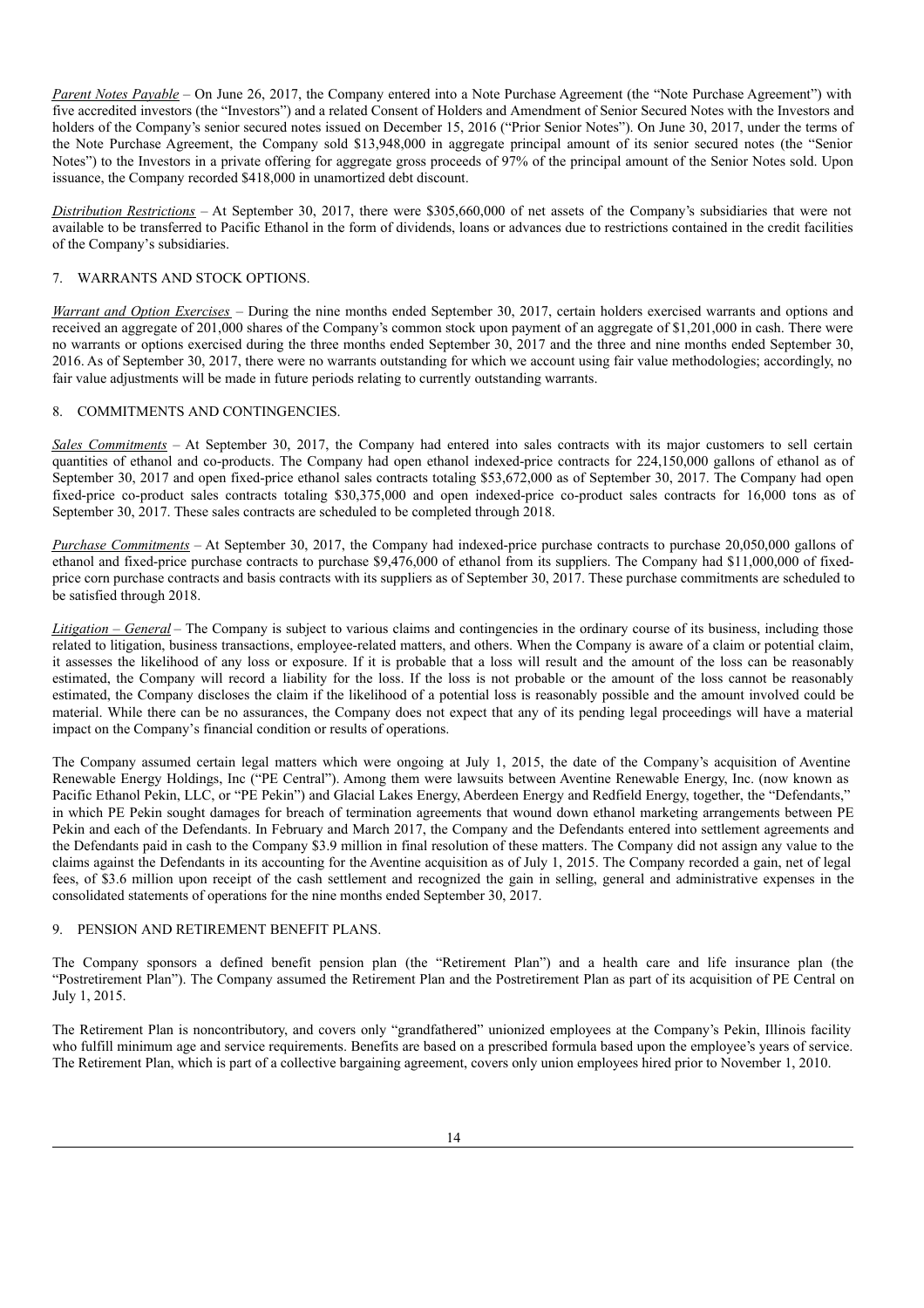The Company uses a December 31 measurement date for its Retirement Plan. The Company's funding policy is to make the minimum annual contributions that are required by applicable regulations. As of December 31, 2016, the Retirement Plan's accumulated projected benefit obligation was \$18.5 million, with a fair value of plan assets of \$12.4 million. The underfunded amount of \$6.1 million is recorded on the Company's consolidated balance sheet in other noncurrent liabilities.

The Company's net periodic Retirement Plan costs are as follows (in thousands):

|                                |      | Three Months Ended<br>September 30, |          |       | Nine Months Ended<br>September 30. |       |      |       |
|--------------------------------|------|-------------------------------------|----------|-------|------------------------------------|-------|------|-------|
|                                | 2017 |                                     | 2016     |       | 2017                               |       | 2016 |       |
| Interest cost                  |      | 98                                  | <b>S</b> | 172   |                                    | 293   | \$.  | 516   |
| Service cost                   |      | 188                                 |          | 56    |                                    | 563   |      | 168   |
| Expected return on plan assets |      | 169)                                |          | (199) |                                    | (506) |      | (597) |
| Net periodic expense           |      |                                     |          | 29    |                                    | 350   |      | 87    |

The Postretirement Plan provides postretirement medical benefits and life insurance to certain "grandfathered" unionized employees. Employees hired after December 31, 2000 are not eligible to participate in the Postretirement Plan. The Postretirement Plan is contributory, with contributions required at the same rate as active employees. Benefit eligibility under the plan reduces at age 65 from a defined benefit to a defined dollar cap based upon years of service. As of December 31, 2016, the Postretirement Plan's accumulated projected benefit obligation was \$5.4 million and is recorded on the Company's consolidated balance sheet in other noncurrent liabilities. The Company's funding policy is to make the minimum annual contributions that are required by applicable regulations.

The Company's net periodic Postretirement Plan costs are as follows (in thousands):

|                             | Three Months Ended<br>September 30, |      |          |      | Nine Months Ended<br>September 30. |      |    |      |
|-----------------------------|-------------------------------------|------|----------|------|------------------------------------|------|----|------|
|                             |                                     | 2017 |          | 2016 |                                    | 2017 |    | 2016 |
| Interest cost               |                                     | 21   | <b>S</b> | 35   |                                    | 63   | -S | 105  |
| Service cost                |                                     | 50   |          | 12   |                                    | 150  |    | 36   |
| Amortization of (gain) loss |                                     | 33   |          |      |                                    | 99   |    |      |
| Net periodic expense        |                                     | 104  |          | 47   |                                    | 312  |    | 141  |

#### 10. FAIR VALUE MEASUREMENTS.

The fair value hierarchy prioritizes the inputs used in valuation techniques into three levels, as follows:

- Level 1 Observable inputs unadjusted quoted prices in active markets for identical assets and liabilities;
- Level 2 Observable inputs other than quoted prices included in Level 1 that are observable for the asset or liability through corroboration with market data; and
- Level 3 Unobservable inputs includes amounts derived from valuation models where one or more significant inputs are unobservable. For fair value measurements using significant unobservable inputs, a description of the inputs and the information used to develop the inputs is required along with a reconciliation of Level 3 values from the prior reporting period.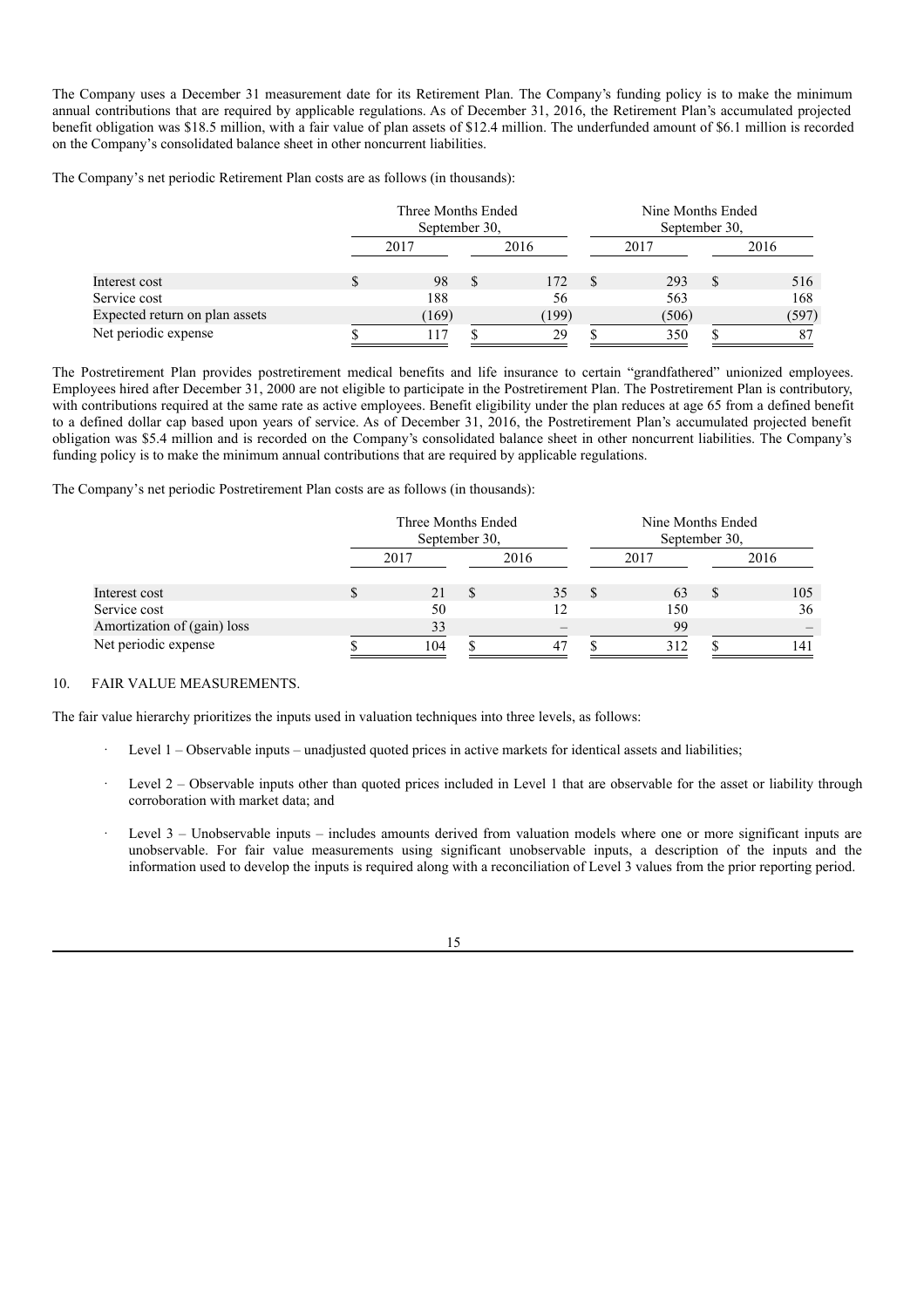*Warrants* – The Company's warrants were valued using a Monte Carlo Binomial Lattice-Based valuation methodology, adjusted for marketability restrictions. The Company recorded its warrants issued in 2012 at fair value and designated them as Level 3 on their issuance dates.

Significant assumptions used and related fair values for the warrants as of December 31, 2016 were as follows:

|                   |          |            | Risk Free |               |          |             |           |
|-------------------|----------|------------|-----------|---------------|----------|-------------|-----------|
|                   | Exercise |            | Interest  |               | Market   | Warrants    | Fair      |
| Original Issuance | $P$ rice | Volatilitv | Rate      | l'erm (vears) | Discount | Outstanding | Value     |
| 07/3/2012         | \$6.09   | 40.9%      | $0.62\%$  | 0.50          | $11.3\%$ | 211,000     | \$651,000 |

*Other Derivative Instruments* – The Company's other derivative instruments consist of commodity positions. The fair values of the commodity positions are based on quoted prices on the commodity exchanges and are designated as Level 1 inputs.

The following table summarizes recurring fair value measurements by level at September 30, 2017 (in thousands):

|                        |          | Fair    |    |         |     |         |         |
|------------------------|----------|---------|----|---------|-----|---------|---------|
|                        |          | Value   |    | Level 1 |     | Level 2 | Level 3 |
| Assets:                |          |         |    |         |     |         |         |
| Derivative instruments |          | 3,017   |    | 3,017   | \$  |         |         |
|                        |          | 3,017   |    | 3,017   |     |         |         |
| Liabilities:           |          |         |    |         |     |         |         |
| Warrants               | ¢<br>۰D. |         | ٠Β |         | ۰D. |         |         |
| Derivative instruments |          | (2,755) |    | (2,755) |     |         |         |
|                        |          | (2,755) |    | (2,755) |     |         |         |

The changes in the Company's fair value of its Level 3 inputs with respect to its warrants were as follows (in thousands):

| Balance, December 31, 2016               | 651   |
|------------------------------------------|-------|
| Exercised warrants                       | (178) |
| Adjustments to fair value for the period | (473) |
| Balance, September 30, 2017              |       |

# 11. EARNINGS PER SHARE.

The following tables compute basic and diluted earnings per share (in thousands, except per share data):

|                                        | Three Months Ended September 30, 2017 |                       |                                       |    |           |  |
|----------------------------------------|---------------------------------------|-----------------------|---------------------------------------|----|-----------|--|
|                                        |                                       | <b>Shares</b><br>Loss |                                       |    | Per-Share |  |
|                                        |                                       | Numerator             | Denominator                           |    | Amount    |  |
| Net loss attributed to Pacific Ethanol | \$                                    | (202)                 |                                       |    |           |  |
| Less: Preferred stock dividends        |                                       | (319)                 |                                       |    |           |  |
| Basic and diluted loss per share:      |                                       |                       |                                       |    |           |  |
| Loss available to common stockholders  |                                       | (521)                 | 42,475                                | \$ | (0.01)    |  |
|                                        |                                       |                       |                                       |    |           |  |
|                                        |                                       |                       | Three Months Ended September 30, 2016 |    |           |  |
|                                        |                                       | Loss                  | <b>Shares</b>                         |    | Per-Share |  |
|                                        |                                       | Numerator             | Denominator                           |    | Amount    |  |
| Net loss attributed to Pacific Ethanol |                                       | (3,518)               |                                       |    |           |  |
| Less: Preferred stock dividends        |                                       | (319)                 |                                       |    |           |  |
| Basic and diluted loss per share:      |                                       |                       |                                       |    |           |  |
| Loss available to common stockholders  |                                       | (3,837)               | 42.226                                |    | (0.09)    |  |
|                                        |                                       |                       |                                       |    |           |  |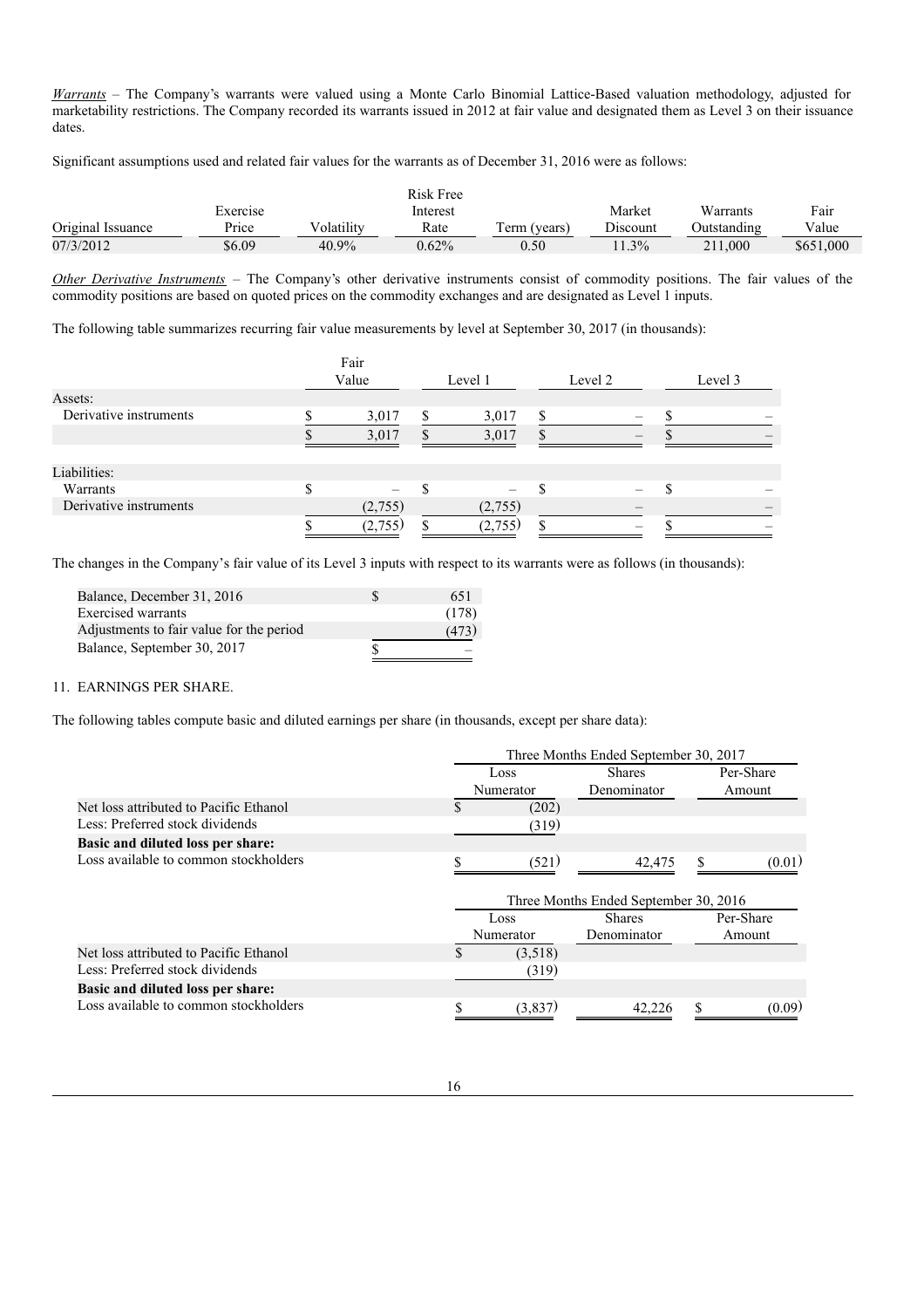|                                          |    | Nine Months Ended September 30, 2017 |                                      |    |                     |  |  |
|------------------------------------------|----|--------------------------------------|--------------------------------------|----|---------------------|--|--|
|                                          |    | Loss<br>Numerator                    | <b>Shares</b><br>Denominator         |    | Per-Share<br>Amount |  |  |
| Net loss attributed to Pacific Ethanol   | \$ | (21,679)                             |                                      |    |                     |  |  |
| Less: Preferred stock dividends          |    | (946)                                |                                      |    |                     |  |  |
| <b>Basic and diluted loss per share:</b> |    |                                      |                                      |    |                     |  |  |
| Loss available to common stockholders    |    | (22,625)                             | 42,358                               | \$ | (0.53)              |  |  |
|                                          |    |                                      | Nine Months Ended September 30, 2016 |    |                     |  |  |
|                                          |    | Loss                                 | <b>Shares</b>                        |    | Per-Share           |  |  |
|                                          |    | Numerator                            | Denominator                          |    | Amount              |  |  |
| Net loss attributed to Pacific Ethanol   | S. | (11,658)                             |                                      |    |                     |  |  |
| Less: Preferred stock dividends          |    | (949)                                |                                      |    |                     |  |  |
| <b>Basic and diluted loss per share:</b> |    |                                      |                                      |    |                     |  |  |
| Loss available to common stockholders    | \$ | (12,607)                             | 42,156                               | \$ | (0.30)              |  |  |

There were an aggregate of 688,000 and 737,000 potentially dilutive weighted-average shares from the Company's warrants and shares of Series B Cumulative Convertible Preferred Stock outstanding for the three and nine months ended September 30, 2017, respectively. These convertible securities were not considered in calculating diluted net loss per share for the three and nine months ended September 30, 2017, as their effect would have been anti-dilutive.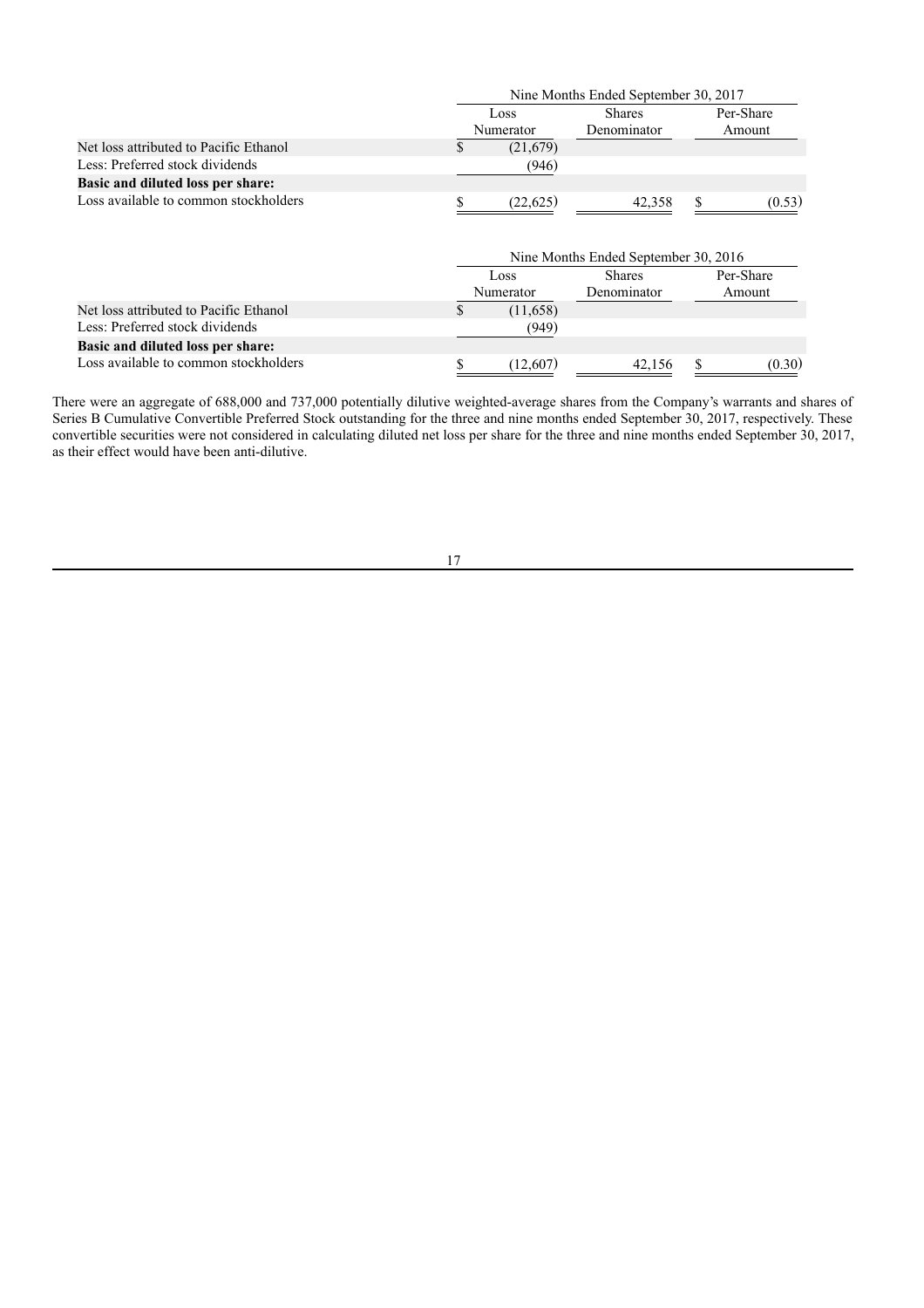# **ITEM 2. MANAGEMENT'S DISCUSSION AND ANALYSIS OF FINANCIAL CONDITION AND RESULTS OF OPERATIONS.**

The following discussion and analysis should be read in conjunction with our consolidated financial statements and notes to consolidated financial statements included elsewhere in this report. This report and our consolidated financial statements and notes to consolidated financial statements contain forward-looking statements, which generally include the plans and objectives of management for future operations, including plans and objectives relating to our future economic performance and our current beliefs regarding revenues we might generate and profits we might earn if we are successful in implementing our business and growth strategies. The forward-looking statements and associated risks may include, relate to or be qualified by other important factors, including:

- fluctuations in the market price of ethanol and its co-products;
- fluctuations in the costs of key production input commodities such as corn and natural gas:
- · the projected growth or contraction in the ethanol and co-product markets in which we operate;
- our strategies for expanding, maintaining or contracting our presence in these markets;
- anticipated trends in our financial condition and results of operations; and
- our ability to distinguish ourselves from our current and future competitors.

You are cautioned not to place undue reliance on any forward-looking statements, which speak only as of the date of this report, or in the case of a document incorporated by reference, as of the date of that document. We do not undertake to update, revise or correct any forward-looking statements, except as required by law.

Any of the factors described immediately above, or referenced from time to time in our filings with the Securities and Exchange Commission or in the "Risk Factors" section below could cause our financial results, including our net income or loss or growth in net income or loss to differ materially from prior results, which in turn could, among other things, cause the price of our common stock to fluctuate substantially.

### **Recent Development**

On July 3, 2017, we completed our acquisition of Illinois Corn Processing LLC, or ICP, under the terms of an Agreement and Plan of Merger dated as of June 26, 2017 by and among Pacific Ethanol Central, LLC, ICP Merger Sub, LLC, Illinois Corn Processing Holdings Inc., MGPI Processing, Inc., and ICP. ICP is a 90 million gallon per year fuel and industrial alcohol manufacturing, storage and distribution facility located on the Illinois River adjacent to our facilities in Pekin, Illinois. ICP produces fuel-grade ethanol, beverage and industrial-grade alcohol, dry distillers grain with solubles, or DDGS, and corn oil. ICP's facility has direct access to end-markets via barge, rail and truck. We acquired ICP for \$76.9 million, of which \$30.0 million was paid in cash and \$46.9 million was paid through the issuance of non-amortizing secured promissory notes, which have been subsequently repaid.

Our acquisition of ICP adds 90 million gallons per year of production capacity, diversifies fuel ethanol production with highvalue beverage and industrial grade alcohol, and expands Pacific Ethanol's domestic and international distribution channels. Two-thirds of ICP's production is currently dedicated to producing high-quality, premium-priced alcohol products for the beverage and industrial markets. The consolidation of the ICP facility with our two Pekin, Illinois plants is expected to integrate the Pekin site into a unique combination of technologies and products with a combined operating capacity of 250 million gallons per year. We expect the acquisition will yield approximately \$4.5 million in annual cost savings over the twelve month period following the acquisition, including economies of scale in purchasing power, managing grain supply and transportation costs for DDG and ethanol. The acquisition is immediately accretive to earnings. We believe the acquisition will have a continued positive impact on our earnings as ICP's beverage and industrial grade alcohol products are priced at a premium to fuel ethanol.

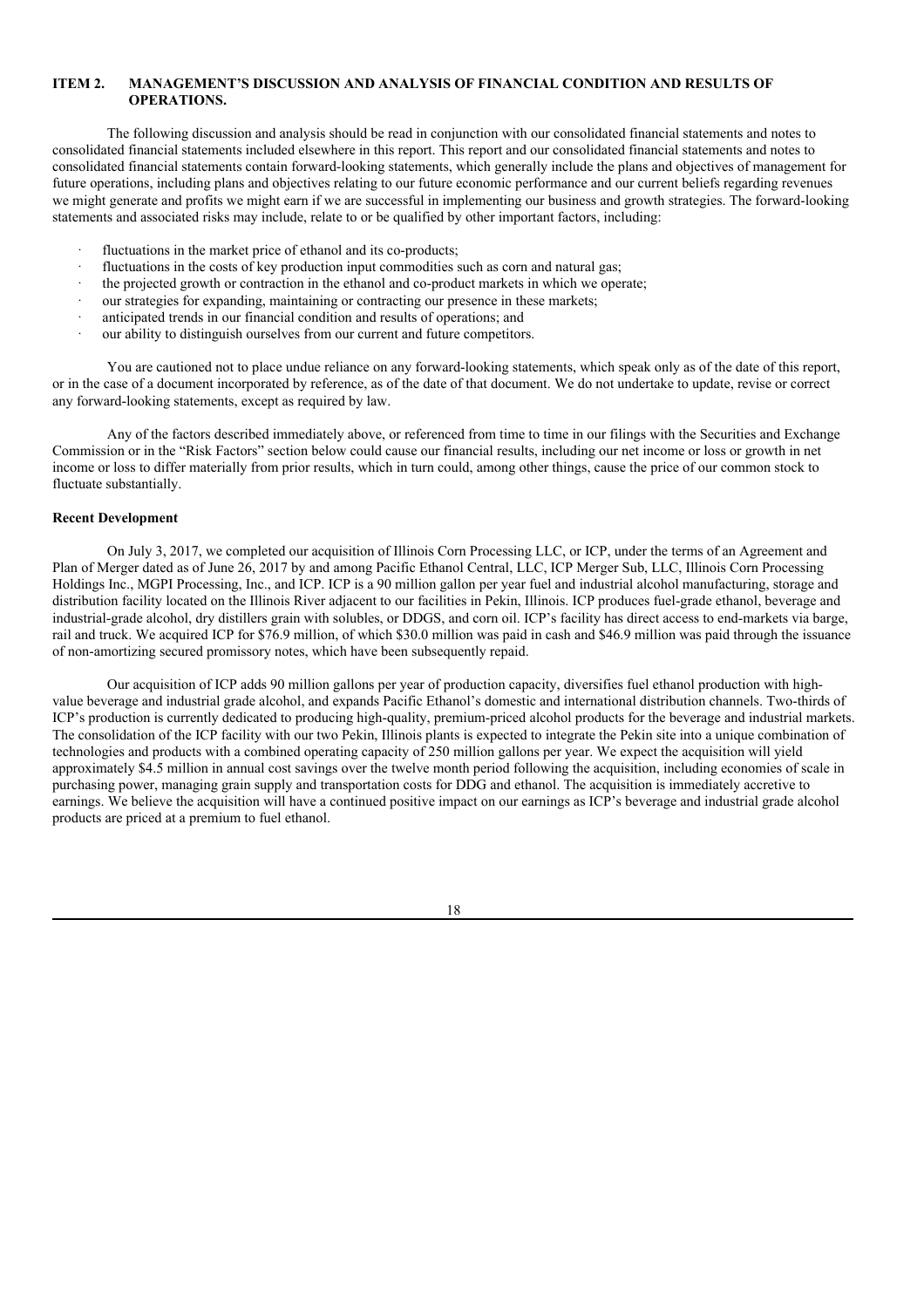#### **Overview**

We are a leading producer and marketer of low-carbon renewable fuels in the United States.

We own and operate nine strategically-located production facilities. Four of our plants are in the Western states of California, Oregon and Idaho, and five of our plants are located in the Midwestern states of Illinois and Nebraska. We are the sixth largest producer of ethanol in the United States based on annualized volumes. Our plants have a combined production capacity of 605 million gallons per year. We market all the ethanol, specialty alcohols and co-products produced at our plants as well as ethanol produced by third parties. On an annualized basis, we market nearly 1.0 billion gallons of ethanol and over 2.5 million tons of ethanol co-products on a dry matter basis. Our business consists of two operating segments: a production segment and a marketing segment.

Our mission is to advance our position and significantly increase our market share as a leading producer and marketer of lowcarbon renewable fuels in the United States. We intend to accomplish this goal in part by expanding our ethanol production capacity and distribution infrastructure, accretive acquisitions, lowering the carbon intensity of our ethanol, extending our marketing business into new regional and international markets, and implementing new technologies to promote higher production yields and greater efficiencies.

#### *Production Segment*

We produce ethanol, specialty alcohols and co-products at our production facilities described below. Our plants located on the West Coast are near their respective fuel and feed customers, offering significant timing, transportation cost and logistical advantages. Our plants located in the Midwest are in the heart of the Corn Belt, benefit from low-cost and abundant feedstock production and allow for access to many additional domestic markets. In addition, our ability to load unit trains from our plants located in the Midwest, and barges from our Pekin, Illinois plants, allows for greater access to international markets.

We wholly-own all of our plants located on the West Coast and the three plants in Pekin, Illinois. We own approximately 74% of the two plants in Aurora, Nebraska as well as the grain elevator adjacent to those properties and related grain handling assets, including the outer rail loop, and the real property on which they are located, through Pacific Aurora, LLC, or Pacific Aurora, an entity owned approximately 26% by Aurora Cooperative Elevator Company.

| <b>Facility Name</b> | <b>Facility Location</b> | <b>Estimated Annual Capacity</b><br>(gallons) |
|----------------------|--------------------------|-----------------------------------------------|
| Magic Valley         | Burley, ID               | 60,000,000                                    |
| Columbia             | Boardman, OR             | 40,000,000                                    |
| Stockton             | Stockton, CA             | 60,000,000                                    |
| Madera               | Madera, CA               | 40,000,000                                    |
| Aurora West          | Aurora, NE               | 110,000,000                                   |
| Aurora East          | Aurora, NE               | 45,000,000                                    |
| Pekin Wet            | Pekin, IL                | 100,000,000                                   |
| Pekin Dry            | Pekin, IL                | 60,000,000                                    |
| Pekin ICP            | Pekin, IL                | 90,000,000                                    |

We produce ethanol co-products at our production facilities such as wet distillers grains, or WDG, DDGS, wet and dry corn gluten feed, condensed distillers solubles, corn gluten meal, corn germ, corn oil, dried yeast and CO<sub>2</sub>.

### *Marketing Segment*

We market ethanol, specialty alcohols and co-products produced by our facilities and market ethanol produced by third parties. We have extensive customer relationships throughout the Western and Midwestern United States. Our ethanol customers are integrated oil companies and gasoline marketers who blend ethanol into gasoline. Our customers depend on us to provide a reliable supply of ethanol, and manage the logistics and timing of delivery with very little effort on their part. Our customers collectively require ethanol volumes in excess of the supplies we produce at our production facilities. We secure additional ethanol supplies from third-party plants in California and other third-party suppliers in the Midwest where a majority of ethanol producers are located. We arrange for transportation, storage and delivery of ethanol purchased by our customers through our agreements with third-party service providers in the Western United States as well as in the Midwest from a variety of sources.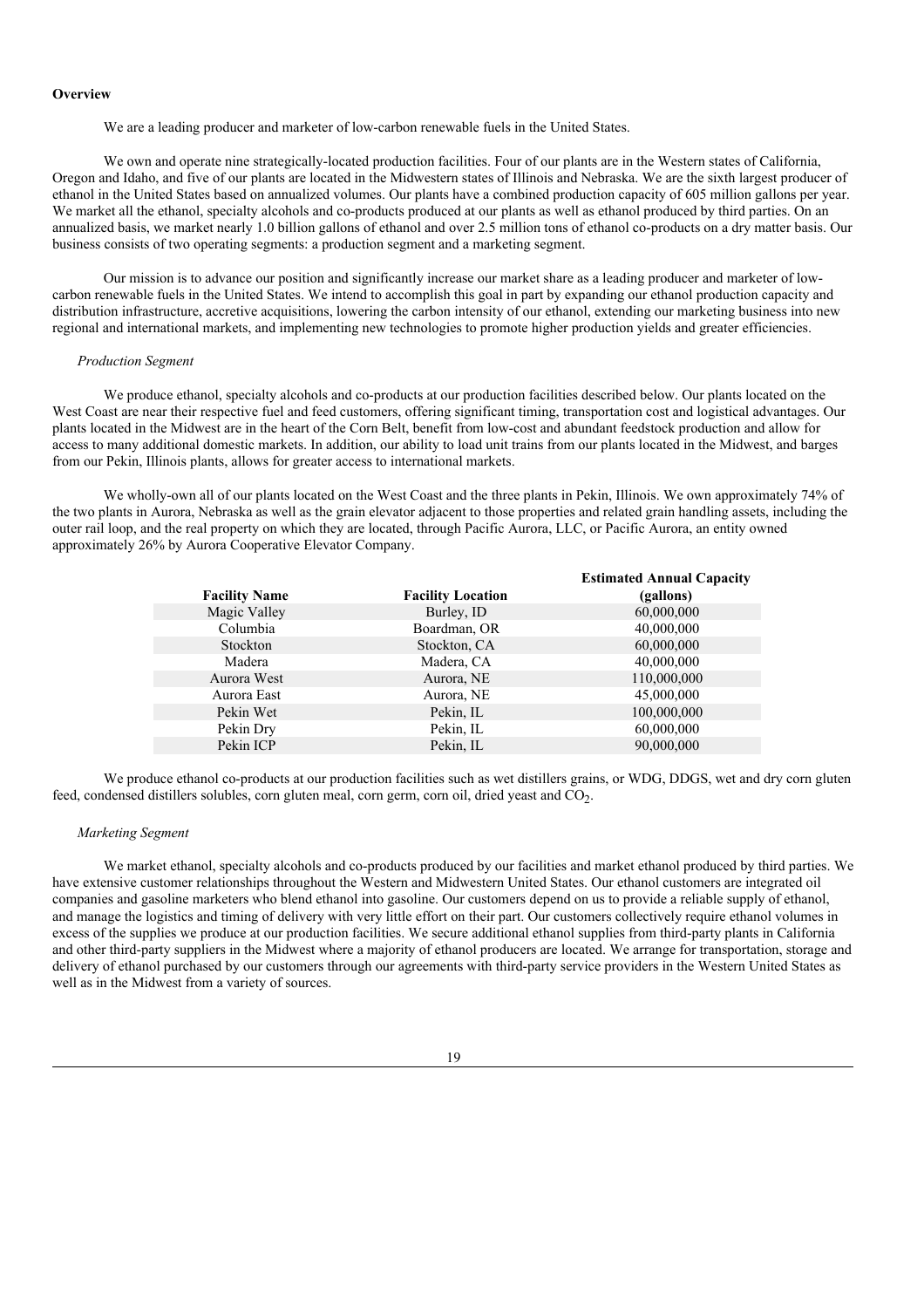We market our distillers grains and other feed co-products to dairies and feedlots, in many cases located near our ethanol plants. These customers use our feed co-products for livestock as a substitute for corn and other sources of starch and protein. We sell our corn oil to poultry and biodiesel customers. We do not market co-products from other ethanol producers.

See "Note 3 – Segments" to our Notes to Consolidated Financial Statements included elsewhere in this report for financial information about our business segments.

### **Outlook**

Our results for the third quarter reflect an improved margin environment and the benefits of our acquisition of ICP. Despite a slow start, margins improved throughout the quarter with September producing the best financial results driven by higher ethanol sales prices and lower corn costs. Our results also reflect increased production gallons sold in the third quarter predominately from increased volumes from our recently acquired ICP facility.

Thus far in the fourth quarter we are off to a similarly slow start with overall lower production margins compared to the third quarter due to elevated production volumes and high industry-wide ethanol inventories. However, we expect ethanol demand to remain strong and continue to grow given continued strong gasoline demand and as domestic markets blend at ethanol levels above 10% and international markets grow to meet carbon targets and the higher demand for octane. The United States remains the lowest-cost source of ethanol for export and we continue to expect record ethanol export levels for 2017 and additional export growth in 2018. Ethanol is the lowest-cost source of octane in the world and, at current prices, ethanol is the lowest-cost source of liquid transportation fuel. Although we are cautious on the fourth quarter, we believe that the above factors will support an improved ethanol supply and demand balance in 2018.

On the regulatory front, the Environmental Protection Agency, or EPA, recently renewed its commitment to the renewable fuels program. In a letter to several U.S. Senators confirming his support for the Renewable Fuel Standard, or RFS, EPA chief Scott Pruitt stated that preliminary analysis suggests setting final Renewable Volume Obligation, or RVO, levels for 2018 at or above the proposed levels by the statutory deadline of November 30, 2017; that the EPA would soon finalize a decision to deny the request to change the point of obligation for Renewable Identification Numbers, or RINs; that the EPA will not pursue regulations amending the RFS to allow ethanol exports to generate RINs; and that the EPA is exploring its authority to remove artificial barriers to the year-round use of E15 fuel. We are pleased and encouraged by the EPA's message and optimistic that the final RVO for 2018 will demonstrate the EPA's commitment to growing the renewable fuels market.

Our 3.5 megawatt cogeneration system at our Stockton plant is on track to reach full capacity in the coming weeks. The system will convert process waste gas and natural gas into electricity and steam, reducing energy costs by up to \$4.0 million per year and lowering air emissions.

We implemented an industrial scale membrane system at our Madera facility that separates water from ethanol during the plant's dehydration process. The system is operating well and we expect a positive impact on energy savings, operating performance and our carbon intensity score. We are realizing energy savings of a 5% reduction in natural gas costs at the plant. Overall, we estimate the operating efficiencies, energy savings and carbon premium combined will total approximately \$1.0 million annually at current market rates. The membrane system also improves operations during hot weather, yielding greater output, and it contributes to lowering our carbon intensity score. We have submitted for a new Low-Carbon Fuel Standard pathway with the California Air Resources Board and we continue to evaluate installation of membrane systems at our other plants.

We continue to produce cellulosic ethanol at our Stockton plant and we are on track to begin commercial production of cellulosic ethanol at our Madera plant this quarter. We have filed for approval from the EPA to produce D3 RINs at our Madera and Magic Valley plants. We expect EPA approval to produce D3 RINs at both facilities by early 2018, at which point three of our plants will be producing cellulosic ethanol from corn fiber. Although there are some risks around the market for advanced biofuels and the EPA is reluctant to enhance the statutory targets through regulation, we believe cellulosic ethanol from corn fiber will continue to spread throughout our production platform and the industry as a whole.

Also at our Madera facility, we remain on schedule to begin full-scale operation of our 5 megawatt solar photovoltaic power system in early 2018. We expect the system to reduce our utility costs by over \$1.0 million annually and lower our carbon score.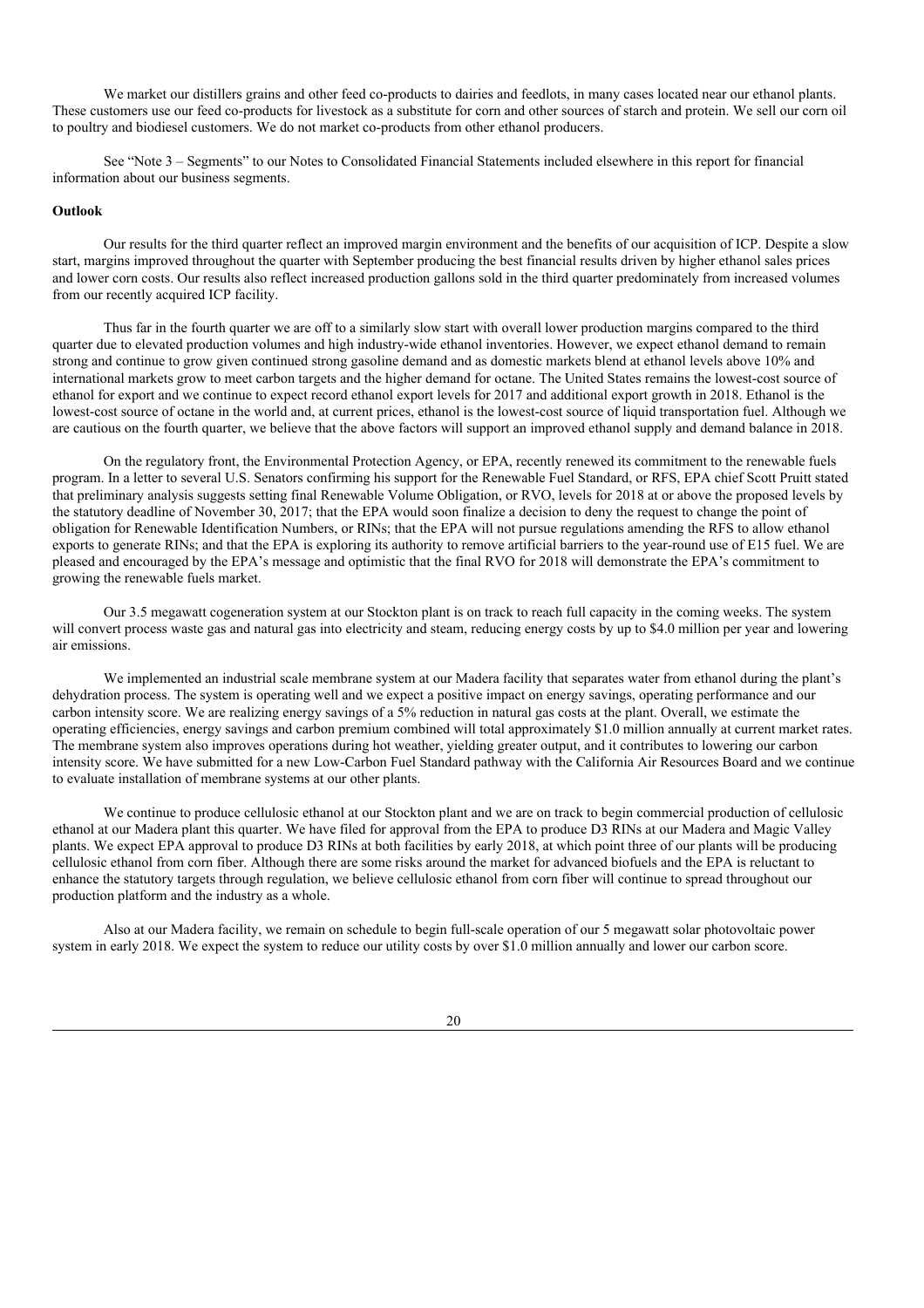Our integration of ICP is progressing very well and we anticipate annualized savings of \$4.5 million over the next nine months, predominately from reduced operating and logistical costs as well as savings due to efficiencies in selling, general and administrative expense items. Our integration of personnel, and information technology and accounting services is effectively complete. We have begun internalizing logistical and storage services which we expect will accelerate and result in material benefits to our financial results in the coming quarters.

Our initial budget for capital projects in 2017 totaled \$46.0 million, including \$16.0 million in previously announced projects such as the completion of our Stockton cogeneration system, production of cellulosic ethanol at our Madera facility and our solar project. For the third quarter, we incurred \$6.1 million in capital expenditures, bringing our nine-month total to \$12.3 million. We expect that full-year capital expenditures will be less than \$20.0 million. We intend to use the balance of budgeted uncommitted capital expenditure funds for investment opportunities in projects that produce the highest near-term return. Our capital expenditure budget does not include potential capital improvement projects at our ICP facilities. We expect to provide information regarding our capital expenditure projects for these facilities in the coming months.

We plan to continue to leverage our diverse base of production and marketing assets to advance our position and significantly increase market share as a leading producer and marketer of low-carbon renewable fuels and high-quality alcohol products in the United States. We also intend to continue to evaluate and invest in plant improvement and other initiatives to increase production and operating efficiencies, diversify products and revenues, improve our carbon scores and improve our plant profitability.

### **Critical Accounting Policies**

The preparation of our financial statements, which have been prepared in accordance with accounting principles generally accepted in the United States of America, requires us to make judgments and estimates that may have a significant impact upon the portrayal of our financial condition and results of operations. We believe that of our significant accounting policies, the following require estimates and assumptions that require complex, subjective judgments by management that can materially impact the portrayal of our financial condition and results of operations: revenue recognition; warrants at fair value; impairment of long-lived assets; valuation of allowance for deferred taxes, derivative instruments, accounting for business combinations and allowance for doubtful accounts. These significant accounting principles are more fully described in "Management's Discussion and Analysis of Financial Condition and Results of Operations—Critical Accounting Policies" in our Annual Report on Form 10-K for the year ended December 31, 2016.

### **Results of Operations**

The following selected financial information should be read in conjunction with our consolidated financial statements and notes to our consolidated financial statements included elsewhere in this report, and the other sections of "Management's Discussion and Analysis of Financial Condition and Results of Operations" contained in this report.

| Certain performance metrics that we believe are important indicators of our results of operations include: |
|------------------------------------------------------------------------------------------------------------|
|                                                                                                            |

|                                               |               | <b>Three Months Ended</b><br>September 30, |              |       | Percentage | <b>Nine Months Ended</b><br>September 30, | Percentage |         |            |
|-----------------------------------------------|---------------|--------------------------------------------|--------------|-------|------------|-------------------------------------------|------------|---------|------------|
|                                               |               | 2017                                       |              | 2016  | Variance   | 2017                                      |            | 2016    | Variance   |
| Production gallons sold (in millions)         |               | 141.8                                      |              | 125.5 | 13.0%      | 374.0                                     |            | 360.9   | $3.6\%$    |
| Third party gallons sold (in millions)        |               | 108.2                                      |              | 118.2 | $(8.5)\%$  | 335.2                                     |            | 322.6   | $3.9\%$    |
| Total gallons sold (in millions)              |               | 250.0                                      |              | 243.7 | $2.6\%$    | 709.2                                     |            | 683.5   | 3.8%       |
| Production capacity utilization               |               | 93%                                        |              | 96%   | $(3.1)\%$  | 91%                                       |            | 92%     | $(1.1)\%$  |
| Average ethanol sales price per gallon        | <sup>\$</sup> | 1.69                                       | \$           | 1.62  | $4.3\%$    | \$<br>1.66                                | \$         | 1.63    | $1.8\%$    |
| Corn cost per bushel $-$ CBOT equivalent      | \$            | 3.69                                       | \$           | 3.58  | $3.1\%$    | \$<br>3.67                                | \$         | 3.70    | $(0.8)\%$  |
| Average basis $(1)$                           | \$            | 0.11                                       | \$           | 0.25  | $(56.0)\%$ | \$<br>0.21                                | \$         | 0.27    | $(22.2)\%$ |
| Delivered cost of corn                        | \$            | 3.80                                       | \$           | 3.83  | $(0.8)\%$  | \$<br>3.88                                | \$         | 3.97    | $(2.3)\%$  |
|                                               |               |                                            |              |       |            |                                           |            |         |            |
| Total co-product tons sold (in thousands)     |               | 803.4                                      |              | 702.1 | 14.4%      | 2,223.2                                   |            | 2,050.3 | 8.4%       |
| Co-product revenues as % of delivered cost of |               |                                            |              |       |            |                                           |            |         |            |
| $\text{corn}^{(2)}$                           |               | $34.0\%$                                   |              | 35.7% | $(4.8)\%$  | $34.2\%$                                  |            | 35.3%   | $(3.1)\%$  |
| Average CBOT ethanol price per gallon         | \$            | 1.55                                       | \$           | 1.49  | $4.0\%$    | \$<br>1.54                                | S          | 1.49    | 3.4%       |
| Average CBOT corn price per bushel            | \$            | 3.59                                       | $\mathbb{S}$ | 3.31  | 8.5%       | \$<br>3.64                                | \$         | 3.77    | 3.4%       |

(1) Corn basis represents the difference between the immediate cash price of delivered corn and the future price of corn for Chicago delivery.

(2) Co-product revenues as a percentage of delivered cost of corn shows our yield based on sales of co-products, including WDG and corn oil, generated from ethanol we produced.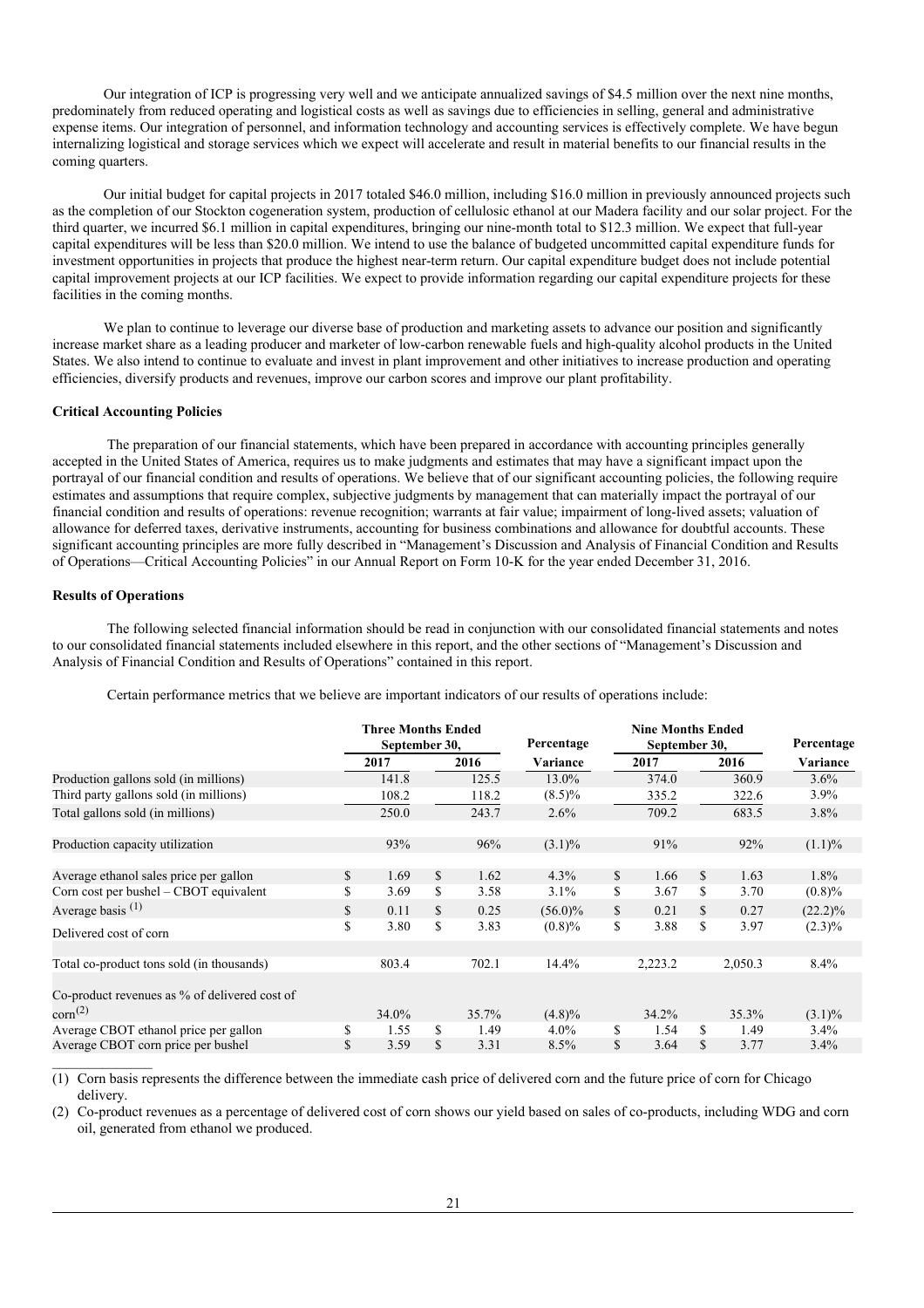### *Net Sales, Cost of Goods Sold and Gross Profit*

The following table presents our net sales, cost of goods sold and gross profit in dollars and gross profit as a percentage of net sales (in thousands, except percentages):

|                         | <b>Three Months Ended</b><br>September 30, |         |      |         |                | <b>Variance in</b> |         |      |             | <b>Nine Months Ended</b><br>September 30, |             |                |          | Variance in |  |  |
|-------------------------|--------------------------------------------|---------|------|---------|----------------|--------------------|---------|------|-------------|-------------------------------------------|-------------|----------------|----------|-------------|--|--|
|                         |                                            | 2017    | 2016 |         | <b>Dollars</b> |                    | Percent | 2017 |             | 2016                                      |             | <b>Dollars</b> |          | Percent     |  |  |
| Net sales               |                                            | 445,442 |      | 417,806 |                | 27.636             | 6.6%    |      | \$1.236,984 |                                           | \$1.183,039 |                | 53.945   | 4.6%        |  |  |
| Cost of goods sold      |                                            | 433.377 |      | 411.442 |                | 21,935             | 5.3%    |      | 1.229.039   |                                           | 1.157.902   |                | 71.137   | $6.1\%$     |  |  |
| Gross profit            |                                            | 12.065  |      | 6.364   |                | 5.701              | 89.6%   |      | 7.945       |                                           | 25.137      |                | (17.192) | $(68.4)\%$  |  |  |
| Percentage of net sales |                                            | 2.7%    |      | $.5\%$  |                |                    |         |      | 0.6%        |                                           | 2.1%        |                |          |             |  |  |

#### *Net Sales*

The increase in our net sales for the three and nine months ended September 30, 2017 as compared to the same periods in 2016 was primarily due to an increase in our average sales price per gallon and an increase in our production gallons sold, predominately from increased volumes attributed to our recently acquired ICP facility.

### *Three Months Ended September 30, 2017*

On a consolidated basis, our average sales price per gallon increased 4.3% to \$1.69 for the three months ended September 30, 2017 compared to our average sales price per gallon of \$1.62 for the same period in 2016. The average Chicago Board of Trade, or CBOT, ethanol price per gallon, increased 4.0% to \$1.55 for the three months ended September 30, 2017 as compared to the average CBOT ethanol price per gallon of \$1.49 for the same period in 2016.

#### *Production Segment*

Net sales of ethanol from our production segment increased by \$33.3 million, or 17%, to \$234.5 million for the three months ended September 30, 2017 as compared to \$201.2 million for the same period in 2016. Our total volume of production ethanol gallons sold increased by 16.3 million gallons, or 13%, to 141.8 million gallons for the three months ended September 30, 2017 as compared to 125.5 million gallons for the same period in 2016. Our production segment's average sales price per gallon increased 3.1% to \$1.65 for the three months ended September 30, 2017 compared to our production segment's average sales price per gallon of \$1.60 for the same period in 2016. At our average sales price per gallon of \$1.65 for the three months ended September 30, 2017, we realized additional net sales of \$27.0 million from our production segment from the 16.3 million additional gallons of produced ethanol sold in the three months ended September 30, 2017 as compared to the same period in 2016. The increase of \$0.05 in our average sales price per gallon for the three months ended September 30, 2017 as compared to the same period in 2016 improved our net sales of ethanol from our production segment by \$6.3 million.

Net sales of co-products increased \$5.3 million, or 8%, to \$70.4 million for the three months ended September 30, 2017 as compared to \$65.1 million for the same period in 2016. Our total volume of co-products sold increased by 101.3 thousand tons, or 14%, to 803.4 thousand tons for three months ended September 30, 2017 from 702.1 thousand tons for the same period in 2016. At our average sales price per ton of \$87.57 for the three months ended September 30, 2017, we generated \$8.9 million in additional net sales from the 101.3 thousand tons of additional co-products sold in the three months ended September 30, 2017 as compared to the same period in 2016. The decrease of \$5.15, or 6%, in our average sales price per ton for the three months ended September 30, 2017 as compared to the same period in 2016 reduced net sales of co-products by \$3.6 million.

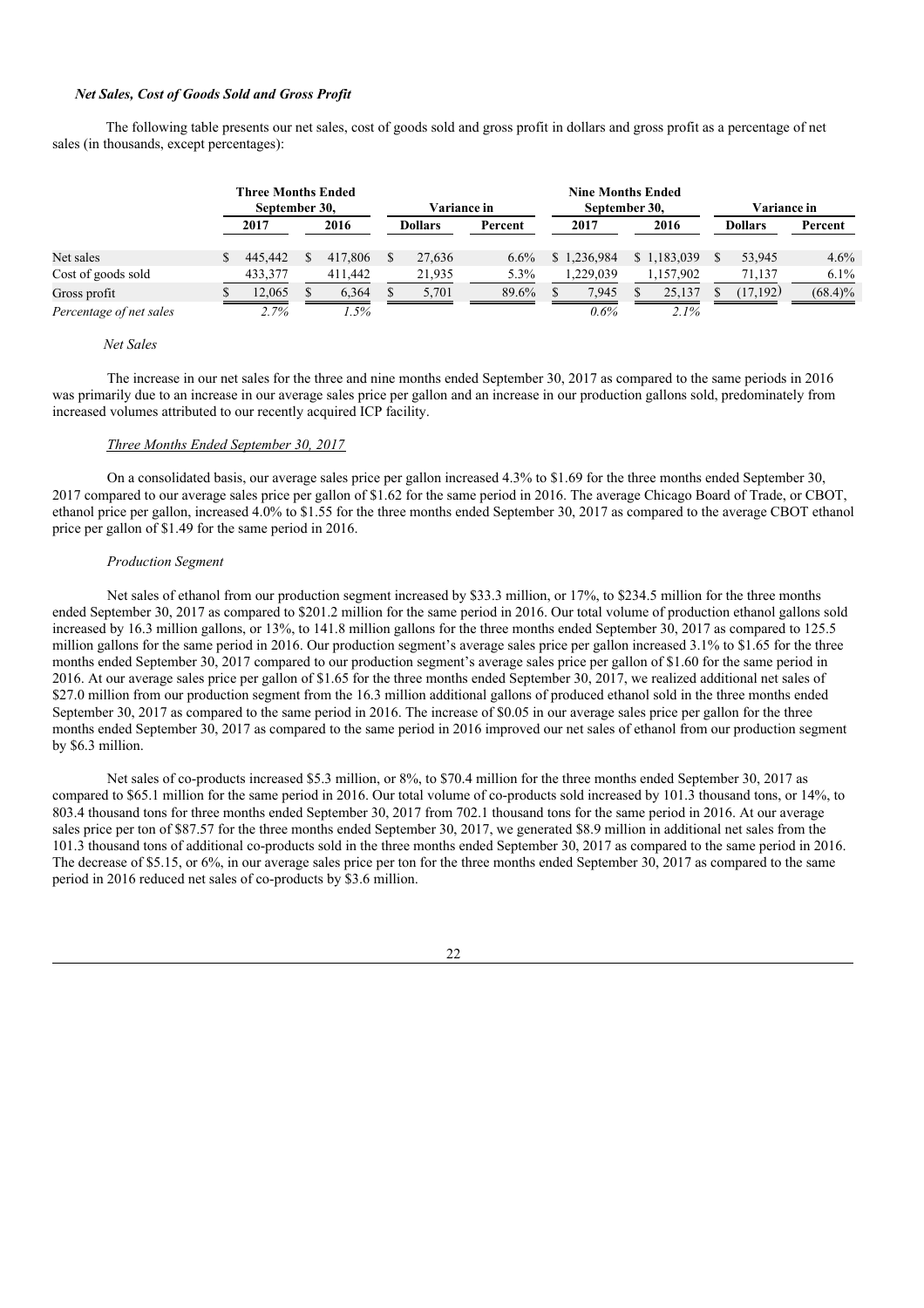#### *Marketing Segment*

Net sales of ethanol from our marketing segment decreased by \$10.9 million, or 7%, to \$140.6 million for the three months ended September 30, 2017 as compared to \$151.5 million for the same period in 2016. Our total volume of ethanol gallons sold by our marketing segment increased by 6.3 million gallons, or 3%, to 250.0 million gallons for the three months ended September 30, 2017 as compared to 243.7 million gallons for the same period in 2016. Our additional production gallons sold accounted for 16.3 million gallons of this increase, partially offset by a reduction in our third-party gallons sold of 10.0 million gallons.

The increase in production gallons sold by our marketing segment resulted in an increase of \$0.1 million in net sales generated by our marketing segment, which were eliminated upon consolidation.

Our marketing segment's average sales price per gallon increased \$0.05, or 3%, to \$1.70 for the three months ended September 30, 2017 as compared to \$1.65 for the same period in 2016. At our average sales price per gallon of \$1.70 for the three months ended September 30, 2017, we realized a reduction of \$17.0 million in net sales from our marketing segment from the 10.0 million gallons in lower third-party ethanol gallons sold in the three months ended September 30, 2017 as compared to the same period in 2016. The increase of \$0.05 in our average sales price per gallon for the three months ended September 30, 2017 as compared to the same period in 2016 increased our net sales of ethanol from our marketing segment by \$6.1 million.

#### *Nine Months Ended September 30, 2017*

On a consolidated basis, our average sales price per gallon increased 1.8% to \$1.66 for the nine months ended September 30, 2017 compared to our average sales price per gallon of \$1.63 for the same period in 2016. The average CBOT ethanol price per gallon increased 3.4% to \$1.54 for the nine months ended September 30, 2017 compared to an average CBOT ethanol price per gallon of \$1.49 for the same period in 2016.

#### *Production Segment*

Net sales of ethanol from our production segment increased by \$38.7 million, or 7%, to \$613.6 million for the nine months ended September 30, 2017 as compared to \$574.9 million for the same period in 2016. Our total volume of production ethanol gallons sold increased by 13.1 million gallons, or 4%, to 374.0 million gallons for the nine months ended September 30, 2017 as compared to 360.9 million gallons for the same period in 2016. Our production segment's average sales price per gallon increased 3% to \$1.64 for the nine months ended September 30, 2017 compared to our production segment's average sales price per gallon of \$1.59 for the same period in 2016. At our average sales price per gallon of \$1.64 for the nine months ended September 30, 2017, we generated \$21.5 million in additional net sales from our production segment from the 13.1 million additional gallons of produced ethanol sold in the nine months ended September 30, 2017 as compared to the same period in 2016. The increase of \$0.05 in our average sales price per gallon for the nine months ended September 30, 2017 as compared to the same period in 2016 increased our net sales of ethanol from our production segment by \$17.2 million.

Net sales of co-products decreased \$1.8 million, or 1%, to \$190.4 million for the nine months ended September 30, 2017 as compared to \$192.2 million for the same period in 2016. Our total volume of co-products sold increased by 172.9 thousand tons, or 8%, to 2,223.2 thousand tons for the nine months ended September 30, 2017 from 2,050.3 thousand tons for the same period in 2016, however, our average sales price per ton declined. At our average sales price per ton of \$85.66 for the nine months ended September 30, 2017, we generated \$14.8 million in additional net sales from the 172.9 thousand additional tons of co-products sold in the nine months ended September 30, 2017 as compared to the same period in 2016. The decrease of \$8.11, or 9%, in our average sales price per ton for the nine months ended September 30, 2017 as compared to the same period in 2016 decreased net sales of co-products by \$16.6 million.

### *Marketing Segment*

Net sales of ethanol from our marketing segment increased by \$17.1 million, or 4%, to \$433.0 million for the nine months ended September 30, 2017 as compared to \$415.9 million for the same period in 2016. Our total volume of ethanol gallons sold by our marketing segment increased by 25.6 million gallons, or 4%, to 709.2 million gallons for the nine months ended September 30, 2017 as compared to 683.6 million gallons for the same period in 2016. Our additional production gallons sold accounted for 13.1 million gallons of this increase and our additional third-party gallons sold accounted for 12.5 million gallons of this increase.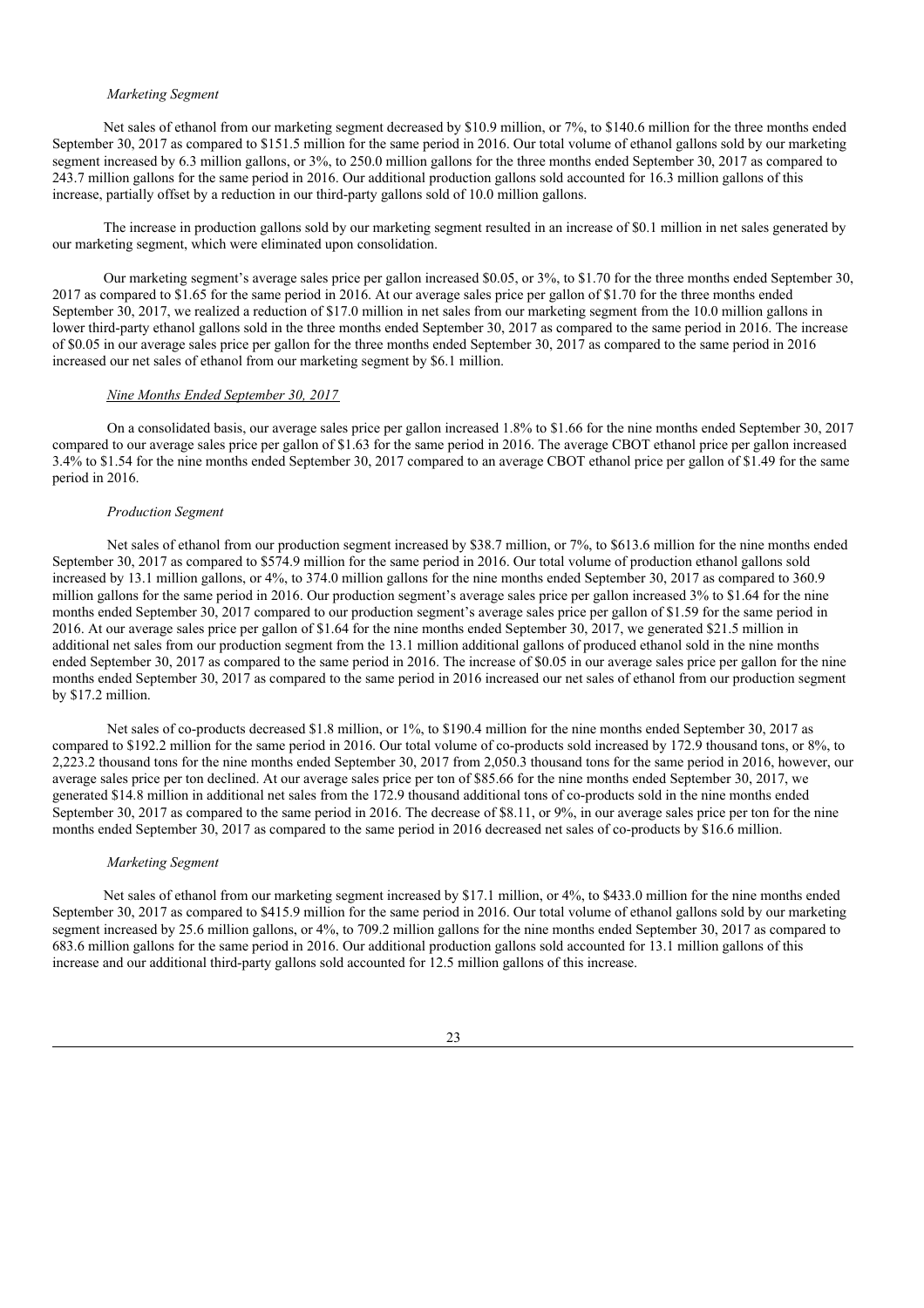Our marketing segment's average sales price per gallon decreased \$0.01 to \$1.67 for the nine months ended September 30, 2017 compared to \$1.68 for the same period in 2016. At our average sales price per gallon of \$1.67 for the nine months ended September 30, 2017, we generated \$20.9 million in additional net sales from our marketing segment from the 12.5 million gallons in additional third-party ethanol sold in the nine months ended September 30, 2017 as compared to the same period in 2016. However, the decline of \$0.01 in our average sales price per gallon for the nine months ended September 30, 2017 as compared to the same period in 2016 reduced our net sales from third party ethanol sold by our marketing segment by \$3.8 million.

### *Cost of Goods Sold and Gross Profit*

Our consolidated gross profit increased primarily due to higher commodity margins in the three and nine months ended September 30, 2017 compared to the same periods in 2016.

#### *Three Months Ended September 30, 2017*

Our consolidated gross profit improved by \$5.7 million for the three months ended September 30, 2017 to \$12.1 million as compared to \$6.4 million for the same period in 2016, representing a gross margin of 2.7% for the three months ended September 30, 2017 as compared to 1.5% for the same period in 2016.

### *Production Segment*

Our production segment improved our consolidated gross profit by \$5.4 million for the three months ended September 30, 2017 as compared to the same period in 2016, primarily due to higher production volumes and higher production margins for the three months ended September 30, 2017 as compared to the same period in 2016.

### *Marketing Segment*

Our marketing segment improved our consolidated gross profit by \$0.3 million for the three months ended September 30, 2017 as compared to the same period in 2016, primarily due to higher gross profit attributable to our marketing segment's higher average sales price per gallon for the three months ended September 30, 2017 as compared to the same period in 2016.

### *Nine Months Ended September 30, 2017*

Our consolidated gross profit declined by \$17.2 million to a gross profit of \$7.9 million for the nine months ended September 30, 2017 as compared to \$25.1 million for the same period in 2016, representing a gross margin of 0.6% for the nine months ended September 30, 2017 as compared to a gross margin of 2.1% for the same period in 2016.

### *Production Segment*

Our production segment reduced our consolidated gross profit by \$10.0 million for the nine months ended September 30, 2017 as compared to the same period in 2016, primarily as a result of lower gross profit attributed to lower production margins in the nine months ended September 30, 2017 as compared to the same period in 2016.

### *Marketing Segment*

Our marketing segment decreased our consolidated gross profit by \$7.2 million for the nine months ended September 30, 2017 as compared to the same period in 2016, primarily as a result of lower gross profit attributed to lower marketing margins in the nine months ended September 30, 2017 as compared to the same period in 2016.

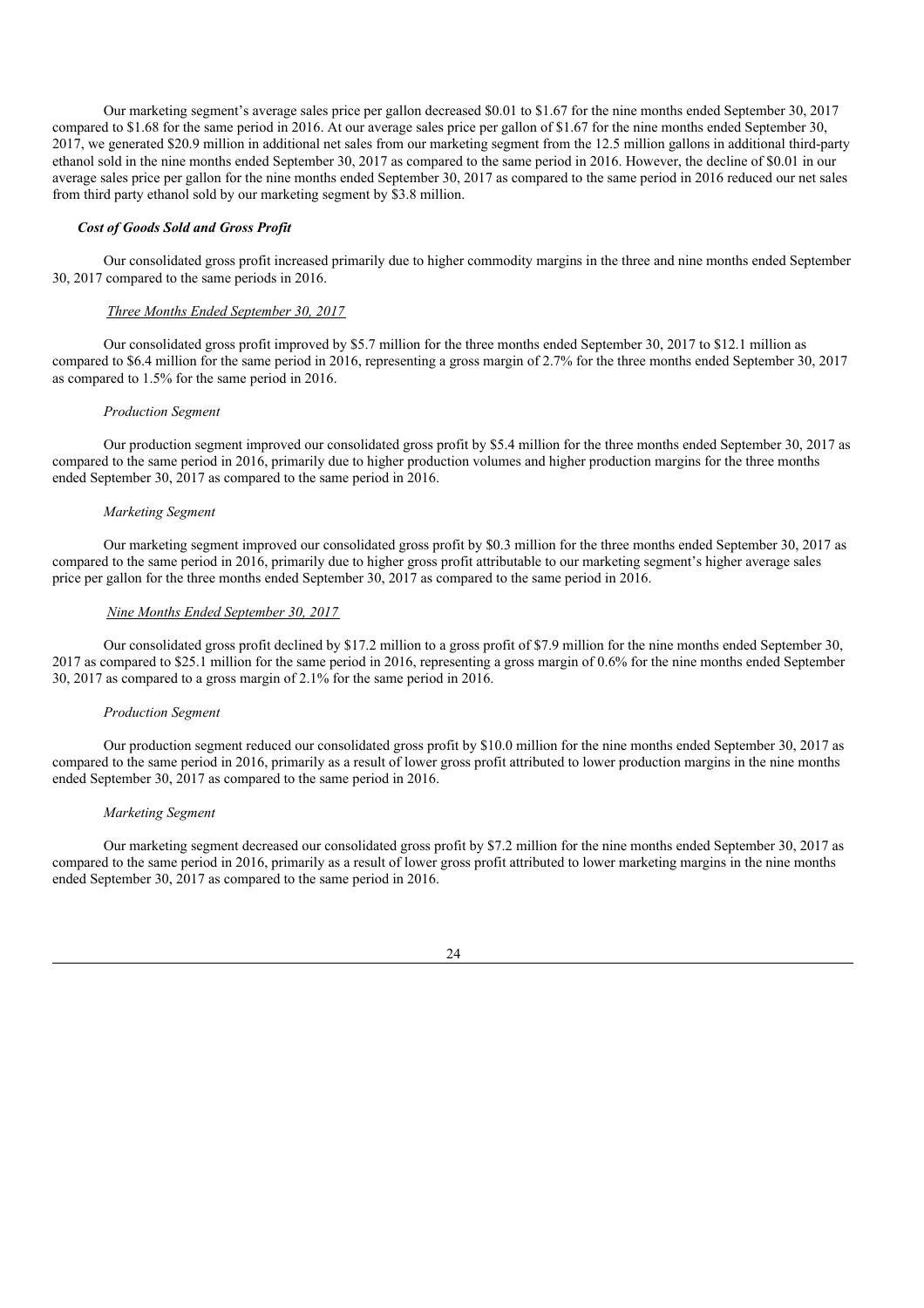### *Selling, General and Administrative Expenses*

The following table presents our selling, general and administrative, or SG&A, expenses in dollars and as a percentage of net sales (in thousands, except percentages):

|                                                 | <b>Three Months Ended</b><br>September 30. |       |  |        | Variance in |                |          | <b>Nine Months Ended</b><br>September 30. |        |  |        | Variance in |                |         |
|-------------------------------------------------|--------------------------------------------|-------|--|--------|-------------|----------------|----------|-------------------------------------------|--------|--|--------|-------------|----------------|---------|
|                                                 |                                            | 2017  |  | 2016   |             | <b>Dollars</b> | Percent  |                                           | 2017   |  | 2016   |             | <b>Dollars</b> | Percent |
| Selling, general and<br>administrative expenses |                                            | 8.720 |  | 5.971  |             | 2.749          | $46.0\%$ |                                           | 22.932 |  | 20.436 |             | 2.496          | 12.2%   |
| Percentage of net sales                         |                                            | 2.0%  |  | $.4\%$ |             |                |          |                                           | $.9\%$ |  | 1.7%   |             |                |         |

Our SG&A expenses increased \$2.7 million to \$8.7 million for the three months ended September 30, 2017 as compared to \$6.0 million for the same period in 2016. The increase in SG&A expenses is primarily due to higher employee benefits, non-cash compensation and professional expenses associated with our ICP acquisition. We anticipate SG&A expenses of approximately \$8.0 million for the fourth quarter.

Our SG&A expenses increased \$2.5 million to \$22.9 million for the nine months ended September 30, 2017 as compared to \$20.4 million for the same period in 2016. The increase in SG&A expenses is primarily due to higher employee benefits, non-cash compensation and professional expenses associated with our ICP acquisition, partially offset by \$3.6 million in gains associated with legal matters resolved in the first quarter.

### *Interest Expense, net*

The following table presents our interest expense, net in dollars and as a percentage of net sales (in thousands, except percentages):

|                         |               | <b>Three Months Ended</b> |  |             |  |         |                  |  | <b>Nine Months Ended</b> |  |             |  |                |            |
|-------------------------|---------------|---------------------------|--|-------------|--|---------|------------------|--|--------------------------|--|-------------|--|----------------|------------|
|                         | September 30. |                           |  | Variance in |  |         | September 30.    |  |                          |  | Variance in |  |                |            |
|                         |               | 2017                      |  | 2016        |  | Dollars | Percent          |  | 2017                     |  | 2016        |  | <b>Dollars</b> | Percent    |
| Interest expense, net   |               | 3.826                     |  | 3.874       |  | (48)    | $1.2\frac{9}{6}$ |  | 9.157                    |  | 16.643      |  | '.486)         | $(45.0)\%$ |
| Percentage of net sales |               | 0.9%                      |  | $0.9\%$     |  |         |                  |  | $0.7\%$                  |  | $.4\%$      |  |                |            |

Interest expense, net remained relatively flat at \$3.8 million for the three months ended September 30, 2017 from same period in 2016. Interest expense, net decreased \$7.5 million to \$9.2 million for the nine months ended September 30, 2017 from \$16.6 million for the same period in 2016. The decrease in interest expense, net is primarily related to lower average interest rates resulting from the refinancing of our plant debt in late 2016.

### *Net Loss Available to Common Stockholders*

The following table presents our net loss available to common stockholders in dollars and as a percentage of net sales (in thousands, except percentages):

|                                              | <b>Three Months Ended</b><br>September 30. |      |  |         | Variance in |                |            | <b>Nine Months Ended</b><br>September 30, |        |  |         | <b>Variance in</b> |                |         |
|----------------------------------------------|--------------------------------------------|------|--|---------|-------------|----------------|------------|-------------------------------------------|--------|--|---------|--------------------|----------------|---------|
|                                              |                                            | 2017 |  | 2016    |             | <b>Dollars</b> | Percent    |                                           | 2017   |  | 2016    |                    | <b>Dollars</b> | Percent |
| Net loss available to<br>common stockholders |                                            | 521  |  | 3.837   |             | (3,316)        | $(86.4)\%$ |                                           | 22,625 |  | 12,607  |                    | 10.018         | 79.5%   |
| Percentage of net sales                      |                                            | 0.1% |  | $0.9\%$ |             |                |            |                                           | $.8\%$ |  | $1.1\%$ |                    |                |         |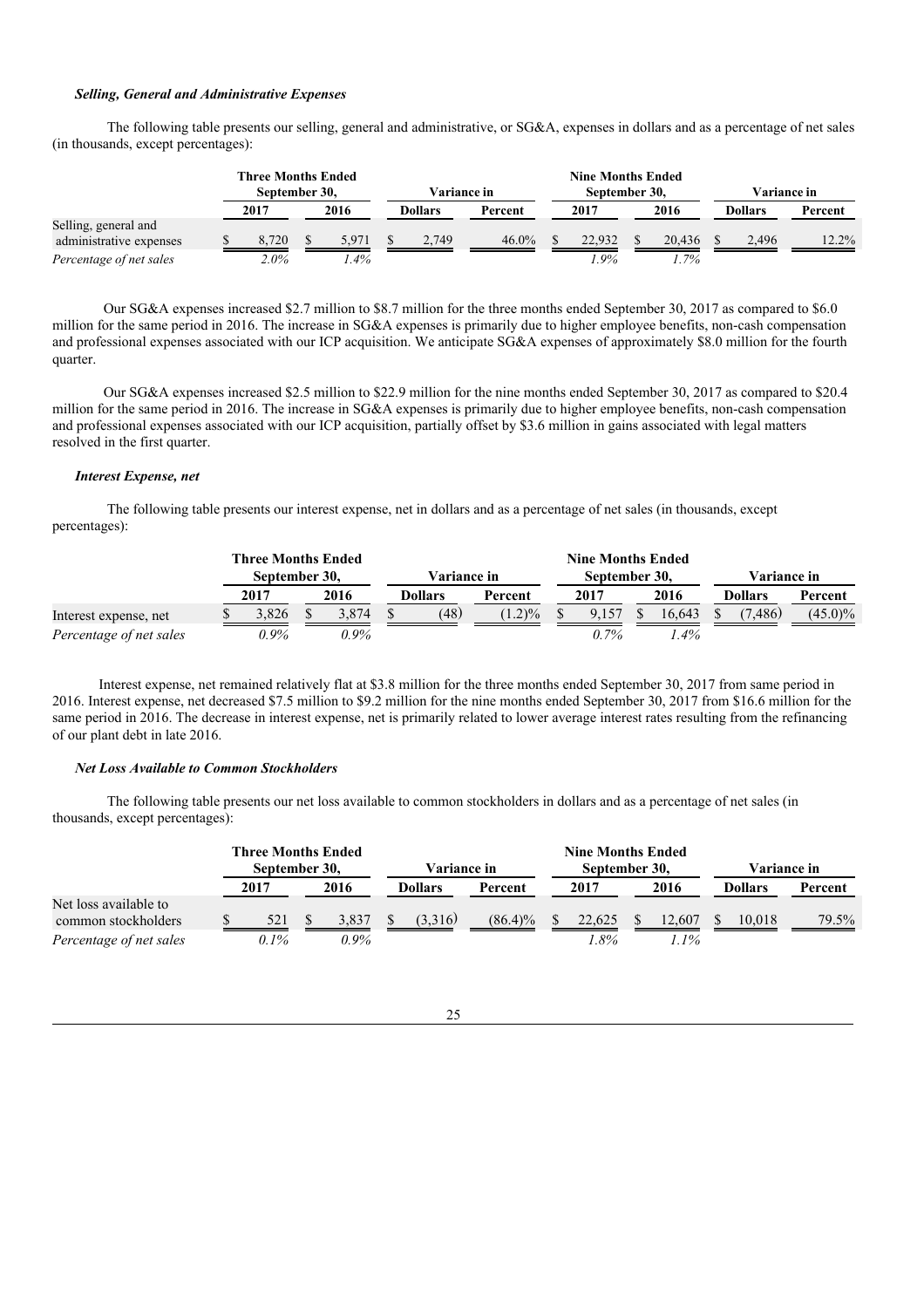The changes in net loss available to common stockholders, was primarily due to changes in margins, partially offset by lower interest expense for the three and nine months ended September 30, 2017, as compared to the same period in 2016.

### **Liquidity and Capital Resources**

During the nine months ended September 30, 2017, we funded our operations primarily from cash on hand, cash generated from our operations, tax refunds related to prior years, proceeds from term debt and advances under our revolving credit facilities. These funds were also used to make capital expenditures, complete the ICP acquisition, and make capital lease payments and principal payments on term debt and lines of credit.

Our current available capital resources consist of cash on hand and amounts available for borrowing under our credit facilities. We expect that our future available capital resources will consist primarily of our remaining cash balances, amounts available for borrowing, if any, under our credit facilities and cash generated from our operations.

We believe that current and future available capital resources, revenues generated from operations, and other existing sources of liquidity, including our credit facilities, will be adequate to meet our anticipated capital requirements for at least the next twelve months.

### *Quantitative Quarter-End Liquidity Status*

We believe that the following amounts provide insight into our liquidity and capital resources. The following selected financial information should be read in conjunction with our consolidated financial statements and notes to consolidated financial statements included elsewhere in this report, and the other sections of "Management's Discussion and Analysis of Financial Condition and Results of Operations" contained in this report (dollars in thousands):

|                                        | September 30, |         |   | December 31, |            |
|----------------------------------------|---------------|---------|---|--------------|------------|
|                                        |               | 2017    |   | 2016         | Change     |
| Cash and cash equivalents              |               | 56.923  |   | 68,590       | $(17.0)\%$ |
| Current assets                         |               | 212.818 | S | 235.201      | $(9.5)\%$  |
| Current liabilities                    |               | 92.396  |   | 78.841       | $17.2\%$   |
| Long-term debt, net of current portion |               | 220,304 |   | 188,028      | $17.2\%$   |
| Working capital                        |               | 120.422 |   | 156,360      | $(23.0)\%$ |
| Working capital ratio                  |               | 2.30    |   | 2.98         | $(22.8)\%$ |

#### *Restricted Net Assets*

At September 30, 2017, we had \$305.7 million of net assets at our subsidiaries that were not available to be transferred to Pacific Ethanol, Inc. in the form of dividends, loans or advances due to restrictions contained in the credit facilities of our subsidiaries.

### *Changes in Working Capital and Cash Flows*

Working capital decreased to \$120.4 million at September 30, 2017 from \$156.4 million at December 31, 2016 as a result of a decrease of \$22.4 million in current assets and an increase of \$13.6 million in current liabilities.

Current assets decreased primarily due to decreases of \$11.7 million in cash and cash equivalents, \$14.0 million in accounts receivable due to the timing of sales volumes at the end of the period, \$5.6 million in income tax receivables and \$4.3 million in prepaid inventory, partially offset by an increase of \$11.7 million in inventories and \$2.0 million in derivative instrument assets.

Our cash and cash equivalents decreased by \$11.7 million at September 30, 2017 as compared to December 31, 2016 due to \$41.3 million of cash used in our investing activities, due to our acquisition of ICP and capital projects associated with our plant improvement initiatives, and \$5.4 million of cash used in our financing activities, also primarily driven by our ICP acquisition, partially offset by \$35.0 million of cash provided by our operations.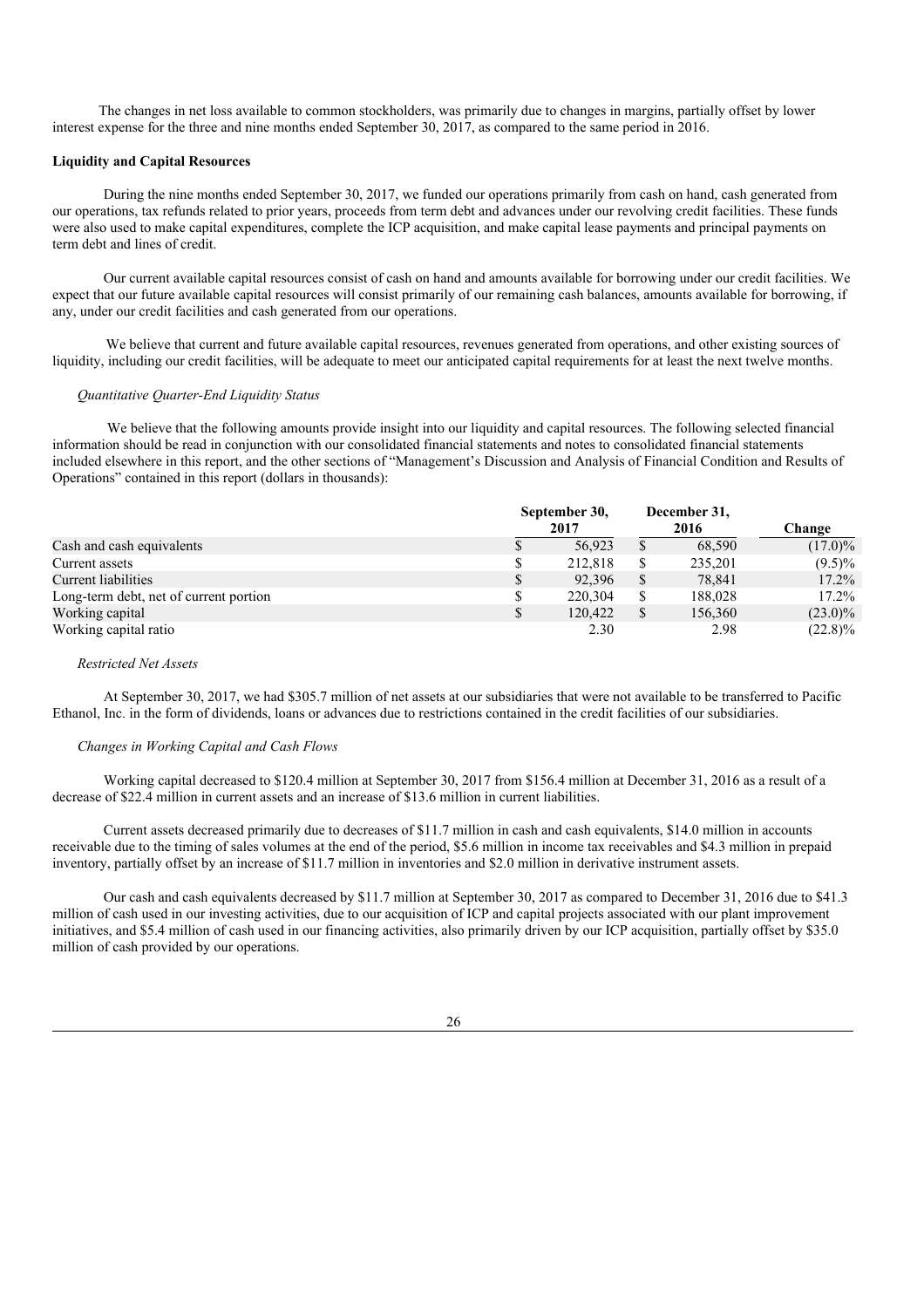Our current liabilities increased primarily due to increases of \$9.5 million in the current portion of our term debt and \$6.1 million in accounts payable and accrued liabilities, partially offset by decreases of \$1.4 million in derivative instrument liabilities and \$0.7 million in other current liabilities.

### *Cash provided by our Operating Activities*

Cash provided by our operating activities increased by \$20.0 million for the nine months ended September 30, 2017 as compared to the same period in 2016. The increase in cash provided by our operating activities is primarily due to:

- a decrease in accounts receivable of \$33.4 million primarily due to the timing of sales volumes at the end of the periods;
- · a decrease in inventories and prepaid inventory of \$8.3 million primarily due to the timing of purchases;
- · a decrease in gains from derivative activities of \$2.5 million due to market changes; and
- an increase in noncash compensation of \$1.1 million due to stock grant activity in the current period;

### These amounts were partially offset by:

- an increase in consolidated net loss of \$12.3 million due to lower margins;
- a decrease in accounts payable and accrued expenses of \$1.2 million resulting primarily from the period-over-period timing of payments;
- a decrease in interest expense added to term debt of \$9.5 million; and
- an increase in prepaid expenses of \$3.3 million due to the timing of payments.

#### *Cash used in our Investing Activities*

Cash used in our investing activities increased by \$31.3 million for the nine months ended September 30, 2017 as compared to the same period in 2016. The increase in cash used in our investing activities is primarily due to \$28.9 million in payments for our ICP acquisition, net of cash acquired in the acquisition, and proceeds from cash collateralized letters of credit in 2016 in the amount of \$4.1 million that did not recur in 2017, partially offset by \$1.7 million in lower spending on capital projects associated with our plant improvement initiatives.

### *Cash used in our Financing Activities*

Cash used in our financing activities decreased by \$11.8 million for the nine months ended September 30, 2017 as compared to the same period in 2016. The decrease in cash used in our financing activities is primarily due to \$42.0 million in proceeds from our ICP credit facilities, \$13.5 million in proceeds from our issuance of additional senior notes, \$2.6 million in lower capital lease payments and \$1.2 million in proceeds from warrant and option exercises, partially offset by a \$37.9 million increase in principal payments on term notes and an \$8.8 million increase in payments on Kinergy's line of credit.

### *Kinergy Operating Line of Credit*

Kinergy maintains an operating line of credit for an aggregate amount of up to \$100.0 million. The credit facility expires on December 31, 2020. Interest accrues under the credit facility at a rate equal to (i) the three-month London Interbank Offered Rate ("LIBOR"), plus (ii) a specified applicable margin ranging from 1.50% to 2.00%. The credit facility's monthly unused line fee is 0.25% to 0.375% of the amount by which the maximum credit under the facility exceeds the average daily principal balance during the immediately preceding month. Payments that may be made by Kinergy to Pacific Ethanol as reimbursement for management and other services provided by Pacific Ethanol to Kinergy are limited under the terms of the credit facility to \$1.5 million per fiscal quarter. The credit facility also includes the accounts receivable of Pacific Ag. Products, LLC, or PAP, as additional collateral. Payments that may be made by PAP to Pacific Ethanol as reimbursement for management and other services provided by Pacific Ethanol to PAP are limited under the terms of the credit facility to \$0.5 million per fiscal quarter. PAP, one of our indirect wholly-owned subsidiaries, markets our co-products and also provides raw material procurement services to our subsidiaries.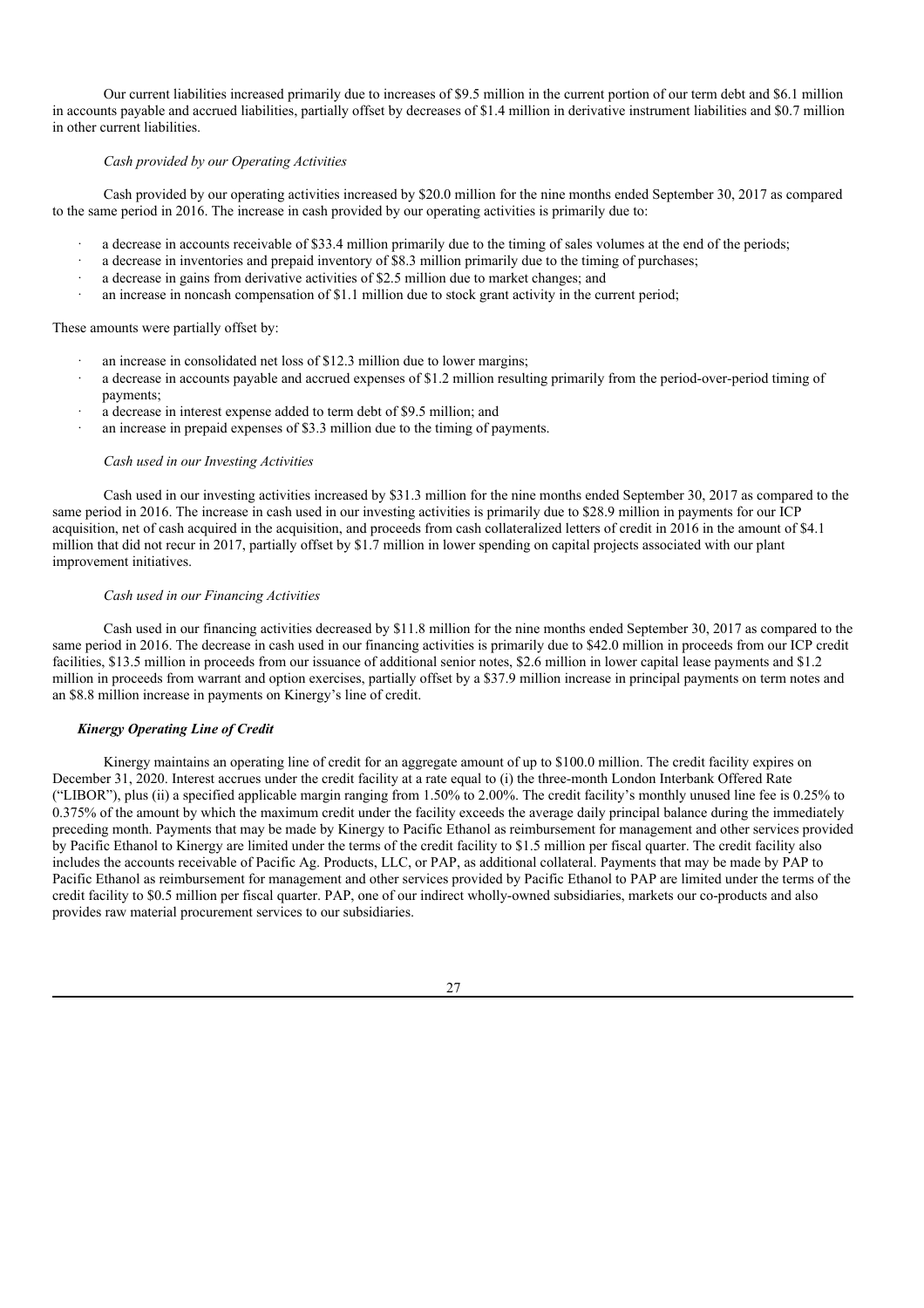For all monthly periods in which excess borrowing availability falls below a specified level, Kinergy and PAP must collectively maintain a fixed-charge coverage ratio (calculated as a twelve-month rolling earnings before interest, taxes, depreciation and amortization (EBITDA), subject to certain adjustments, divided by the sum of interest expense, principal payments of indebtedness, indebtedness from capital leases and taxes paid during such twelve-month rolling period) of at least 2.0 and are prohibited from incurring certain additional indebtedness (other than specific intercompany indebtedness). Kinergy's and PAP's obligations under the credit facility are secured by a first-priority security interest in all of their assets in favor of the lender. Kinergy and PAP believe they are in compliance with this covenant. The following table summarizes Kinergy's financial covenants and actual results for the periods presented (dollars in thousands). For all periods below, Kinergy maintained above the minimum excess availability required; accordingly, the fixed-charge coverage ratio covenant did not apply.

|                                         | Three Months Ended<br>September 30. |      | Years Ended<br>December 31. |       |  |
|-----------------------------------------|-------------------------------------|------|-----------------------------|-------|--|
|                                         | 2017                                | 2016 | 2016                        | 2015  |  |
| Fixed-Charge Coverage Ratio Requirement | 2.00                                | 2.00 | 2.00                        | 2.00  |  |
| Actual                                  | 3.01                                | 9.38 | 7.88                        | 10.02 |  |
| Excess                                  | 1.01                                | 7.38 | 5.88                        | 8.02  |  |

Pacific Ethanol has guaranteed all of Kinergy's obligations under the credit facility. As of September 30, 2017, Kinergy had an outstanding balance of \$44.0 million with additional borrowing availability under the credit facility of \$22.4 million.

### *Pekin Credit Facilities*

Pacific Ethanol Pekin, Inc., or PE Pekin, has a \$60.5 million term loan facility that matures on August 20, 2021 and a \$32.0 million revolving credit facility that matures on February 1, 2022. The PE Pekin credit facilities are secured by a first-priority security interest in all of PE Pekin's assets. Interest accrues under the PE Pekin credit facilities at an annual rate equal to the 30-day LIBOR plus 4.00%, payable monthly. PE Pekin is required to make quarterly principal payments in the amount of \$3.5 million on the term loan beginning on August 20, 2017 and a principal payment of \$4.5 million at maturity on August 20, 2021. PE Pekin is required to pay monthly in arrears a fee on any unused portion of the revolving credit facility at a rate of 0.75% per annum. Prepayment of these facilities is subject to a prepayment penalty. Under the terms of the credit facilities, PE Pekin is required to maintain working capital of not less than \$17.5 million from August 31, 2017 through December 31, 2017 and working capital of not less than \$20.0 million from January 1, 2018 and continuing at all times thereafter. In addition, PE Pekin is required to maintain an annual debt coverage ratio of not less than 0.15 to 1.0 for the year ending December 31, 2017 and 1.25 to 1.0 for years thereafter.

#### *Pacific Aurora Credit Facility*

Pacific Aurora maintains a revolving credit facility for up to \$30.0 million that matures on February 1, 2022. The credit facility is secured by a first-priority security interest in all of Pacific Aurora's assets. Borrowing availability under the credit facility automatically declines by \$2.5 million on the first day of each June and December beginning on December 1, 2017 through and including December 1, 2020. Interest accrues under the Pacific Aurora credit facility at an annual rate equal to the 30-day LIBOR plus 4.0%, payable monthly. Pacific Aurora is required to pay monthly in arrears a fee on any unused portion of the credit facility at a rate of 0.75% per annum. Prepayment of the credit facility is subject to a prepayment penalty. Under the terms of the credit facility, Pacific Aurora is required to maintain not less than \$18.0 million in working capital through February 28, 2018, not less than \$20.0 million in working capital after February 28, 2018 and an annual debt coverage ratio of not less than 0.0 to 1.0 for the year ending December 31, 2017 and 1.5 to 1.0 for the year ending December 31, 2018. At September 30, 2017, Pacific Aurora had no amounts outstanding under the credit facility and \$30.0 million available for borrowing under the facility.

### *ICP Credit Facilities*

ICP has a \$24.0 million term loan facility that matures on September 20, 2021 and an \$18.0 million revolving credit facility that matures on September 1, 2022. The ICP credit facilities are secured by a first-priority security interest in all of ICP's assets. Interest accrues under the ICP credit facilities at an annual rate equal to the 30-day LIBOR plus 3.75%, payable monthly. ICP is required to make quarterly principal payments in the amount of \$1.5 million on the term loan beginning in December 2017. ICP is required to pay monthly in arrears a fee on any unused portion of the revolving credit facility at a rate of 0.75% per annum. Under the terms of the credit facilities, ICP is required to maintain working capital of not less than \$8.0 million. In addition, ICP is required to maintain an annual debt coverage ratio of not less than 1.5 to 1.0 beginning for the year ending December 31, 2018.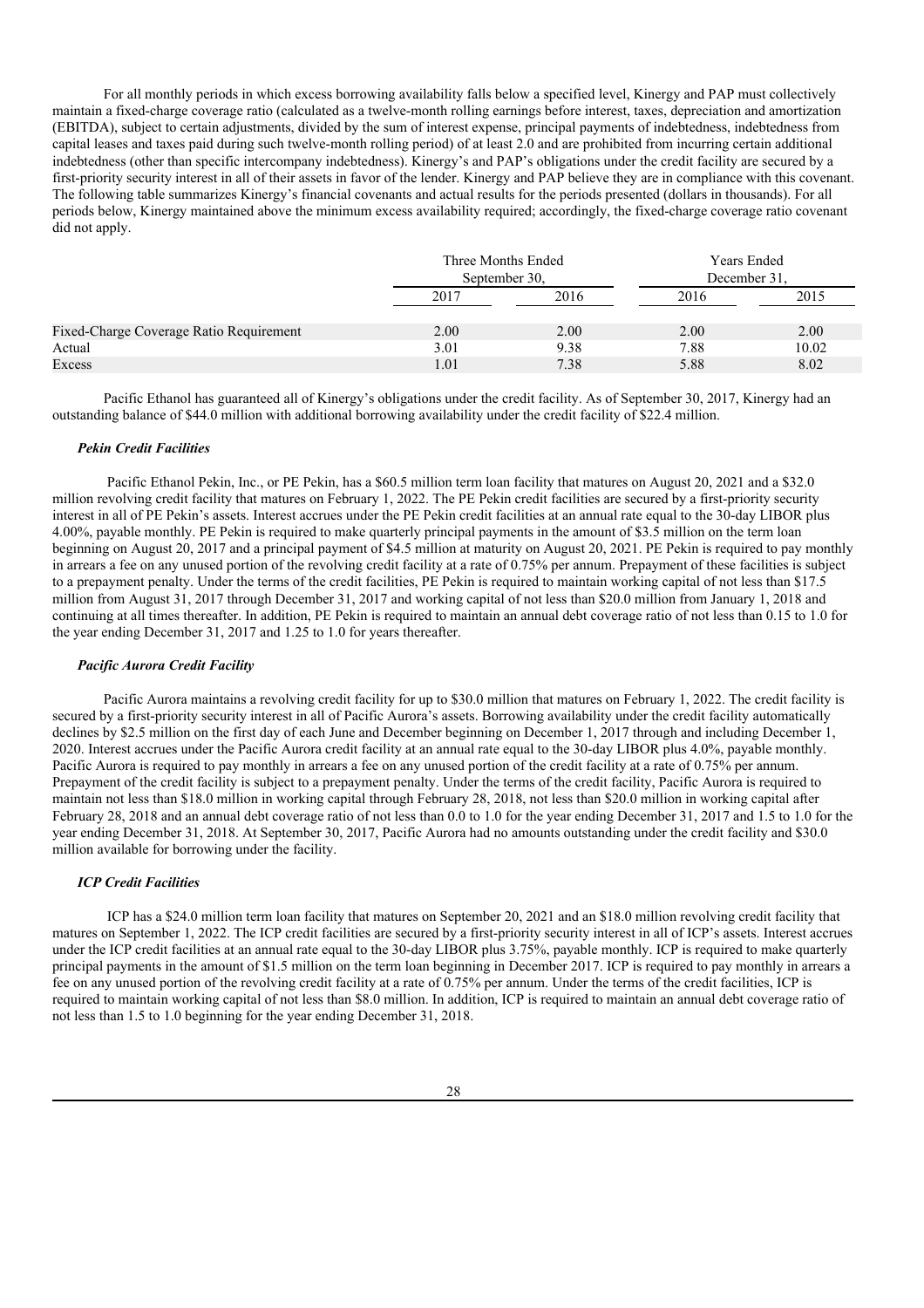### *Pacific Ethanol, Inc. Notes Payable*

We have \$68.9 million in aggregate principal amount of senior secured notes that mature on December 15, 2019. Interest on the notes accrues at an annual rate equal to (i) the greater of 1% and the three-month LIBOR, plus 7.0% through December 14, 2017, (ii) the greater of 1% and LIBOR, plus 9% between December 15, 2017 and December 14, 2018, and (iii) the greater of 1% and LIBOR plus 11% between December 15, 2018 and the maturity date. Interest is payable in cash in arrears on the 15th calendar day of each March, June, September and December beginning on March 15, 2017. We are required to pay all outstanding principal and any accrued and unpaid interest on the notes on the maturity date. We may, at our option, prepay the outstanding principal amount of the notes at any time without premium or penalty. Pacific Ethanol, Inc. issued the notes, which are secured by a first-priority security interest in the equity interest held by Pacific Ethanol, Inc. in its wholly-owned subsidiary, PE Op. Co., which indirectly owns our plants located on the West Coast.

### *Pacific Ethanol Central, LLC Notes Payable*

We issued \$46.9 million in aggregate principal amount of secured notes that were to mature on January 3, 2019 as part of the purchase price for our acquisition of ICP. On September 15, 2017, we repaid these notes with cash on hand and \$42.0 million in proceeds from the ICP credit facilities.

### **Contractual Obligations**

Except for ICP's credit facilities, as discussed above, there have been no material changes in the nine months ended September 30, 2017 to the amounts presented in the table under the "Contractual Obligations" section in Part II, Item 7, "Management's Discussion and Analysis of Financial Condition and Results of Operation" of our Annual Report on Form 10-K for 2016.

#### **Effects of Inflation**

The impact of inflation was not significant to our financial condition or results of operations for the three and nine months ended September 30, 2017 and 2016.

# **ITEM 3. QUANTITATIVE AND QUALITATIVE DISCLOSURES ABOUT MARKET RISK.**

We are exposed to various market risks, including changes in commodity prices and interest rates as discussed below. Market risk is the potential loss arising from adverse changes in market rates and prices. In the ordinary course of business, we may enter into various types of transactions involving financial instruments to manage and reduce the impact of changes in commodity prices and interest rates. We do not expect to have any exposure to foreign currency risk as we conduct all of our transactions in U.S. dollars.

### *Commodity Risk*

We produce ethanol and ethanol co-products. Our business is sensitive to changes in the prices of ethanol and corn. In the ordinary course of business, we may enter into various types of transactions involving financial instruments to manage and reduce the impact of changes in ethanol and corn prices. We do not enter into derivatives or other financial instruments for trading or speculative purposes.

We are subject to market risk with respect to ethanol pricing. Ethanol prices are sensitive to global and domestic ethanol supply, crude-oil supply and demand; crude-oil refining capacity; carbon intensity; government regulation; and consumer demand for alternative fuels. Our ethanol sales are priced using contracts that are either based on a fixed price or an indexed price tied to a specific market, such as CBOT or the Oil Price Information Service. Under these fixed-priced arrangements, we are exposed to risk of an increase in the market price of ethanol between the time the price is fixed and the time the ethanol is sold.

We satisfy our physical corn needs, the principal raw material used to produce ethanol and ethanol co-products, based on supplyguaranteed contracts with our vendors. Generally, we determine the purchase price of our corn at the time we begin to grind that day's needs. Sometimes we may also enter into contracts with our vendors to fix a portion of the purchase price of our corn requirements. As such, we are also subject to market risk with respect to the price of corn. The price of corn is subject to wide fluctuations due to unpredictable factors such as weather conditions, farmer planting decisions, governmental policies with respect to agriculture and international trade and global supply and demand. Under the fixed-price arrangements, we assume the risk of a decrease in the market price of corn between the time the price is fixed and the time the corn is utilized.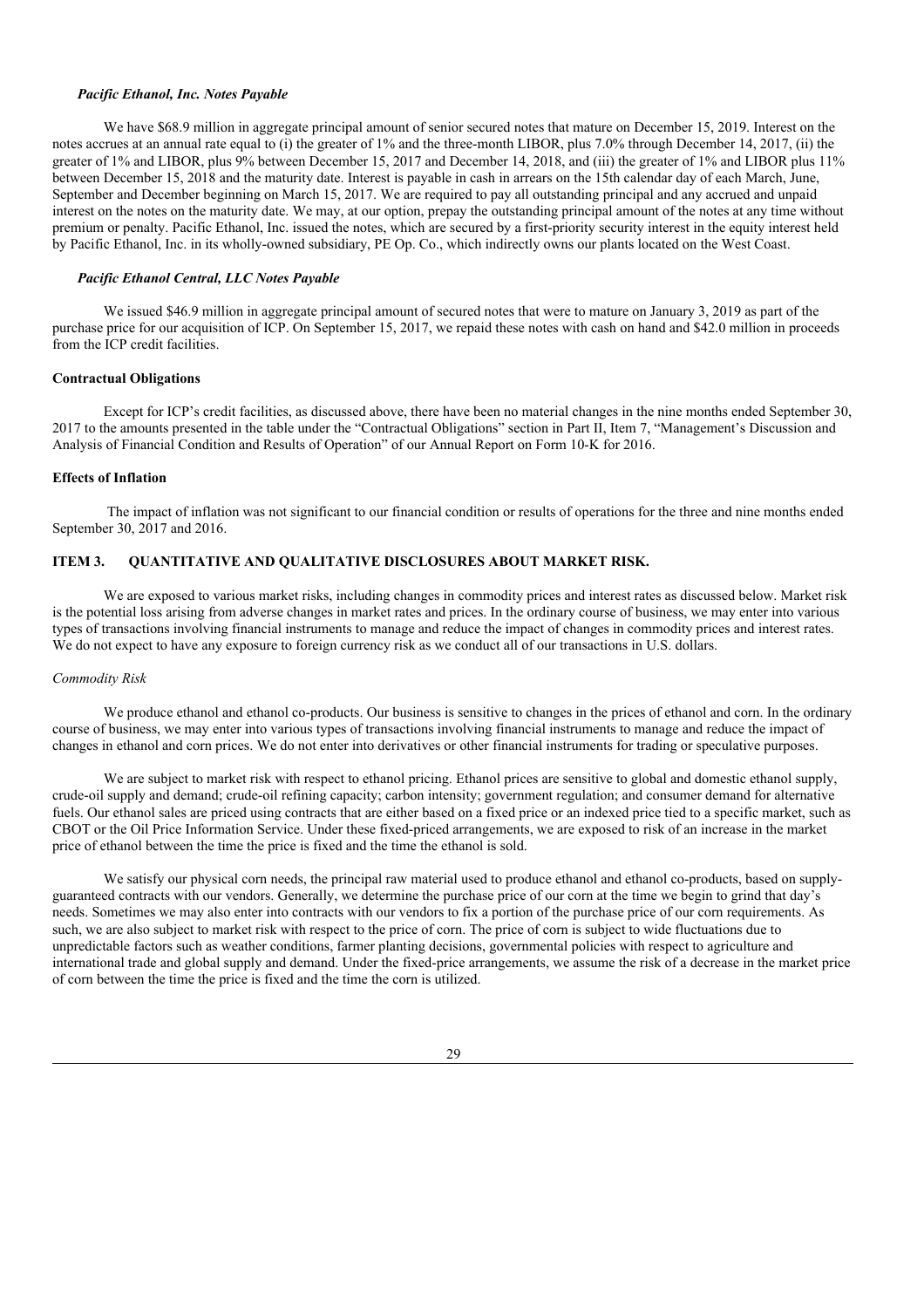Ethanol co-products are sensitive to various demand factors such as numbers of livestock on feed, prices for feed alternatives, and supply factors, primarily production of ethanol co-products by ethanol plants and other sources.

As noted above, we may attempt to reduce the market risk associated with fluctuations in the price of ethanol or corn by employing a variety of risk management and hedging strategies. Strategies include the use of derivative financial instruments such as futures and options executed on the CBOT and/or the New York Mercantile Exchange, as well as the daily management of physical corn.

These derivatives are not designated for special hedge accounting treatment, and as such, the changes in the fair values of these exchanged-traded contracts are recorded on the balance sheet and recognized immediately in cost of goods sold. We recognized losses of \$0.8 million and gains of \$1.7 million related to settled non-designated hedges as the change in the fair values of these contracts for the nine months ended September 30, 2017 and 2016, respectively.

At September 30, 2017, we prepared a sensitivity analysis to estimate our exposure to ethanol and corn. Market risk related to these factors was estimated as the potential change in pre-tax income resulting from a hypothetical 10% adverse change in the prices of our expected ethanol and corn volumes. The results of this analysis as of September 30, 2017, which may differ materially from actual results, are as follows (in millions):

|           | <b>Nine Months</b> |                |                       |
|-----------|--------------------|----------------|-----------------------|
|           | Ended              |                | Approximate           |
|           | September 30,      |                | Adverse               |
|           | 2017               | Unit of        | <b>Change to</b>      |
| Commodity | Volume             | <b>Measure</b> | <b>Pre-Tax Income</b> |
| Ethanol   | 624.7              | Gallons        | \$<br>62.3            |
| Corn      | 133.6              | <b>Bushels</b> | \$<br>51.8            |

### *Interest Rate Risk*

We are exposed to market risk from changes in interest rates. Exposure to interest rate risk results primarily from our indebtedness that bears interest at variable rates. At September 30, 2017, all of our long-term debt of \$243.9 million was variable-rate in nature. Based on a 100 basis point (1.00%) increase in the interest rate on our long-term debt, pre-tax income for the nine months ended September 30, 2017 would be negatively impacted by approximately \$1.8 million.

# **ITEM 4. CONTROLS AND PROCEDURES.**

#### *Evaluation of Disclosure Controls and Procedures*

We conducted an evaluation under the supervision and with the participation of our management, including our Chief Executive Officer and Chief Financial Officer, of the effectiveness of the design and operation of our disclosure controls and procedures. The term "disclosure controls and procedures," as defined in Rules  $13a-15(e)$  and  $15d-15(e)$  under the Securities Exchange Act of 1934, as amended, or Exchange Act, means controls and other procedures of a company that are designed to ensure that information required to be disclosed by the company in the reports it files or submits under the Exchange Act is recorded, processed, summarized and reported, within the time periods specified in the Securities and Exchange Commission's rules and forms. Disclosure controls and procedures also include, without limitation, controls and procedures designed to ensure that information required to be disclosed by a company in the reports that it files or submits under the Exchange Act is accumulated and communicated to the company's management, including its principal executive and principal financial officers, or persons performing similar functions, as appropriate, to allow timely decisions regarding required disclosure. Based on this evaluation, our Chief Executive Officer and Chief Financial Officer concluded as of September 30, 2017 that our disclosure controls and procedures were effective at a reasonable assurance level.

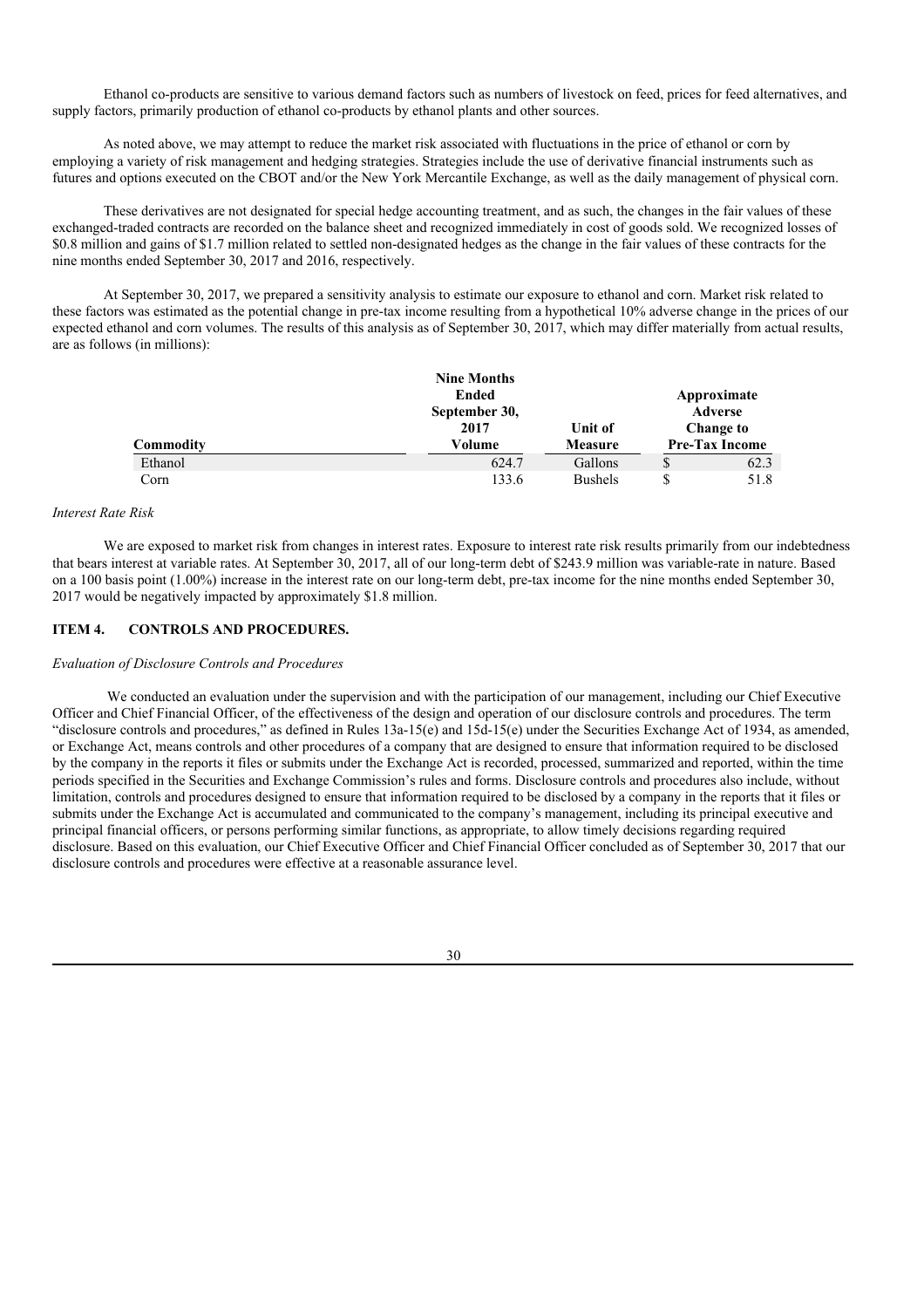### *Changes in Internal Control over Financial Reporting*

There has been no change in our internal control over financial reporting (as defined in Rules 13a-15(f) and 15d-15(f) under the Exchange Act) during the most recently completed fiscal quarter that has materially affected, or is reasonably likely to materially affect, our internal control over financial reporting.

### *Inherent Limitations on the Ef ectiveness of Controls*

Management does not expect that our disclosure controls and procedures or our internal control over financial reporting will prevent or detect all errors and all fraud. A control system, no matter how well conceived and operated, can provide only reasonable, not absolute, assurance that the objectives of the control systems are met. Further, the design of a control system must reflect the fact that there are resource constraints, and the benefits of controls must be considered relative to their costs. Because of the inherent limitations in a costeffective control system, no evaluation of internal control over financial reporting can provide absolute assurance that misstatements due to error or fraud will not occur or that all control issues and instances of fraud, if any, have been or will be detected.

These inherent limitations include the realities that judgments in decision-making can be faulty and that breakdowns can occur because of a simple error or mistake. Controls can also be circumvented by the individual acts of some persons, by collusion of two or more people, or by management override of the controls. The design of any system of controls is based in part on certain assumptions about the likelihood of future events, and there can be no assurance that any design will succeed in achieving its stated goals under all potential future conditions. Projections of any evaluation of controls effectiveness to future periods are subject to risks. Over time, controls may become inadequate because of changes in conditions or deterioration in the degree of compliance with policies or procedures.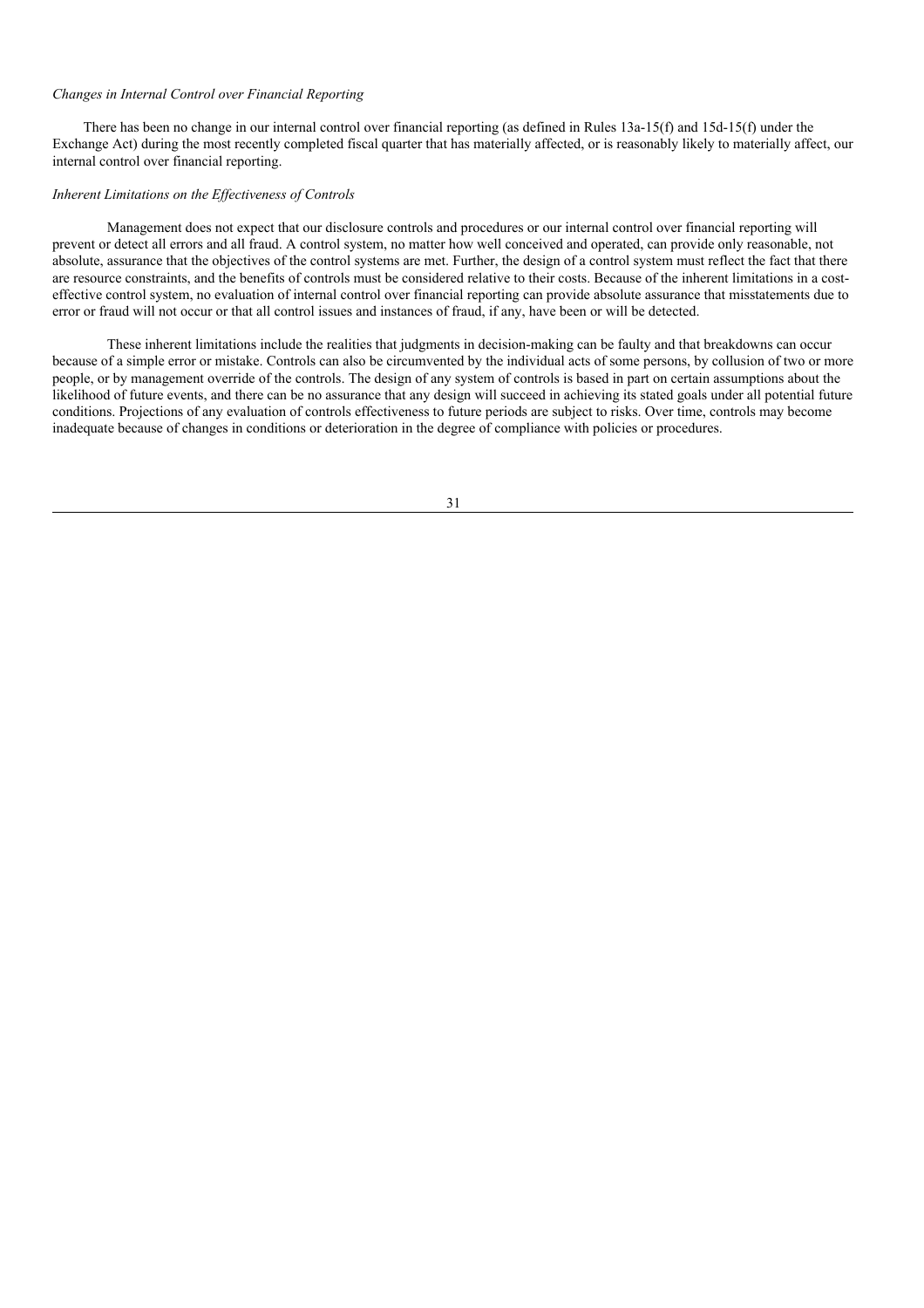# **PART II - OTHER INFORMATION**

### **ITEM 1. LEGAL PROCEEDINGS.**

We are subject to legal proceedings, claims and litigation arising in the ordinary course of business. While the amounts claimed may be substantial, the ultimate liability cannot presently be determined because of considerable uncertainties that exist. Therefore, it is possible that the outcome of those legal proceedings, claims and litigation could adversely affect our quarterly or annual operating results or cash flows when resolved in a future period. However, based on facts currently available, management believes such matters will not adversely affect in any material respect our financial position, results of operations or cash flows.

### **ITEM 1A. RISK FACTORS.**

Before deciding to purchase, hold or sell our common stock, you should carefully consider the risks described below in addition to the other information contained in this Report and in our other filings with the Securities and Exchange Commission, including subsequent reports on Forms 10-Q and 8-K. The risks and uncertainties described below are not the only ones we face. Additional risks and uncertainties not presently known to us or that we currently deem immaterial may also affect our business. If any of these known or unknown risks or uncertainties actually occurs with material adverse effects on Pacific Ethanol, our business, financial condition, results of operations and/or liquidity could be seriously harmed. In that event, the market price for our common stock will likely decline, and you *may lose all or part of your investment.*

### **Risks Related to our Business**

# We have incurred significant losses and negative operating cash flow in the past and we may incur losses and negative operating cash *flow in the future, which may hamper our operations and impede us from expanding our business.*

We have incurred significant losses and negative operating cash flow in the past. For the nine months ended September 30, 2017 and 2016, and for the year ended December 31, 2015, we incurred consolidated net losses of approximately \$24.0 million, \$11.7 million and \$18.9 million, respectively. For the year ended December 31, 2015, we incurred negative operating cash flows of \$26.8 million. We may incur losses and negative operating cash flow in the future. We expect to rely on cash on hand, cash, if any, generated from our operations, borrowing availability under our lines of credit and proceeds from future financing activities, if any, to fund all of the cash requirements of our business. Continued losses and negative operating cash flow may hamper our operations and impede us from expanding our business.

### Our results of operations and our ability to operate at a profit is largely dependent on managing the costs of corn and natural gas and the prices of ethanol, distillers grains and other ethanol co-products, all of which are subject to significant volatility and uncertainty.

Our results of operations are highly impacted by commodity prices, including the cost of corn and natural gas that we must purchase, and the prices of ethanol, distillers grains and other ethanol co-products that we sell. Prices and supplies are subject to and determined by market and other forces over which we have no control, such as weather, domestic and global demand, supply shortages, export prices and various governmental policies in the United States and around the world.

As a result of price volatility of corn, natural gas, ethanol, distillers grains and other ethanol co-products, our results of operations may fluctuate substantially. In addition, increases in corn or natural gas prices or decreases in ethanol, distillers grains or other ethanol coproduct prices may make it unprofitable to operate. In fact, some of our marketing activities will likely be unprofitable in a market of generally declining ethanol prices due to the nature of our business. For example, to satisfy customer demands, we maintain certain quantities of ethanol inventory for subsequent resale. Moreover, we procure much of our inventory outside the context of a marketing arrangement and therefore must buy ethanol at a price established at the time of purchase and sell ethanol at an index price established later at the time of sale that is generally reflective of movements in the market price of ethanol. As a result, our margins for ethanol sold in these transactions generally decline and may turn negative as the market price of ethanol declines.

No assurance can be given that corn or natural gas can be purchased at, or near, current or any particular prices or that ethanol, distillers grains or other ethanol co-products will sell at, or near, current or any particular prices. Consequently, our results of operations and financial position may be adversely affected by increases in the price of corn or natural gas or decreases in the price of ethanol, distillers grains or other ethanol co-products.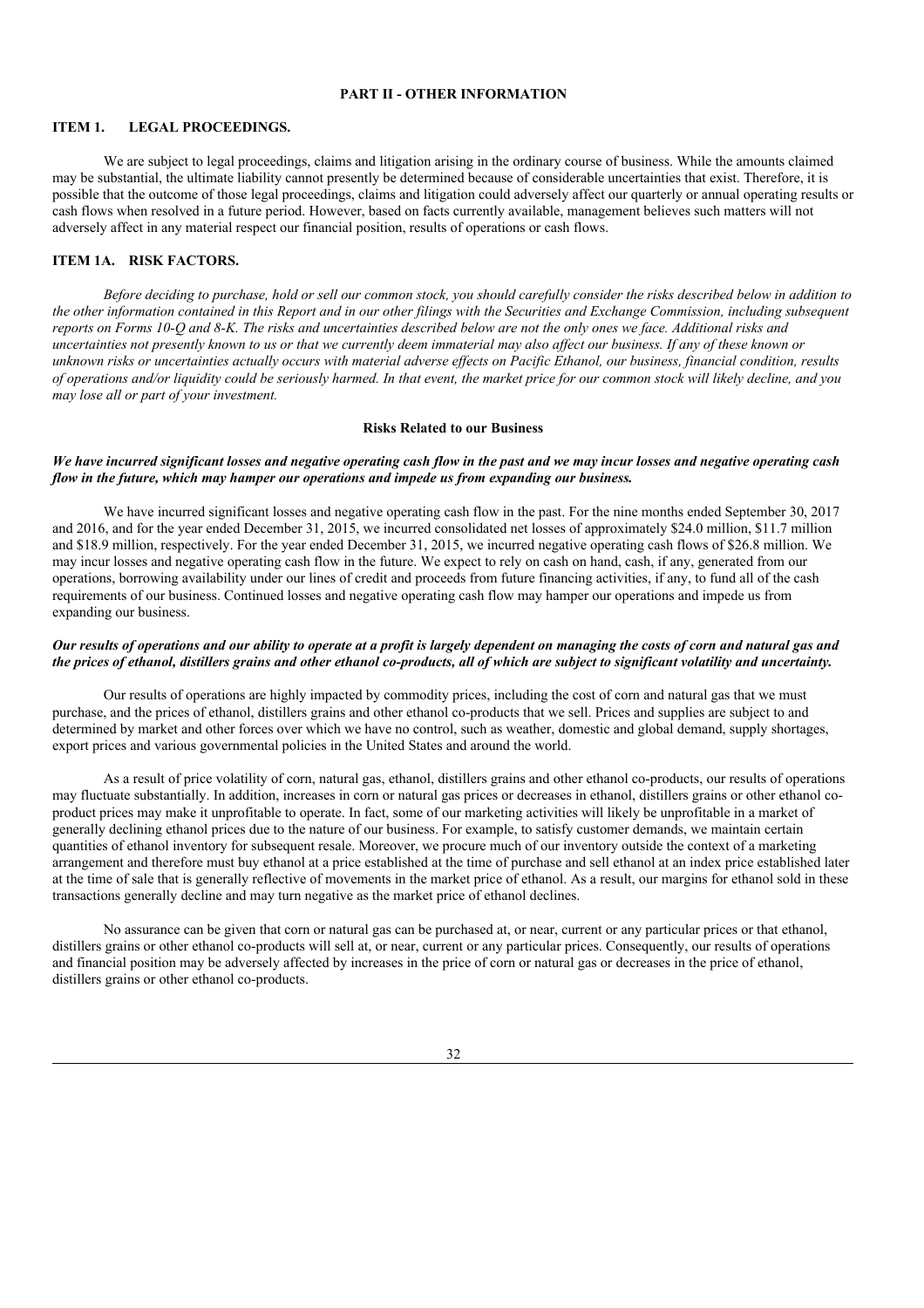Over the past several years, the spread between ethanol and corn prices has fluctuated significantly. Fluctuations are likely to continue to occur. A sustained narrow spread, whether as a result of sustained high or increased corn prices or sustained low or decreased ethanol prices, would adversely affect our results of operations and financial position. Further, combined revenues from sales of ethanol, distillers grains and other ethanol co-products could decline below the marginal cost of production, which may force us to suspend production of ethanol, distillers grains and ethanol co-products at some or all of our plants.

### Increased ethanol production or higher inventory levels may cause a decline in ethanol prices or prevent ethanol prices from rising, and may have other negative effects, adversely impacting our results of operations, cash flows and financial condition.

We believe that the most significant factor influencing the price of ethanol has been the substantial increase in ethanol production in recent years. According to the Renewable Fuels Association, domestic ethanol production capacity increased from an annualized rate of 1.5 billion gallons per year in January 1999 to a record 16.0 billion gallons in 2016. In addition, if ethanol production margins improve, we anticipate that owners of ethanol production facilities will increase production levels, thereby resulting in more abundant ethanol supplies and inventories. Any increase in the demand for ethanol may not be commensurate with increases in the supply of ethanol, thus leading to lower ethanol prices. Also, demand for ethanol could be impaired due to a number of factors, including regulatory developments and reduced United States gasoline consumption. Reduced gasoline consumption has occurred in the past and could occur in the future as a result of increased gasoline or oil prices or other factors such as increased automobile fuel efficiency. Any of these outcomes could have a material adverse effect on our results of operations, cash flows and financial condition.

## The market price of ethanol is volatile and subject to large fluctuations, which may cause our profitability or losses to fluctuate *significantly.*

The market price of ethanol is volatile and subject to large fluctuations. The market price of ethanol is dependent upon many factors, including the supply of ethanol and the price of gasoline, which is in turn dependent upon the price of petroleum which is highly volatile and difficult to forecast. For example, ethanol prices, as reported by the CBOT, ranged from \$1.31 to \$1.75 per gallon during 2016, \$1.31 to \$1.69 per gallon during 2015 and \$1.50 to \$3.52 per gallon during 2014. Fluctuations in the market price of ethanol may cause our profitability or losses to fluctuate significantly.

## Some of our marketing activities will likely be unprofitable in a market of generally declining ethanol prices due to the nature of our *business.*

Some of our marketing activities will likely be unprofitable in a market of generally declining ethanol prices due to the nature of our business. For example, to satisfy customer demands, we maintain certain quantities of ethanol inventory for subsequent resale. Moreover, we procure much of our inventory outside the context of a marketing arrangement and therefore must buy ethanol at a price established at the time of purchase and sell ethanol at an index price established later at the time of sale that is generally reflective of movements in the market price of ethanol. As a result, our margins for ethanol sold in these transactions generally decline and may turn negative as the market price of ethanol declines.

### Disruptions in ethanol production or distribution infrastructure may adversely affect our business, results of operations and financial *condition.*

Our business depends on the continuing availability of rail, road, port, storage and distribution infrastructure. In particular, due to limited storage capacity at our plants and other considerations related to production efficiencies, our plants depend on just-in-time delivery of corn. The production of ethanol also requires a significant and uninterrupted supply of other raw materials and energy, primarily water, electricity and natural gas. Local water, electricity and gas utilities may not be able to reliably supply the water, electricity and natural gas that our plants need or may not be able to supply those resources on acceptable terms. During 2014, poor weather caused disruptions in rail transportation, which slowed the delivery of ethanol by rail, the principle manner by which ethanol from our plants located in the Midwest is transported to market. Disruptions in the ethanol production or distribution infrastructure, whether caused by labor difficulties, earthquakes, storms, other natural disasters or human error or malfeasance or other reasons, could prevent timely deliveries of corn or other raw materials and energy, and could delay transport of our ethanol to market, and may require us to halt production at one or more plants, any of which could have a material adverse effect on our business, results of operations and financial condition.

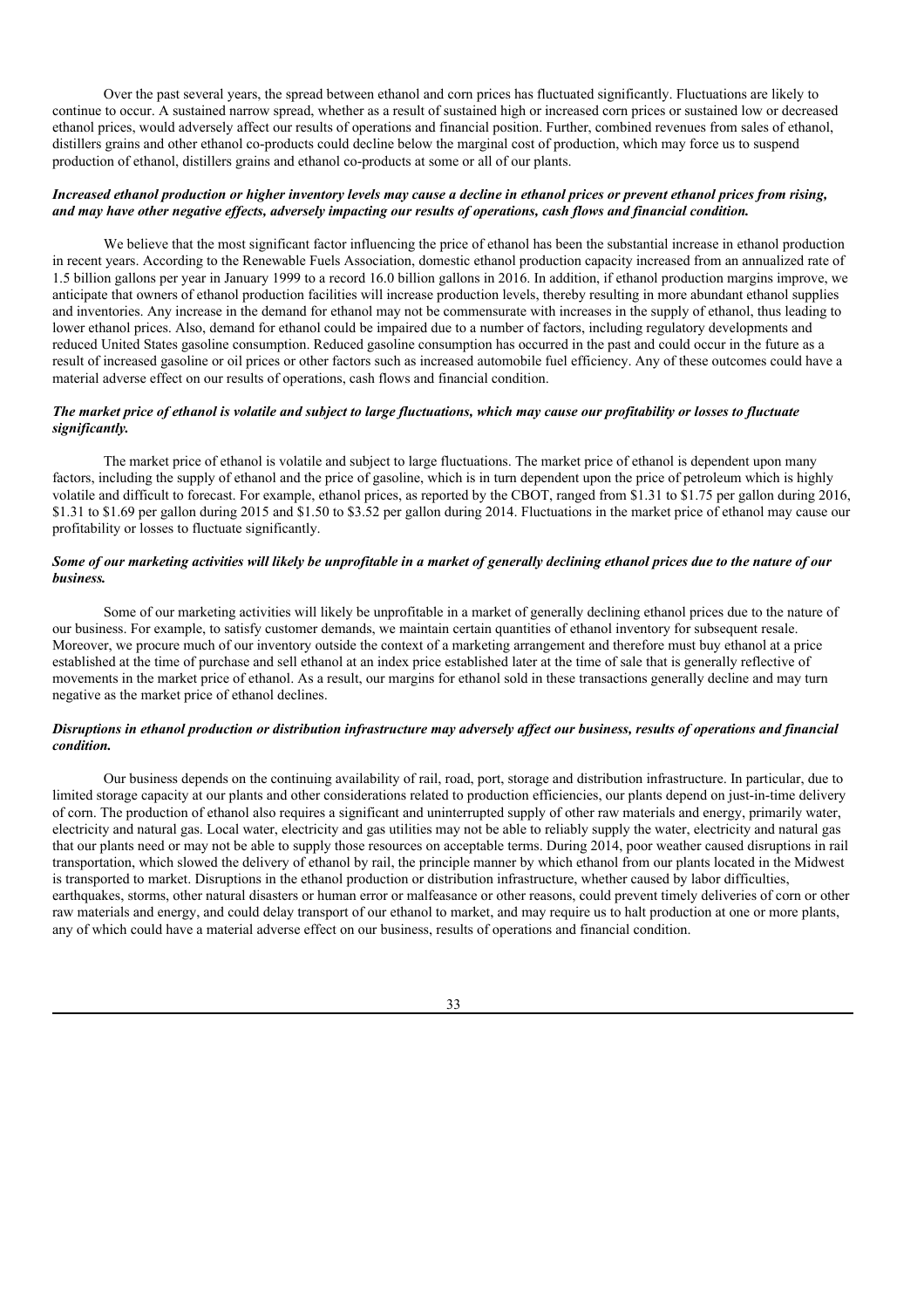### We may engage in hedging transactions and other risk mitigation strategies that could harm our results of operations.

In an attempt to partially offset the effects of volatility of ethanol prices and corn and natural gas costs, we may enter into contracts to fix the price of a portion of our ethanol production or purchase a portion of our corn or natural gas requirements on a forward basis. In addition, we may engage in other hedging transactions involving exchange-traded futures contracts for corn, natural gas and unleaded gasoline from time to time. The financial statement impact of these activities is dependent upon, among other things, the prices involved and our ability to sell sufficient products to use all of the corn and natural gas for which forward commitments have been made. Hedging arrangements also expose us to the risk of financial loss in situations where the other party to the hedging contract defaults on its contract or, in the case of exchange-traded contracts, where there is a change in the expected differential between the underlying price in the hedging agreement and the actual prices paid or received by us. As a result, our results of operations and financial condition may be adversely affected by fluctuations in the price of corn, natural gas, ethanol and unleaded gasoline.

### Operational difficulties at our plants could negatively impact sales volumes and could cause us to incur substantial losses.

Operations at our plants are subject to labor disruptions, unscheduled downtimes and other operational hazards inherent in the ethanol production industry, including equipment failures, fires, explosions, abnormal pressures, blowouts, pipeline ruptures, transportation accidents and natural disasters. Some of these operational hazards may cause personal injury or loss of life, severe damage to or destruction of property and equipment or environmental damage, and may result in suspension of operations and the imposition of civil or criminal penalties. Our insurance may not be adequate to fully cover the potential operational hazards described above or we may not be able to renew this insurance on commercially reasonable terms or at all.

Moreover, our plants may not operate as planned or expected. All of these facilities are designed to operate at or above a specified production capacity. The operation of these facilities is and will be, however, subject to various uncertainties. As a result, these facilities may not produce ethanol and its co-products at expected levels. In the event any of these facilities do not run at their expected capacity levels, our business, results of operations and financial condition may be materially and adversely affected.

### Future demand for ethanol is uncertain and may be affected by changes to federal mandates, public perception, consumer acceptance and overall consumer demand for transportation fuel, any of which could negatively affect demand for ethanol and our results of *operations.*

Although many trade groups, academics and governmental agencies have supported ethanol as a fuel additive that promotes a cleaner environment, others have criticized ethanol production as consuming considerably more energy and emitting more greenhouse gases than other biofuels and potentially depleting water resources. Some studies have suggested that corn-based ethanol is less efficient than ethanol produced from other feedstock and that it negatively impacts consumers by causing increased prices for dairy, meat and other food generated from livestock that consume corn. Additionally, ethanol critics contend that corn supplies are redirected from international food markets to domestic fuel markets. If negative views of corn-based ethanol production gain acceptance, support for existing measures promoting use and domestic production of corn-based ethanol could decline, leading to reduction or repeal of federal mandates, which could adversely affect the demand for ethanol. These views could also negatively impact public perception of the ethanol industry and acceptance of ethanol as an alternative fuel.

There are limited markets for ethanol beyond those established by federal mandates. Discretionary blending and E85 blending are important secondary markets. Discretionary blending is often determined by the price of ethanol versus the price of gasoline. In periods when discretionary blending is financially unattractive, the demand for ethanol may be reduced. Also, the demand for ethanol is affected by the overall demand for transportation fuel. Demand for transportation fuel is affected by the number of miles traveled by consumers and the fuel economy of vehicles. Market acceptance of E15 may partially offset the effects of decreases in transportation fuel demand. A reduction in the demand for ethanol and ethanol co-products may depress the value of our products, erode our margins and reduce our ability to generate revenue or to operate profitably. Consumer acceptance of E15 and E85 fuels is needed before ethanol can achieve any significant growth in market share relative to other transportation fuels.

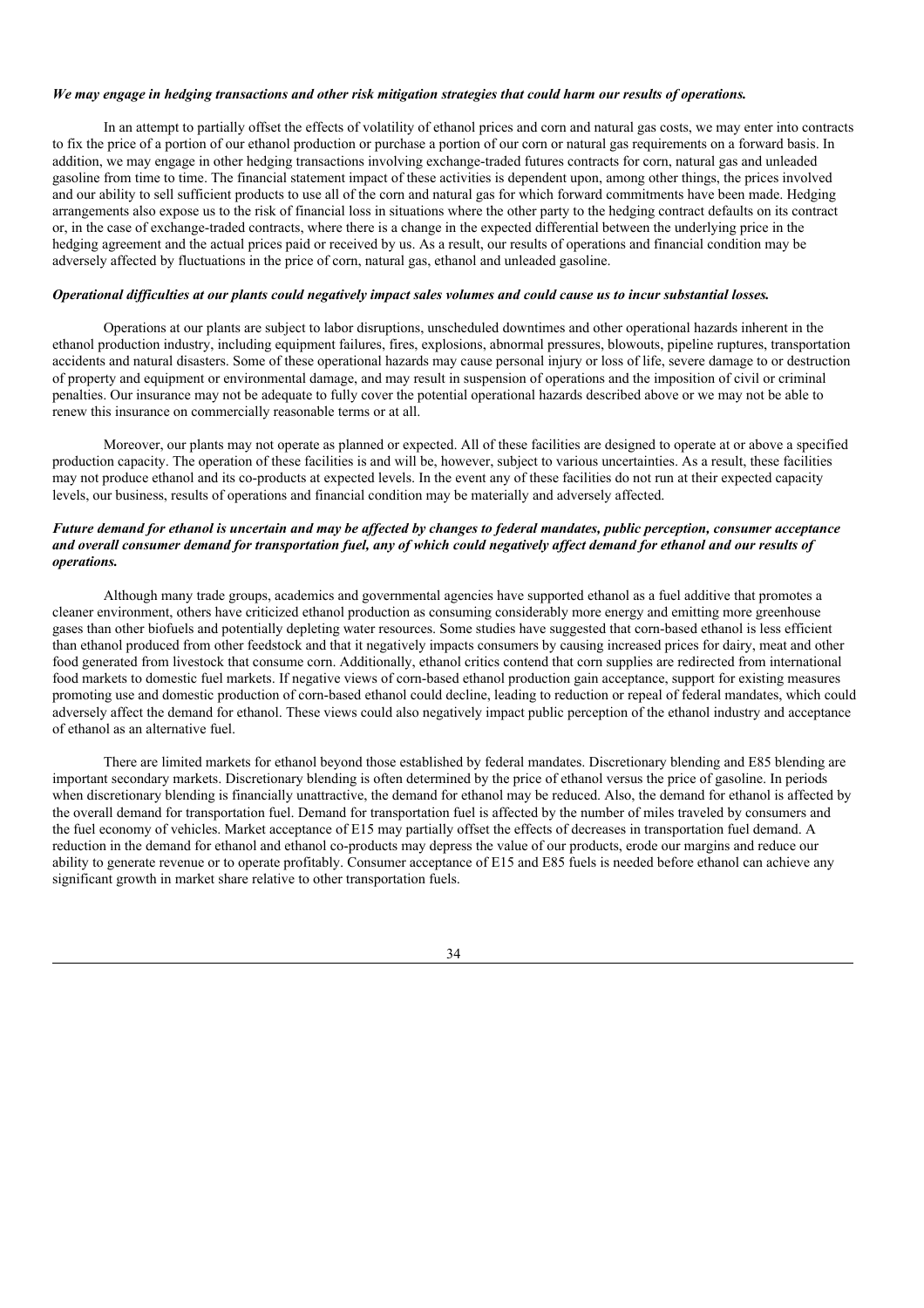### If we fail to integrate successfully the businesses of Pacific Ethanol and Illinois Corn Processing in the expected timeframe our results *of operations will be adversely af ected.*

The success of the ICP acquisition will depend, in large part, on our ability to realize the anticipated benefits from combining the businesses of Pacific Ethanol and ICP. To realize these anticipated benefits, we must successfully integrate the businesses of Pacific Ethanol and ICP. This integration will be complex and time-consuming.

The failure to integrate successfully and to manage successfully the challenges presented by the integration process may result in our failure to achieve some or all of the anticipated benefits of the acquisition.

Potential difficulties that may be encountered in the integration process include the following:

- lost sales and customers as a result of customers of either of Pacific Ethanol or ICP deciding not to do business with us;
- complexities associated with managing the larger, more complex, combined business;
- integrating personnel;
- · potential unknown liabilities and unforeseen expenses, delays or regulatory conditions associated with the acquisition; and
- · performance shortfalls as a result of the diversion of management's attention caused by integrating Pacific Ethanol's and ICP's operations.

### *Our future results will suf er if we do not ef ectively manage our expanded operations.*

Our business following the ICP acquisition is larger than the individual businesses of Pacific Ethanol and ICP prior to the acquisition. Our future success depends, in part, upon our ability to manage our expanded business, which will pose challenges for our management, including challenges related to the management and monitoring of new operations and associated increased costs and complexity. We cannot assure you that we will be successful or that we will realize the expected operating efficiencies, annual net operating synergies, revenue enhancements and other benefits currently anticipated to result from the acquisition.

### Our success will depend on relationships with third parties and pre-existing customers of Pacific Ethanol and ICP, which relationships may be affected by customer preferences or public attitudes about the ICP acquisition. Any adverse changes in these relationships could *adversely af ect our business, financial condition and results of operations.*

Our success will depend on our ability to maintain and renew business relationships, including relationships with preexisting customers of both Pacific Ethanol and ICP, and to establish new business relationships. There can be no assurance that we will be able to maintain preexisting customer contracts and other business relationships, or enter into or maintain new customer contracts and other business relationships, on acceptable terms, if at all. The failure to maintain important business relationships could have a material adverse effect on our business, financial condition or results of operations.

### Business issues faced by Pacific Ethanol or ICP may be imputed to our operations as a whole or to the operations of the other company.

To the extent that Pacific Ethanol or ICP has or is perceived by customers to have operational challenges or other business issues, those challenges or issues may raise concerns by existing customers as to our operations as a whole or as to the operations of the other company, which may limit or impede our ability to maintain relationships with those customers.

### Our plant indebtedness exposes us to many risks that could negatively impact our business, our business prospects, our liquidity and our *cash flows and results of operations.*

Our plants located in the Midwest have significant indebtedness. Unlike traditional term debt, the terms of our plant loans require amortizing payments of principal over the lives of the loans and our borrowing availability under our plant credit facilities periodically and automatically declines through the maturity dates of those facilities. Our plant indebtedness could:

- make it more difficult to pay or refinance our debts as they become due during adverse economic and industry conditions because any decrease in revenues could cause us to not have sufficient cash flows from operations to make our scheduled debt payments;
- limit our flexibility to pursue strategic opportunities or react to changes in our business and the industry in which we operate and, consequently, place us at a competitive disadvantage to our competitors who have less debt;
- require a substantial portion of our cash flows from operations to be used for debt service payments, thereby reducing the availability of our cash flows to fund working capital, capital expenditures, acquisitions, dividend payments and other general corporate purposes; or
- limit our ability to procure additional financing for working capital or other purposes.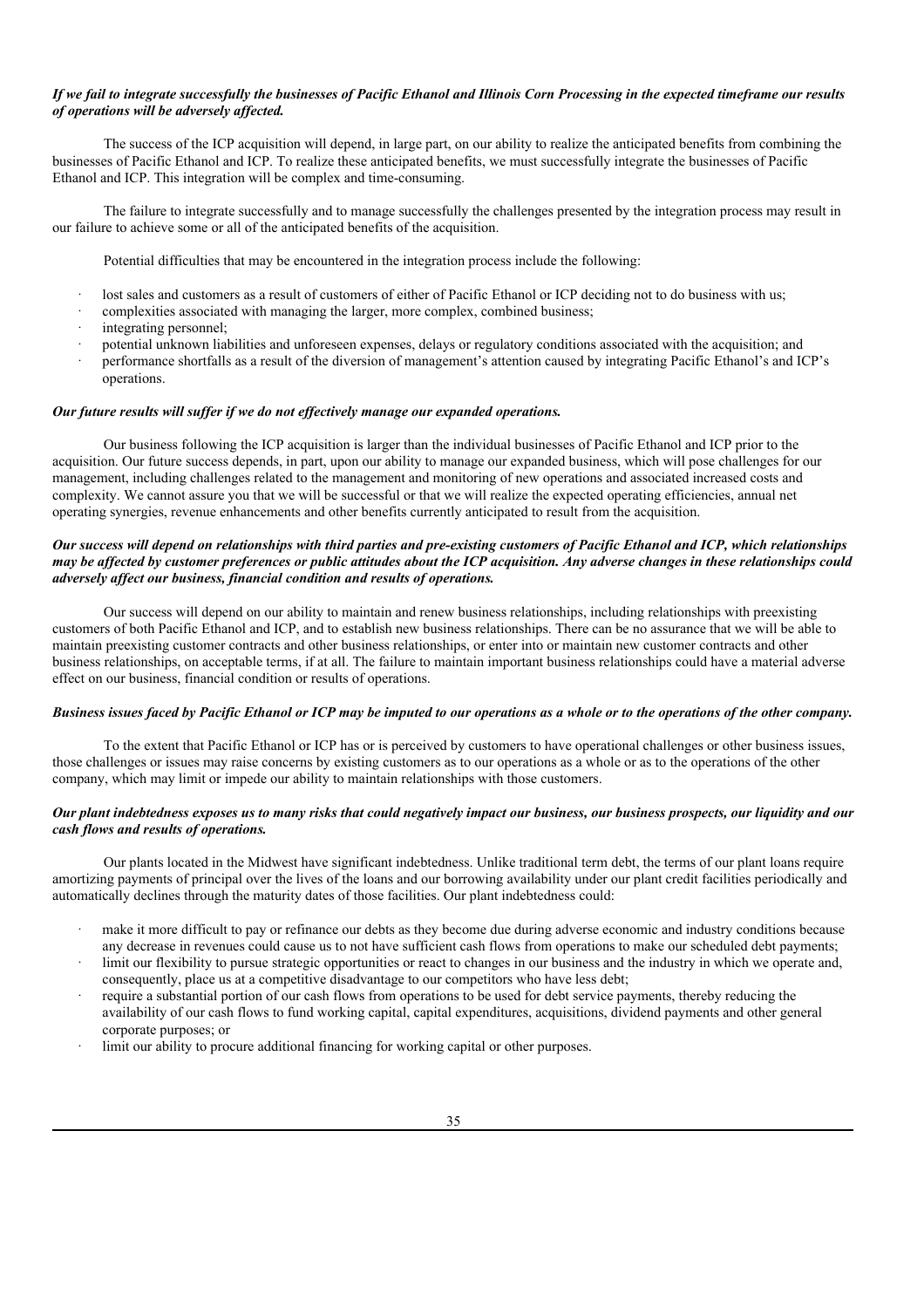Our term loans and credit facilities also require compliance with numerous financial and other covenants. In addition, our plant indebtedness bears interest at variable rates. An increase in prevailing interest rates would likewise increase our debt service obligations and could materially and adversely affect our cash flows and results of operations.

Our ability to generate sufficient cash to make all principal and interest payments when due depends on our performance, which is subject to a variety of factors beyond our control, including the supply of and demand for ethanol and co-products, ethanol and co-product prices, the cost of key production inputs, and many other factors incident to the ethanol production and marketing industry. We cannot provide any assurance that we will be able to timely satisfy such obligations. Our failure to timely satisfy our debt obligations could have a material adverse effect on our business, business prospects, liquidity, cash flows and results of operations.

### If Kinergy fails to satisfy its financial covenants under its credit facility, it may experience a loss or reduction of that facility, which *would have a material adverse ef ect on our financial condition and results of operations.*

We are substantially dependent on Kinergy's credit facility to help finance its operations. Kinergy must satisfy monthly financial covenants under its credit facility, including fixed-charge coverage ratio covenants. Kinergy will be in default under its credit facility if it fails to satisfy any financial covenant. A default may result in the loss or reduction of the credit facility. The loss of Kinergy's credit facility, or a significant reduction in Kinergy's borrowing capacity under the facility, would result in Kinergy's inability to finance a significant portion of its business and would have a material adverse effect on our financial condition and results of operations.

### The United States ethanol industry is highly dependent upon certain federal and state legislation and regulation and any changes in legislation or regulation could have a material adverse effect on our results of operations, cash flows and financial condition.

The EPA has implemented the RFS pursuant to the Energy Policy Act of 2005 and the Energy Independence and Security Act of 2007. The RFS program sets annual quotas for the quantity of renewable fuels (such as ethanol) that must be blended into motor fuels consumed in the United States. The domestic market for ethanol is significantly impacted by federal mandates under the RFS program for volumes of renewable fuels (such as ethanol) required to be blended with gasoline. Future demand for ethanol will be largely dependent upon incentives to blend ethanol into motor fuels, including the relative price of gasoline versus ethanol, the relative octane value of ethanol, constraints in the ability of vehicles to use higher ethanol blends, the RFS, and other applicable environmental requirements. Any significant increase in production capacity above the RFS minimum requirements may have an adverse impact on ethanol prices.

Legislation aimed at reducing or eliminating the renewable fuel use required by the RFS has been introduced in the United States Congress. On January 3, 2017, the Leave Ethanol Volumes at Existing Levels (LEVEL) Act (H.R. 119) was introduced in the House of Representatives. The bill would freeze renewable fuel blending requirements under the RFS at 7.5 billion gallons per year, prohibit the sale of gasoline containing more than 10% ethanol, and revoke the EPA's approval of E15 blends. On January 31, 2017, a bill (H.R. 777) was introduced in the House of Representatives that would require the EPA and National Academies of Sciences to conduct a study on "the implications of the use of mid-level ethanol blends". A mid-level ethanol blend is an ethanol-gasoline blend containing 10-20% ethanol by volume, including E15 and E20, that is intended to be used in any conventional gasoline-powered motor vehicle or nonroad vehicle or engine. Also on January 31, 2017, a bill (H.R. 776) was introduced in the House of Representatives that would limit the volume of cellulosic biofuel required under the RFS to what is commercially available. On March 2, 2017, a bill (H.R. 1315) was introduced in the House of Representatives that would cap the volume of ethanol in gasoline at 10%. On the same day, the RFS Elimination Act (H.R. 1314) was introduced, which would fully repeal the RFS.

All of these bills were assigned to a congressional subcommittee, which will consider them before possibly sending any of them on to the House of Representatives as a whole. Our operations could be adversely impacted if any legislation is enacted that reduces or eliminates the RFS volume requirements or that reduces or eliminates corn ethanol as qualifying as a renewable fuel under the RFS.

Under the provisions of the Clean Air Act, as amended by the Energy Independence and Security Act of 2007, the EPA has limited authority to waive or reduce the mandated RFS requirements, which authority is subject to consultation with the Secretaries of Agriculture and Energy, and based on a determination that there is inadequate domestic renewable fuel supply or implementation of the applicable requirements would severely harm the economy or environment of a state, region or the United States. Our results of operations, cash flows and financial condition could be adversely impacted if the EPA reduces the RFS requirements from the statutory levels specified in the RFS.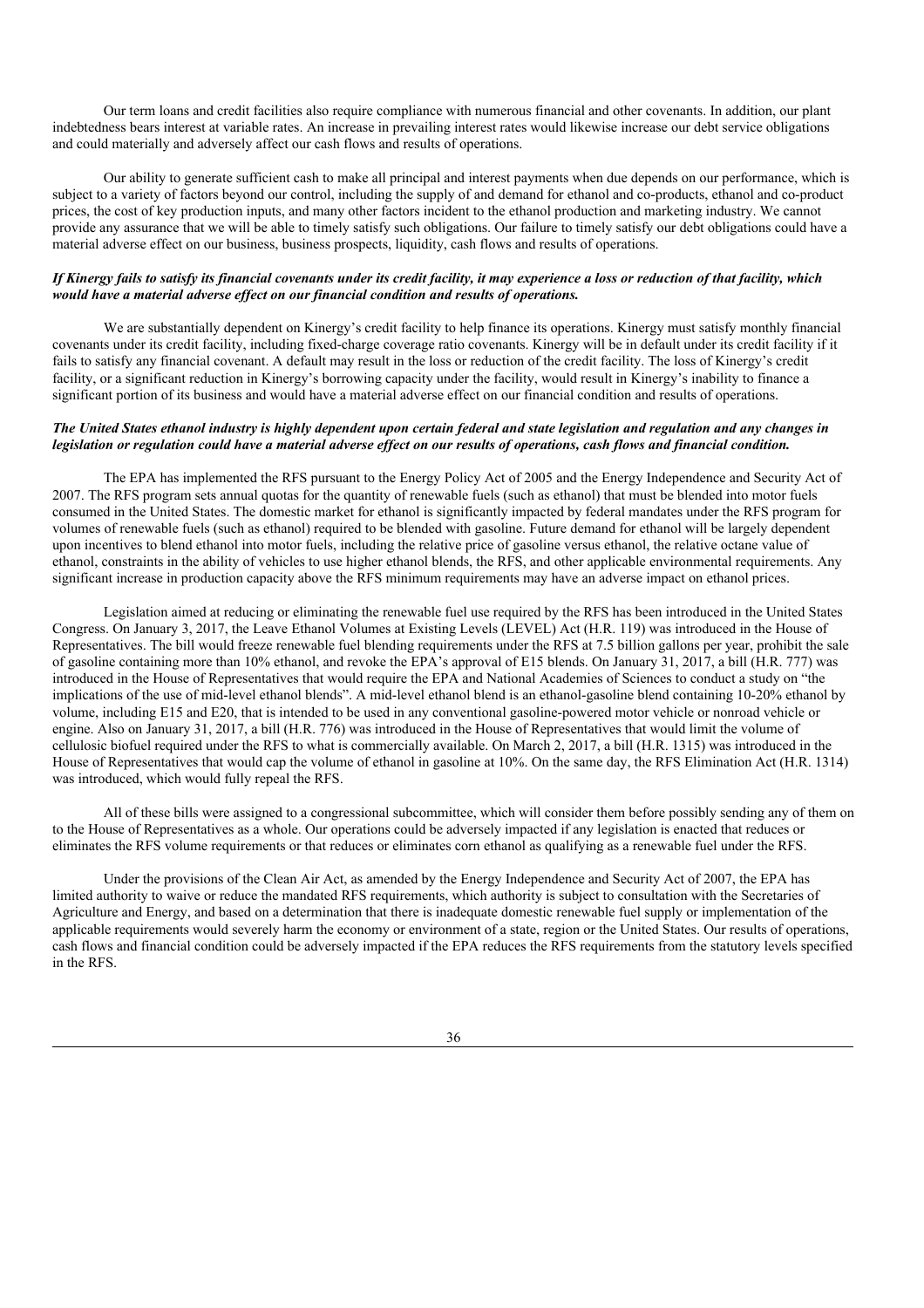### The ethanol production and marketing industry is extremely competitive. Many of our significant competitors have greater production and financial resources and one or more of these competitors could use their greater resources to gain market share at our expense.

The ethanol production and marketing industry is extremely competitive. Many of our significant competitors in the ethanol production and marketing industry, including Archer Daniels Midland Company and Valero Energy Corporation, have substantially greater production and/or financial resources. As a result, our competitors may be able to compete more aggressively and sustain that competition over a longer period of time. Successful competition will require a continued high level of investment in marketing and customer service and support. Our limited resources relative to many significant competitors may cause us to fail to anticipate or respond adequately to new developments and other competitive pressures. This failure could reduce our competitiveness and cause a decline in market share, sales and profitability. Even if sufficient funds are available, we may not be able to make the modifications and improvements necessary to compete successfully.

We also face competition from international suppliers. Currently, international suppliers produce ethanol primarily from sugar cane and have cost structures that are generally substantially lower than our cost structures. Any increase in domestic or foreign competition could cause us to reduce our prices and take other steps to compete effectively, which could adversely affect our business, financial condition and results of operations.

#### *Our ability to utilize net operating loss carryforwards and certain other tax attributes may be limited.*

Federal and state income tax laws impose restrictions on the utilization of net operating loss, or NOL, and tax credit carryforwards in the event that an "ownership change" occurs for tax purposes, as defined by Section 382 of the Internal Revenue Code, or Code. In general, an ownership change occurs when stockholders owning 5% or more of a "loss corporation" (a corporation entitled to use NOL or other loss carryovers) have increased their ownership of stock in such corporation by more than 50 percentage points during any three-year period. The annual base limitation under Section 382 of the Code is calculated by multiplying the loss corporation's value at the time of the ownership change by the greater of the long-term tax-exempt rate determined by the Internal Revenue Service in the month of the ownership change or the two preceding months.

As of December 31, 2016, of our \$117.7 million of federal NOLs, we had \$101.4 million of federal NOLs that are limited in their annual use under Section 382 of the Code. Accordingly, our ability to utilize these NOL carryforwards may be substantially limited. These limitations could in turn result in increased future tax obligations, which could have a material adverse effect on our business, financial condition and results of operations.

### Our business is not diversified. The high concentration of our sales within the ethanol production and marketing industry could result in a significant reduction in sales and negatively affect our profitability if demand for ethanol declines.

We expect to be completely focused on the production and marketing of ethanol and its co-products for the foreseeable future. We may be unable to shift our business focus away from the production and marketing of ethanol to other renewable fuels or competing products. Accordingly, an industry shift away from ethanol or the emergence of new competing products may reduce the demand for ethanol. A downturn in the demand for ethanol would likely materially and adversely affect our sales and profitability.

### *We may be adversely af ected by environmental, health and safety laws, regulations and liabilities*.

We are subject to various federal, state and local environmental laws and regulations, including those relating to the discharge of materials into the air, water and ground, the generation, storage, handling, use, transportation and disposal of hazardous materials and wastes, and the health and safety of our employees. In addition, some of these laws and regulations require us to operate under permits that are subject to renewal or modification. These laws, regulations and permits can often require expensive pollution control equipment or operational changes to limit actual or potential impacts to the environment. A violation of these laws and regulations or permit conditions can result in substantial fines, natural resource damages, criminal sanctions, permit revocations and/or facility shutdowns. In addition, we have made, and expect to make, significant capital expenditures on an ongoing basis to comply with increasingly stringent environmental laws, regulations and permits.

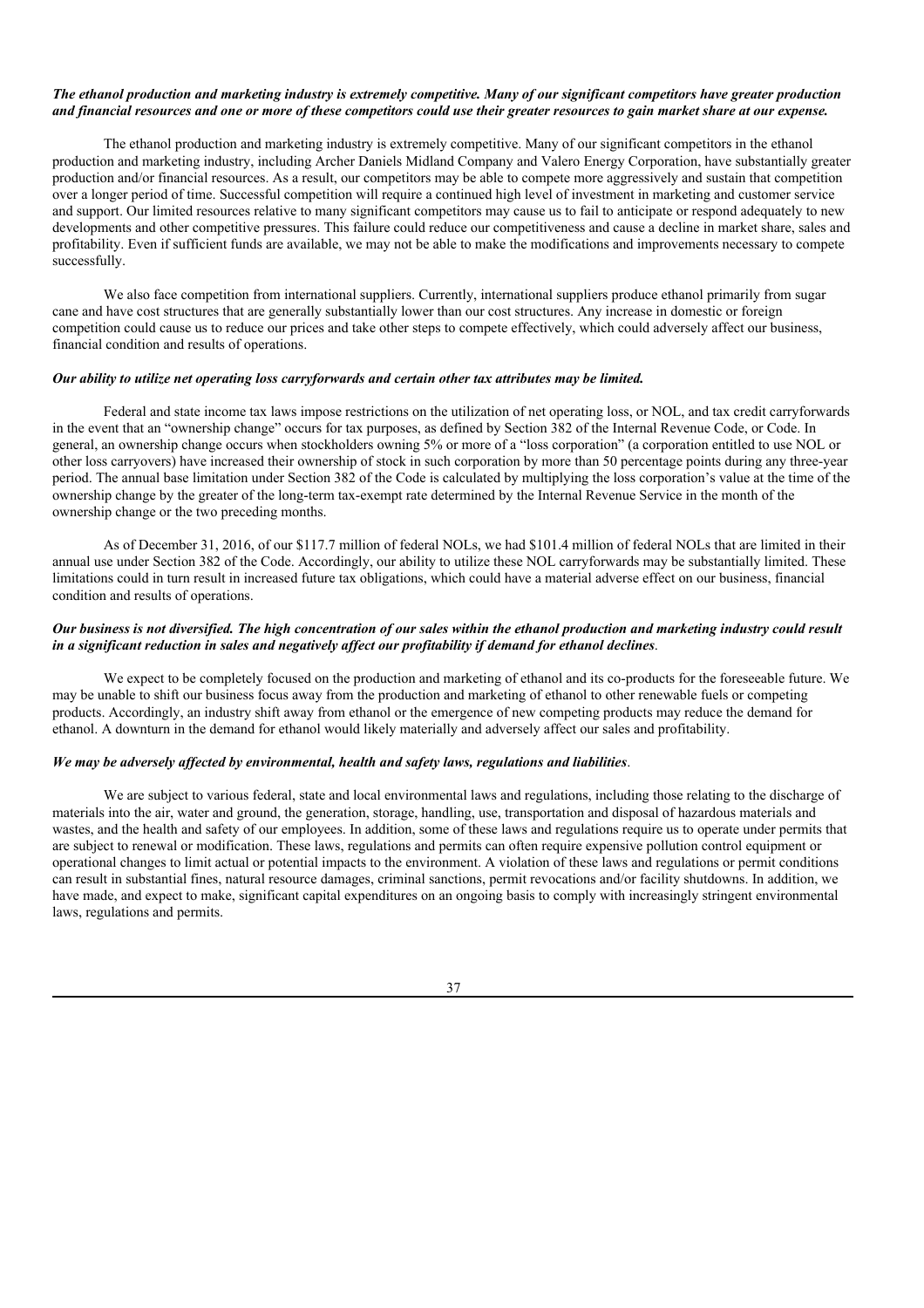We may be liable for the investigation and cleanup of environmental contamination at each of our plants and at off-site locations where we arrange for the disposal of hazardous substances or wastes. If these substances or wastes have been or are disposed of or released at sites that undergo investigation and/or remediation by regulatory agencies, we may be responsible under the Comprehensive Environmental Response, Compensation and Liability Act of 1980, or other environmental laws for all or part of the costs of investigation and/or remediation, and for damages to natural resources. We may also be subject to related claims by private parties alleging property damage and personal injury due to exposure to hazardous or other materials at or from those properties. Some of these matters may require us to expend significant amounts for investigation, cleanup or other costs.

In addition, new laws, new interpretations of existing laws, increased governmental enforcement of environmental laws or other developments could require us to make significant additional expenditures. Continued government and public emphasis on environmental issues can be expected to result in increased future investments for environmental controls at our plants. Present and future environmental laws and regulations, and interpretations of those laws and regulations, applicable to our operations, more vigorous enforcement policies and discovery of currently unknown conditions may require substantial expenditures that could have a material adverse effect on our results of operations and financial condition.

The hazards and risks associated with producing and transporting our products (including fires, natural disasters, explosions and abnormal pressures and blowouts) may also result in personal injury claims or damage to property and third parties. As protection against operating hazards, we maintain insurance coverage against some, but not all, potential losses. However, we could sustain losses for uninsurable or uninsured risks, or in amounts in excess of existing insurance coverage. Events that result in significant personal injury or damage to our property or third parties or other losses that are not fully covered by insurance could have a material adverse effect on our results of operations and financial condition.

### If we are unable to attract or retain key personnel, including as a result of the ICP acquisition, our ability to operate effectively may be impaired, which could have a material adverse effect on our business, financial condition and results of operations.

Our ability to operate our business and implement strategies depends, in part, on the efforts of our executive officers and other key personnel. Our future success will depend on, among other factors, our ability to retain our current key personnel and attract and retain qualified future key personnel, particularly executive management. In addition, the success of the ICP acquisition will depend in part on our ability to retain key personnel. It is possible that these personnel might decide not to remain with us now that the acquisition is completed. If these key personnel terminate their employment, our business activities might be adversely affected and management's attention might be diverted from integrating the businesses of Pacific Ethanol and ICP to recruiting suitable replacement personnel. If we are unable to attract or retain key personnel, our ability to operate effectively may be impaired, which could have a material adverse effect on our business, financial condition and results of operations.

# We depend on a small number of customers for the majority of our sales. A reduction in business from any of these customers could *cause a significant decline in our overall sales and profitability.*

The majority of our sales are generated from a small number of customers. During 2016, 2015 and 2014, three customers accounted for an aggregate of approximately \$572 million, \$467 million and \$569 million in net sales, representing 35%, 39% and 51% of our net sales, respectively, for those periods. We expect that we will continue to depend for the foreseeable future upon a small number of customers for a significant portion of our sales. Our agreements with these customers generally do not require them to purchase any specified volume or dollar value of ethanol or co-products, or to make any purchases whatsoever. Therefore, in any future period, our sales generated from these customers, individually or in the aggregate, may not equal or exceed historical levels. If sales to any of these customers cease or decline, we may be unable to replace these sales with sales to either existing or new customers in a timely manner, or at all. A cessation or reduction of sales to one or more of these customers could cause a significant decline in our overall sales and profitability.

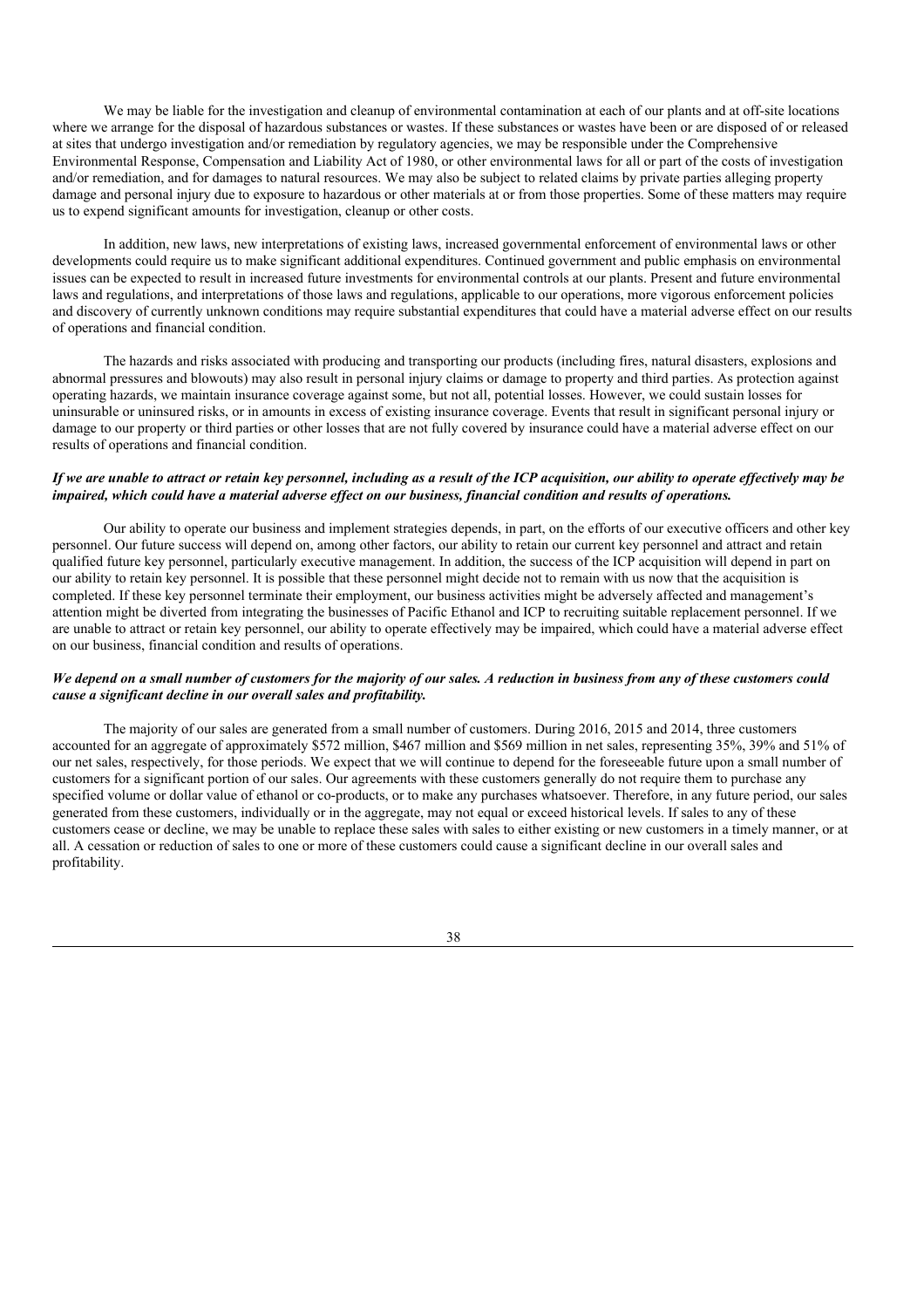### Our lack of long-term ethanol orders and commitments by our customers could lead to a rapid decline in our sales and profitability.

We cannot rely on long-term ethanol orders or commitments by our customers for protection from the negative financial effects of a decline in the demand for ethanol or a decline in the demand for our marketing services. The limited certainty of ethanol orders can make it difficult for us to forecast our sales and allocate our resources in a manner consistent with our actual sales. Moreover, our expense levels are based in part on our expectations of future sales and, if our expectations regarding future sales are inaccurate, we may be unable to reduce costs in a timely manner to adjust for sales shortfalls. Furthermore, because we depend on a small number of customers for a significant portion of our sales, the magnitude of the ramifications of these risks is greater than if our sales were less concentrated. As a result of our lack of long-term ethanol orders and commitments, we may experience a rapid decline in our sales and profitability.

### *There are limitations on our ability to receive distributions from our subsidiaries.*

We conduct most of our operations through subsidiaries and are dependent upon dividends or other intercompany transfers of funds from our subsidiaries to generate free cash flow. Moreover, some of our subsidiaries are limited in their ability to pay dividends or make distributions, loans or advances to us by the terms of their financing arrangements. At September 30, 2017, we had approximately \$305.7 million of net assets at our subsidiaries that were not available to be distributed in the form of dividends, distributions, loans or advances due to restrictions contained in their financing arrangements.

### **Risks Related to Ownership of our Common Stock**

### Our stock price is highly volatile, which could result in substantial losses for investors purchasing shares of our common stock and in *litigation against us.*

The market price of our common stock has fluctuated significantly in the past and may continue to fluctuate significantly in the future. The market price of our common stock may continue to fluctuate in response to one or more of the following factors, many of which are beyond our control:

- fluctuations in the market prices of ethanol and its co-products;
- · the cost of key inputs to the production of ethanol, including corn and natural gas;
- the volume and timing of the receipt of orders for ethanol from major customers;
- competitive pricing pressures;
- our ability to timely and cost-effectively produce, sell and deliver ethanol;
- the announcement, introduction and market acceptance of one or more alternatives to ethanol;
- changes in market valuations of companies similar to us;
- stock market price and volume fluctuations generally:
- · the possibility that the anticipated benefits from our acquisition of ICP cannot be fully realized in a timely manner or at all, or that integrating the acquired operations will be more difficult, disruptive or costly than anticipated;
- regulatory developments or increased enforcement:
- fluctuations in our quarterly or annual operating results;
- additions or departures of key personnel;
- our ability to obtain any necessary financing;
- our financing activities and future sales of our common stock or other securities; and
- our ability to maintain contracts that are critical to our operations.

Demand for ethanol could be adversely affected by a slow-down in the overall demand for oxygenate and gasoline additive products. The levels of our ethanol production and purchases for resale will be based upon forecasted demand. Accordingly, any inaccuracy in forecasting anticipated revenues and expenses could adversely affect our business. The failure to receive anticipated orders or to complete delivery in any quarterly period could adversely affect our results of operations for that period. Quarterly and annual results are not necessarily indicative of future performance for any particular period, and we may not experience revenue growth or profitability on a quarterly or an annual basis.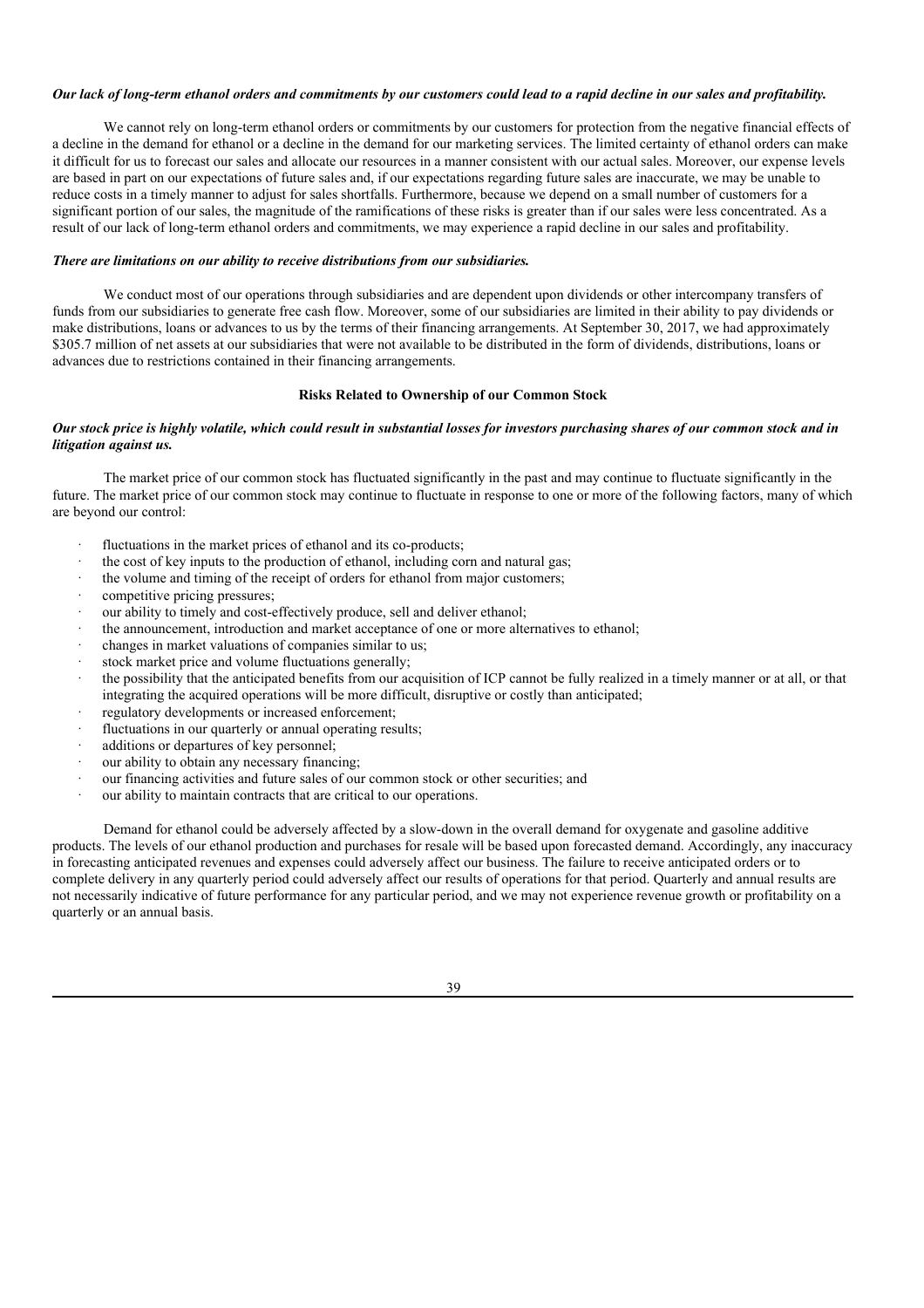The price at which you purchase shares of our common stock may not be indicative of the price that will prevail in the trading market. You may be unable to sell your shares of common stock at or above your purchase price, which may result in substantial losses to you and which may include the complete loss of your investment. In the past, securities class action litigation has often been brought against a company following periods of high stock price volatility. We may be the target of similar litigation in the future. Securities litigation could result in substantial costs and divert management's attention and our resources away from our business.

Any of the risks described above could have a material adverse effect on our results of operations or the price of our common stock, or both.

### The ICP acquisition may not be accretive to, and may instead reduce, our earnings per share, which may negatively affect the market *price of our common stock.*

Although the ICP acquisition is expected to be accretive to earnings per share, the acquisition may not be accretive to, and may instead reduce, our earnings per share. The expectation that the acquisition will be accretive is based on preliminary estimates that may materially change. All of the risk factors applicable to the ethanol industry and our business as a marketer and producer of ethanol are also be applicable to ICP's business. In addition, future events and conditions could decrease or delay any accretion, result in dilution or cause greater dilution than may be expected, including:

- adverse changes in market conditions;
- commodity prices for corn, ethanol, specialty alcohols, gasoline and crude oil;
- production levels:
- · operating results;
- competitive conditions;
- laws and regulations affecting the ethanol and specialty alcohol businesses;
- capital expenditure obligations; and
- general economic conditions.

Any decrease or delay of any accretion to our earnings per share, or any reduction in our earnings per share, as a result of our ICP acquisition could cause the price of our common stock to decline.

# **ITEM 2. UNREGISTERED SALES OF EQUITY SECURITIES AND USE OF PROCEEDS.**

### **Unregistered Sales of Equity Securities**

None.

# **Dividends**

Our current and future debt financing arrangements may limit or prevent cash distributions from our subsidiaries to us, depending upon the achievement of specified financial and other operating conditions and our ability to properly service our debt, thereby limiting or preventing us from paying cash dividends.

At September 30, 2017, we had \$305.7 million of net assets at our subsidiaries that were not available to be transferred to Pacific Ethanol, Inc. in the form of dividends, loans or advances due to restrictions contained in the credit facilities of our subsidiaries.

For each of the three months ended September 30, 2017 and 2016, we declared and paid in cash an aggregate of \$0.3 million in dividends on our Series B Cumulative Convertible Preferred Stock, or Series B Preferred Stock. We have never declared or paid cash dividends on our common stock and do not currently intend to pay cash dividends on our common stock in the foreseeable future. We currently anticipate that we will retain any earnings for use in the continued development of our business. The holders of our outstanding Series B Preferred Stock are entitled to dividends of 7% per annum, payable quarterly. Dividends in respect of our Series B Preferred Stock must be paid prior to the payment of any dividends in respect of our common stock.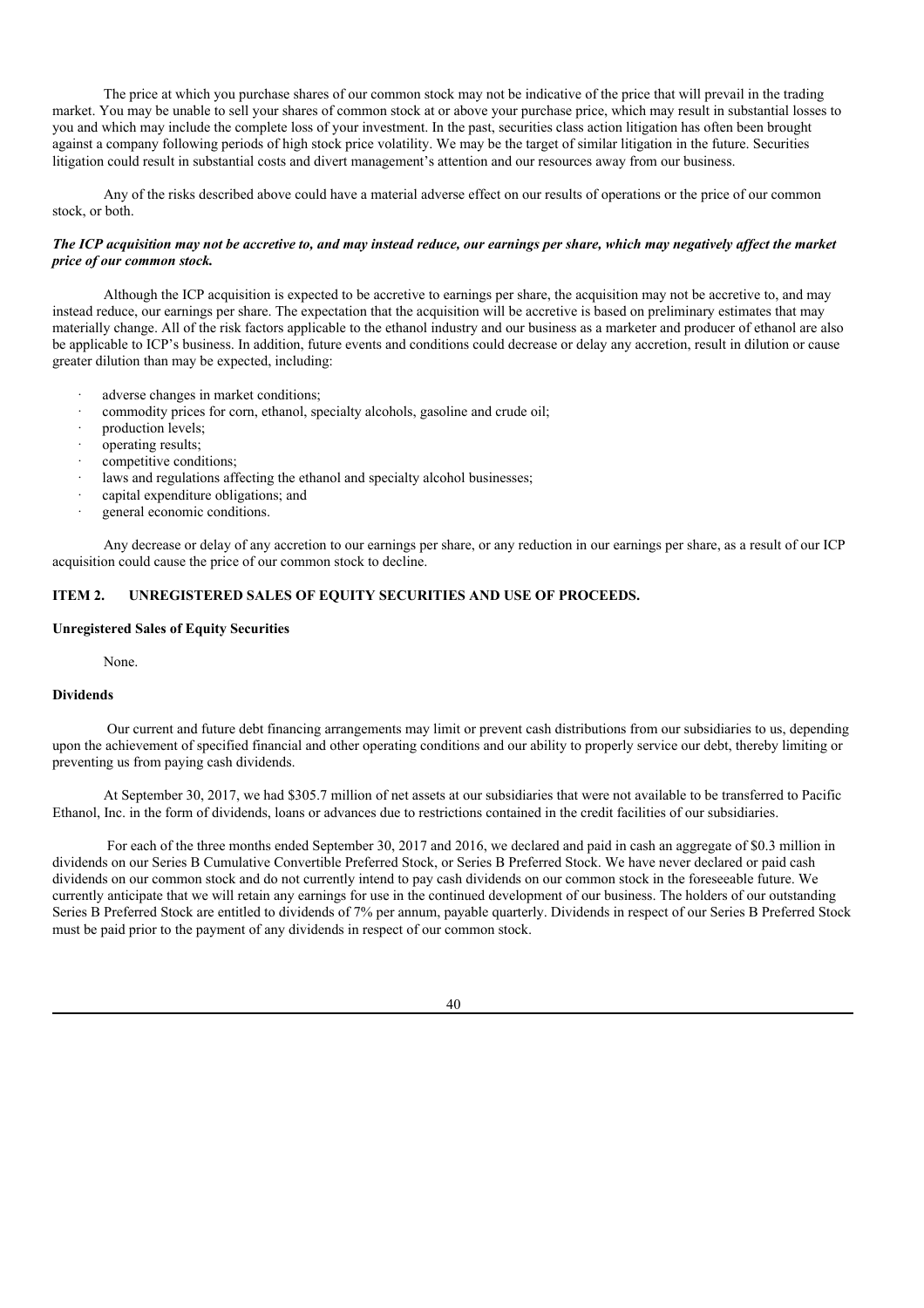# **ITEM 3. DEFAULTS UPON SENIOR SECURITIES.**

Not applicable.

# **ITEM 4. MINE SAFETY DISCLOSURES.**

Not applicable.

# **ITEM 5. OTHER INFORMATION.**

None.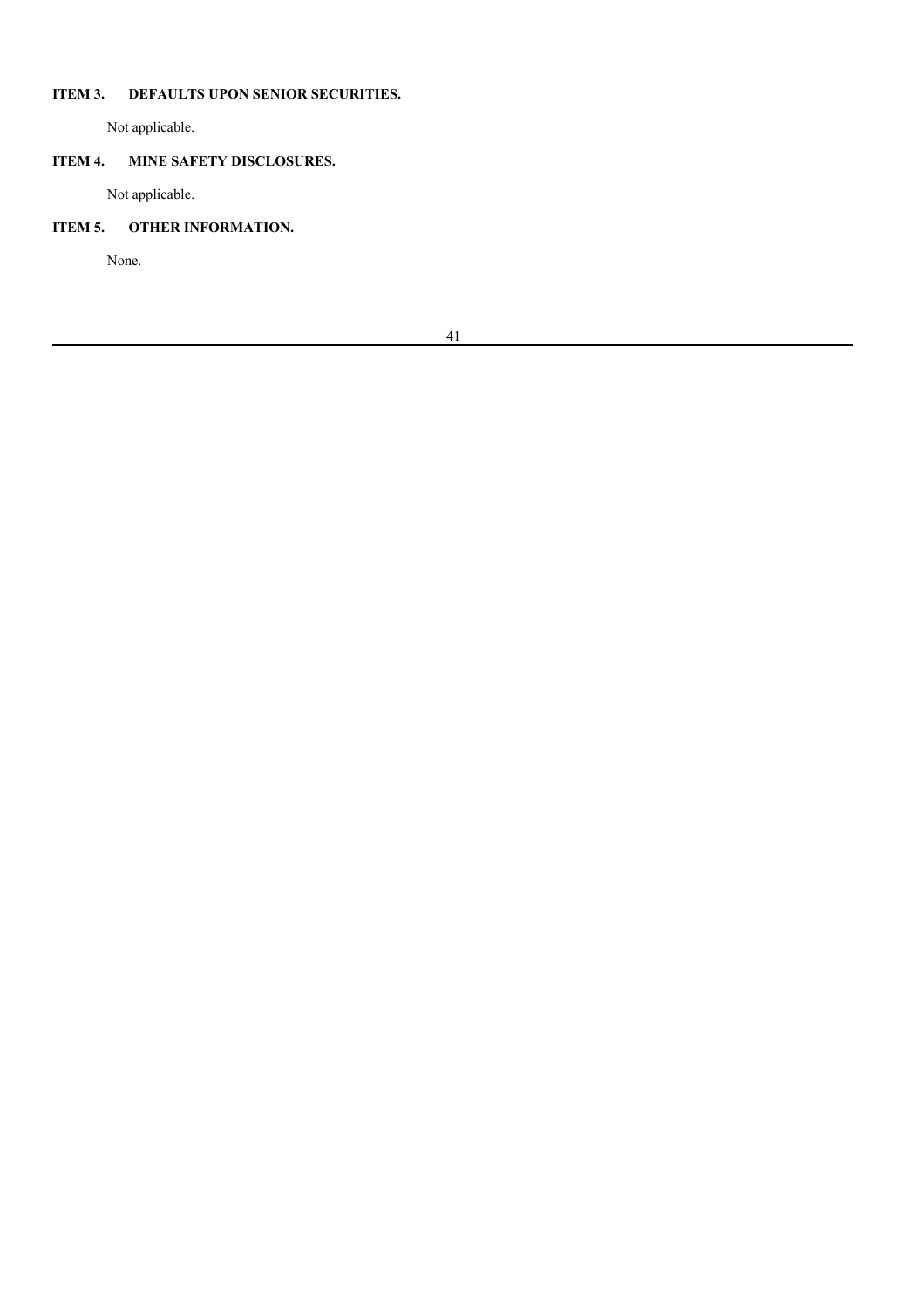# **ITEM 6. EXHIBITS.**

| Exhibit<br>Number | Description $(**)$                                                                                                                                                                                                                             |
|-------------------|------------------------------------------------------------------------------------------------------------------------------------------------------------------------------------------------------------------------------------------------|
| 10.1              | Promissory Note issued to Illinois Corn Processing Holdings Inc. on July 3, 2017 (1)                                                                                                                                                           |
| 10.2              | Promissory Note issued to MGPI Processing, Inc. on July 3, 2017 (1)                                                                                                                                                                            |
| 10.3              | Second Amended and Restated Loan and Security Agreement dated August 2, 2017 by and among Kinergy Marketing LLC,<br>Pacific Ag, Products, LLC, the parties thereto from time to time as Lenders and Wells Fargo Bank, National Association (2) |
| 10.4              | Second Amended and Restated Guarantee dated August 2, 2017 by Pacific Ethanol, Inc. in favor of Wells Fargo Bank,<br>National Association for and on behalf of the Lenders (2)                                                                 |
| 10.5              | Amendment No. 2 to Credit Agreement dated August 7, 2017 by and between Pacific Ethanol Pekin, LLC, Compeer<br>Financial, PCA and CoBank, ACB (3)                                                                                              |
| 10.6              | Credit Agreement dated September 15, 2017 by and between Illinois Corn Processing, LLC, Compeer Financial, PCA and<br>CoBank, ACB (4)                                                                                                          |
| 10.7              | Term Note dated September 15, 2017 by Illinois Corn Processing, LLC in favor of Compeer Financial, PCA (4)                                                                                                                                     |
| 10.8              | Revolving Term Note dated September 15, 2017 by Illinois Corn Processing, LLC in favor of Compeer Financial, PCA (4)                                                                                                                           |
| 10.9              | Illinois Future Advance Real Estate Mortgage dated September 15, 2017 by Illinois Corn Processing, LLC in favor of<br>CoBank, ACB (4)                                                                                                          |
| 10.10             | Security Agreement dated September 15, 2017 by Illinois Corn Processing, LLC in favor of CoBank, ACB (4)                                                                                                                                       |
| 31.1              | Certifications Required by Rule 13a-14(a) of the Securities Exchange Act of 1934, as amended, as Adopted Pursuant to<br>Section 302 of the Sarbanes-Oxley Act of 2002 (*)                                                                      |
| 31.2              | Certifications Required by Rule 13a-14(a) of the Securities Exchange Act of 1934, as amended, as Adopted Pursuant to<br>Section 302 of the Sarbanes-Oxley Act of 2002 (*)                                                                      |
| 32.1              | Certification of Chief Executive Officer and Chief Financial Officer Pursuant to 18 U.S.C. Section 1350, as Adopted<br>Pursuant to Section 906 of the Sarbanes-Oxley Act of 2002 (*)                                                           |

42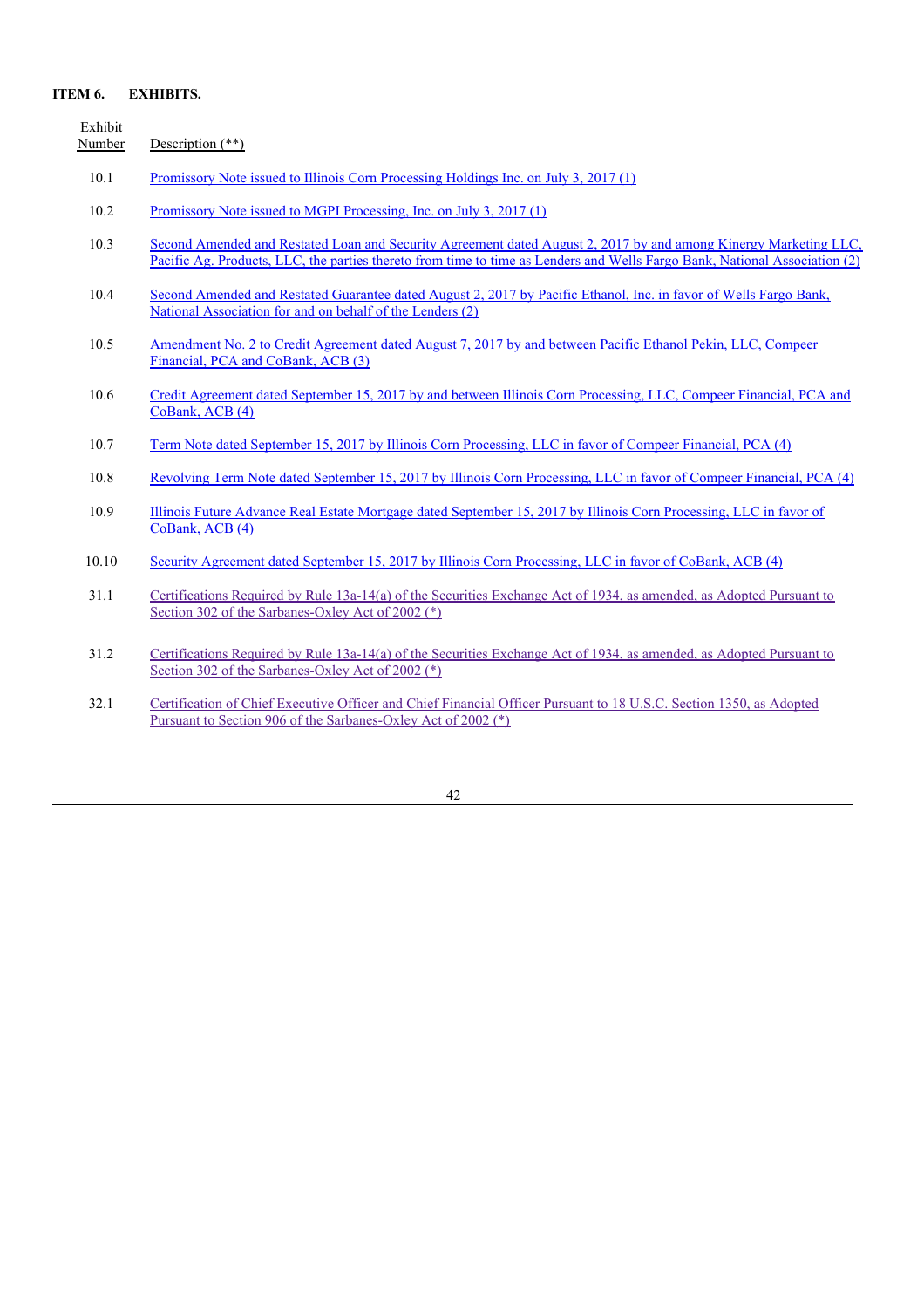- 101.INS XBRL Instance Document (\*)
- 101.SCH XBRL Taxonomy Extension Schema (\*)
- 101.CAL XBRL Taxonomy Extension Calculation Linkbase (\*)
- 101.DEF XBRL Taxonomy Extension Definition Linkbase (\*)
- 101.LAB XBRL Taxonomy Extension Label Linkbase (\*)
- 101.PRE XBRL Taxonomy Extension Presentation Linkbase (\*)

- (\*\*) Certain of the agreements filed as exhibits contain representations and warranties made by the parties thereto. The assertions embodied in such representations and warranties are not necessarily assertions of fact, but a mechanism for the parties to allocate risk. Accordingly, investors should not rely on the representations and warranties as characterizations of the actual state of facts or for any other purpose at the time they were made or otherwise.
- (1) Previously filed as an exhibit to the Registrant's Current Report on Form 8-K filed with the Securities and Exchange Commission on July 5, 2017.
- (2) Previously filed as an exhibit to the Registrant's Current Report on Form 8-K filed with the Securities and Exchange Commission on August 8, 2017.
- (3) Previously filed as an exhibit to the Registrant's Current Report on Form 8-K filed with the Securities and Exchange Commission on August 11, 2017.
- (4) Previously filed as an exhibit to the Registrant's Current Report on Form 8-K filed with the Securities and Exchange Commission on September 21, 2017.

<sup>(\*)</sup> Filed herewith.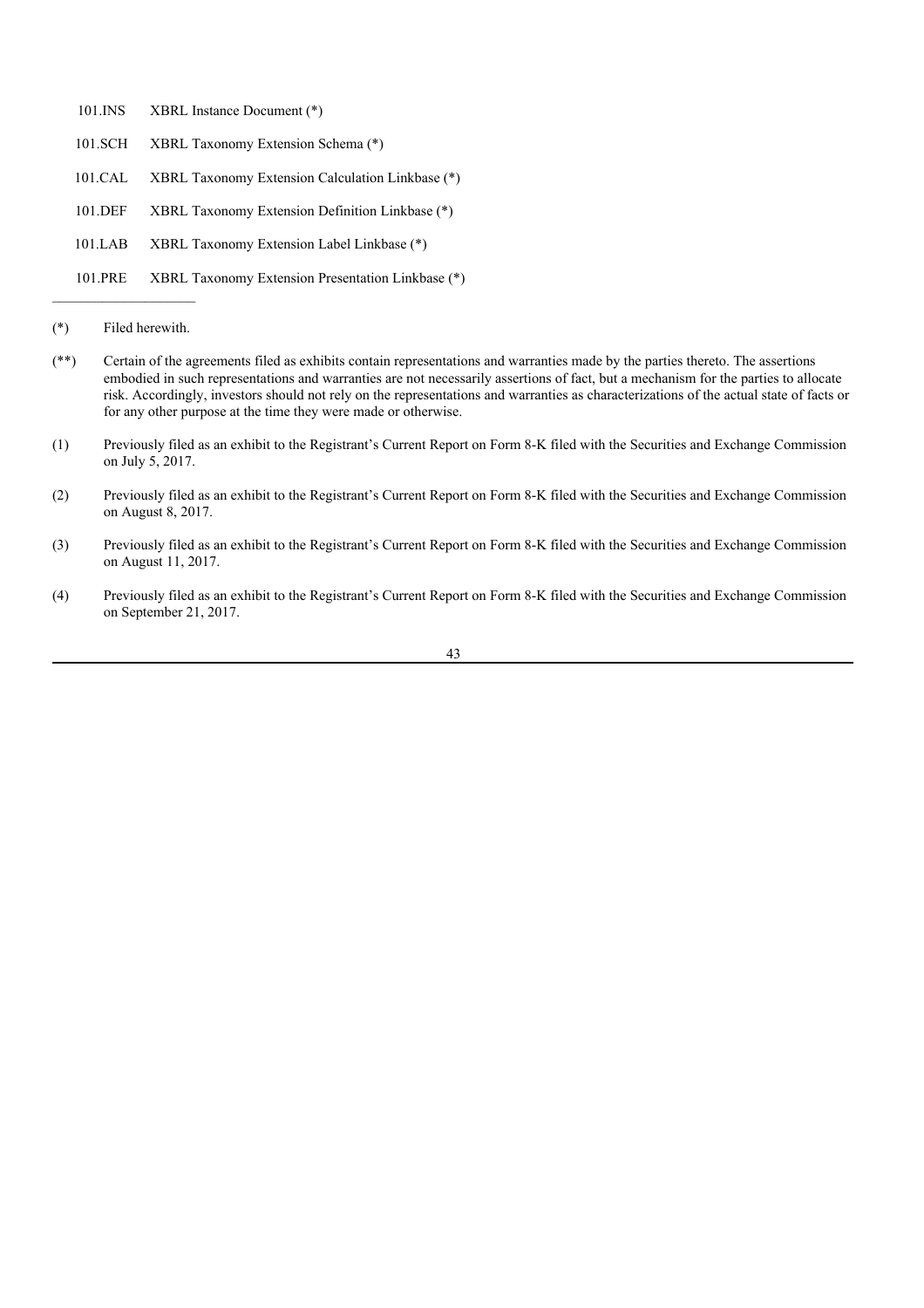# **SIGNATURES**

Pursuant to the requirements of the Securities Exchange Act of 1934, the registrant has duly caused this report to be signed on its behalf by the undersigned thereunto duly authorized.

**PACIFIC ETHANOL, INC.**

Dated: November 9, 2017 By: /S/ BRYON T. MCGREGOR

Bryon T. McGregor Chief Financial Officer (Principal Financial and Accounting Officer)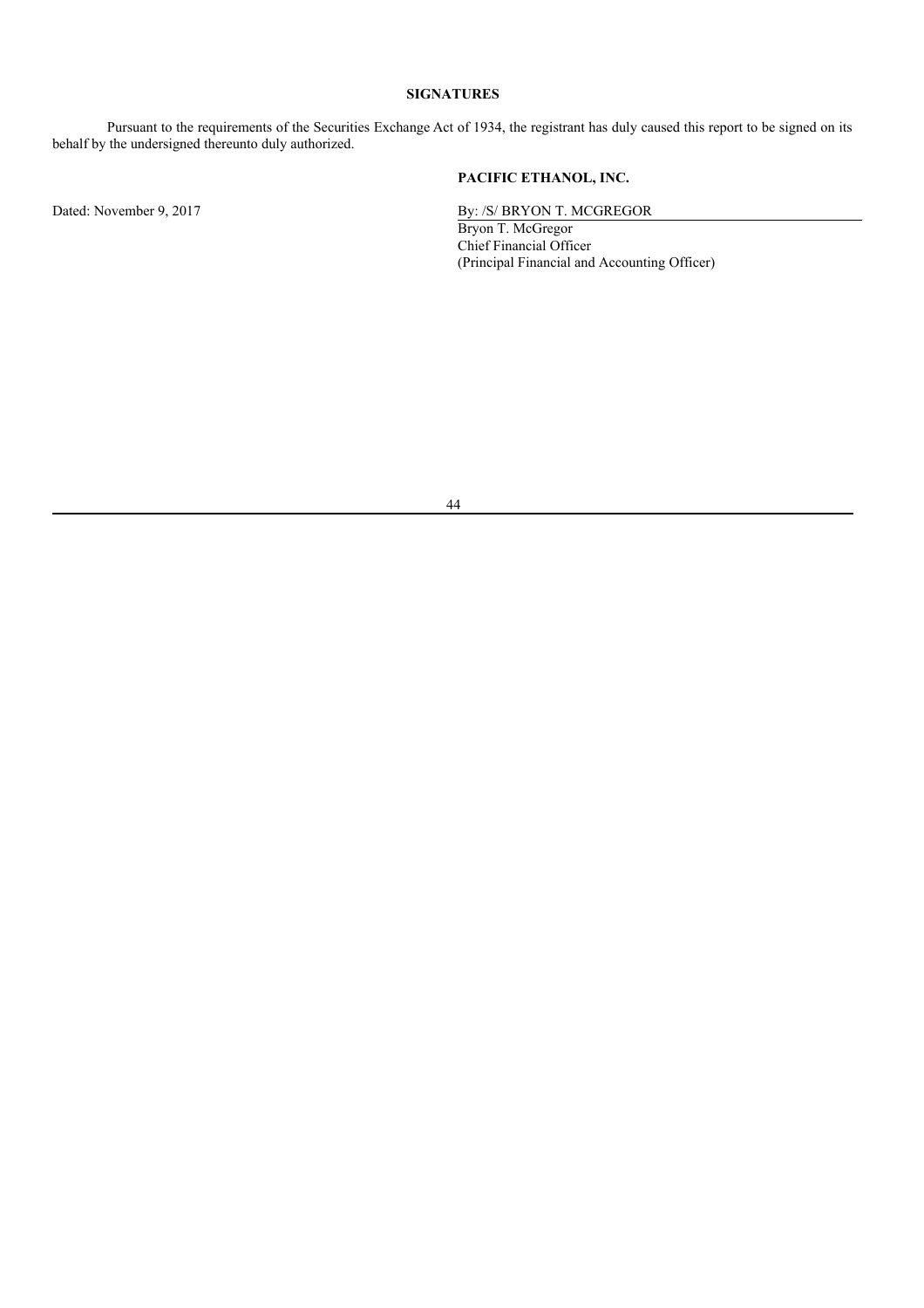# **EXHIBITS FILED WITH THIS REPORT**

| Exhibit |                                                                                                                     |
|---------|---------------------------------------------------------------------------------------------------------------------|
| Number  | Description                                                                                                         |
| 31.1    | Certification Required by Rule 13a-14(a) of the Securities Exchange Act of 1934, as amended, as Adopted Pursuant to |
|         | Section 302 of the Sarbanes-Oxley Act of 2002                                                                       |
| 31.2    | Certification Required by Rule 13a-14(a) of the Securities Exchange Act of 1934, as amended, as Adopted Pursuant to |
|         | Section 302 of the Sarbanes-Oxley Act of 2002                                                                       |
| 32.1    | Certification of Chief Executive Officer and Chief Financial Officer Pursuant to 18 U.S.C. Section 1350, as Adopted |
|         | Pursuant to Section 906 of the Sarbanes-Oxley Act of 2002                                                           |
| 101.INS | <b>XBRL</b> Instance Document                                                                                       |
| 101.SCH | <b>XBRL Taxonomy Extension Schema</b>                                                                               |
| 101.CAL | <b>XBRL Taxonomy Extension Calculation Linkbase</b>                                                                 |
| 101.DEF | <b>XBRL Taxonomy Extension Definition Linkbase</b>                                                                  |
| 101.LAB | <b>XBRL Taxonomy Extension Label Linkbase</b>                                                                       |
| 101.PRE | <b>XBRL Taxonomy Extension Presentation Linkbase</b>                                                                |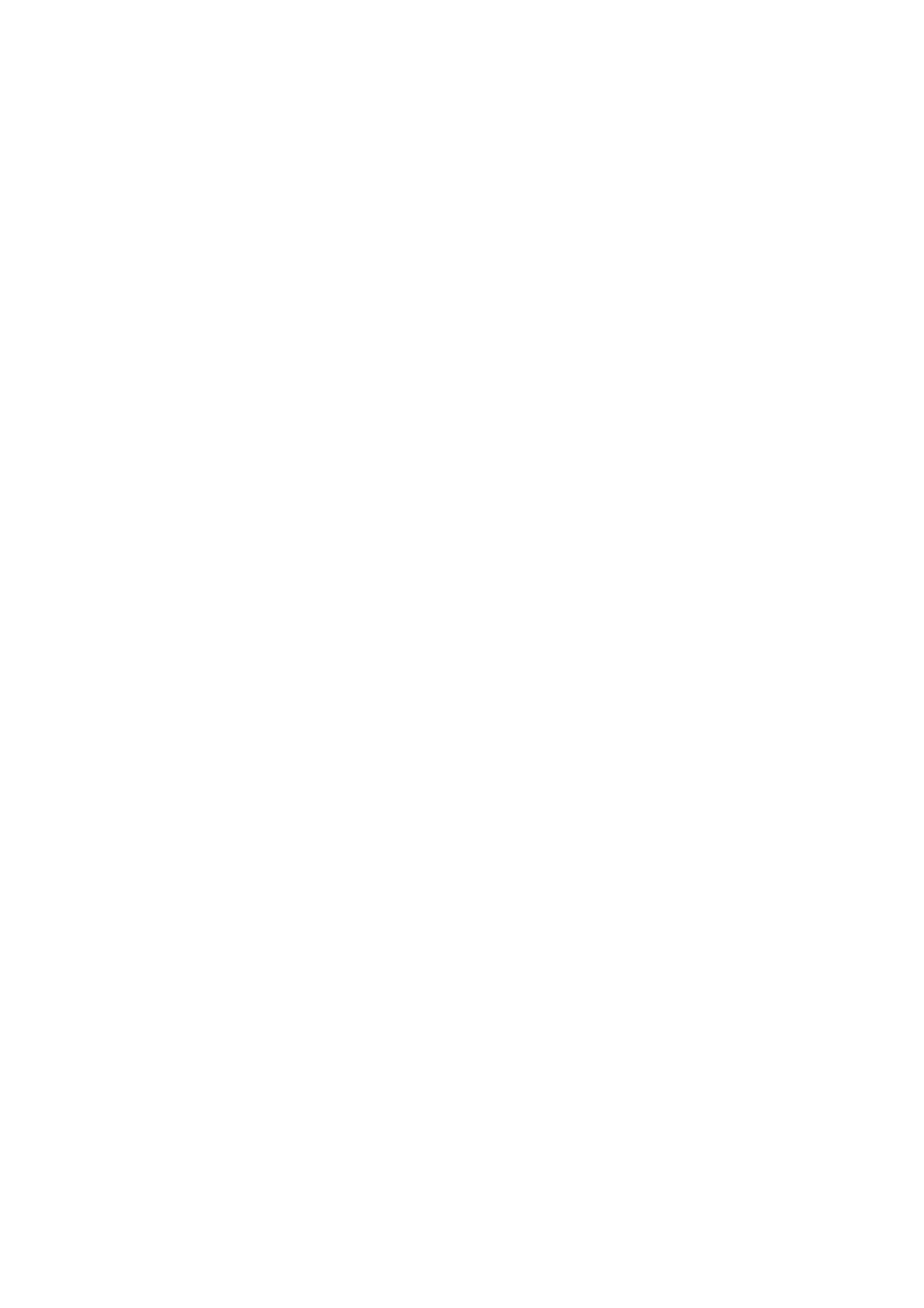### **EXHIBIT 31.1**

# **CERTIFICATION OF PRINCIPAL EXECUTIVE OFFICER PURSUANT TO SECTION 302 OF THE SARBANES-OXLEY ACT OF 2002**

I, Neil M. Koehler, certify that:

1. I have reviewed this Quarterly Report on Form 10-Q of Pacific Ethanol, Inc.;

2. Based on my knowledge, this report does not contain any untrue statement of a material fact or omit to state a material fact necessary to make the statements made, in light of the circumstances under which such statements were made, not misleading with respect to the period covered by this report;

3. Based on my knowledge, the financial statements, and other financial information included in this report, fairly present in all material respects the financial condition, results of operations and cash flows of the registrant as of, and for, the periods presented in this report;

4. The registrant's other certifying officer and I are responsible for establishing and maintaining disclosure controls and procedures (as defined in Exchange Act Rules 13a-15(e) and 15d-15(e)) and internal control over financial reporting (as defined in Exchange Act Rules  $13a-15(f)$  and  $15d-15(f)$  for the registrant and have:

(a) Designed such disclosure controls and procedures, or caused such disclosure controls and procedures to be designed under our supervision, to ensure that material information relating to the registrant, including its consolidated subsidiaries, is made known to us by others within those entities, particularly during the period in which this report is being prepared;

(b) Designed such internal control over financial reporting, or caused such internal control over financial reporting to be designed under our supervision, to provide reasonable assurance regarding the reliability of financial reporting and the preparation of financial statements for external purposes in accordance with generally accepted accounting principles;

(c) Evaluated the effectiveness of the registrant's disclosure controls and procedures and presented in this report our conclusions about the effectiveness of the disclosure controls and procedures, as of the end of the period covered by this report based on such evaluation; and

(d) Disclosed in this report any change in the registrant's internal control over financial reporting that occurred during the registrant's most recent fiscal quarter (the registrant's fourth fiscal quarter in the case of an annual report) that has materially affected, or is reasonably likely to materially affect, the registrant's internal control over financial reporting; and

5. The registrant's other certifying officer(s) and I have disclosed, based on our most recent evaluation of internal control over financial reporting, to the registrant's auditors and the audit committee of the registrant's board of directors (or persons performing the equivalent functions):

(a) All significant deficiencies and material weaknesses in the design or operation of internal control over financial reporting which are reasonably likely to adversely affect the registrant's ability to record, process, summarize and report financial information; and

(b) Any fraud, whether or not material, that involves management or other employees who have a significant role in the registrant's internal control over financial reporting.

Date: November 9, 2017

/S/ NEIL M. KOEHLER Neil M. Koehler President and Chief Executive Officer (Principal Executive Officer)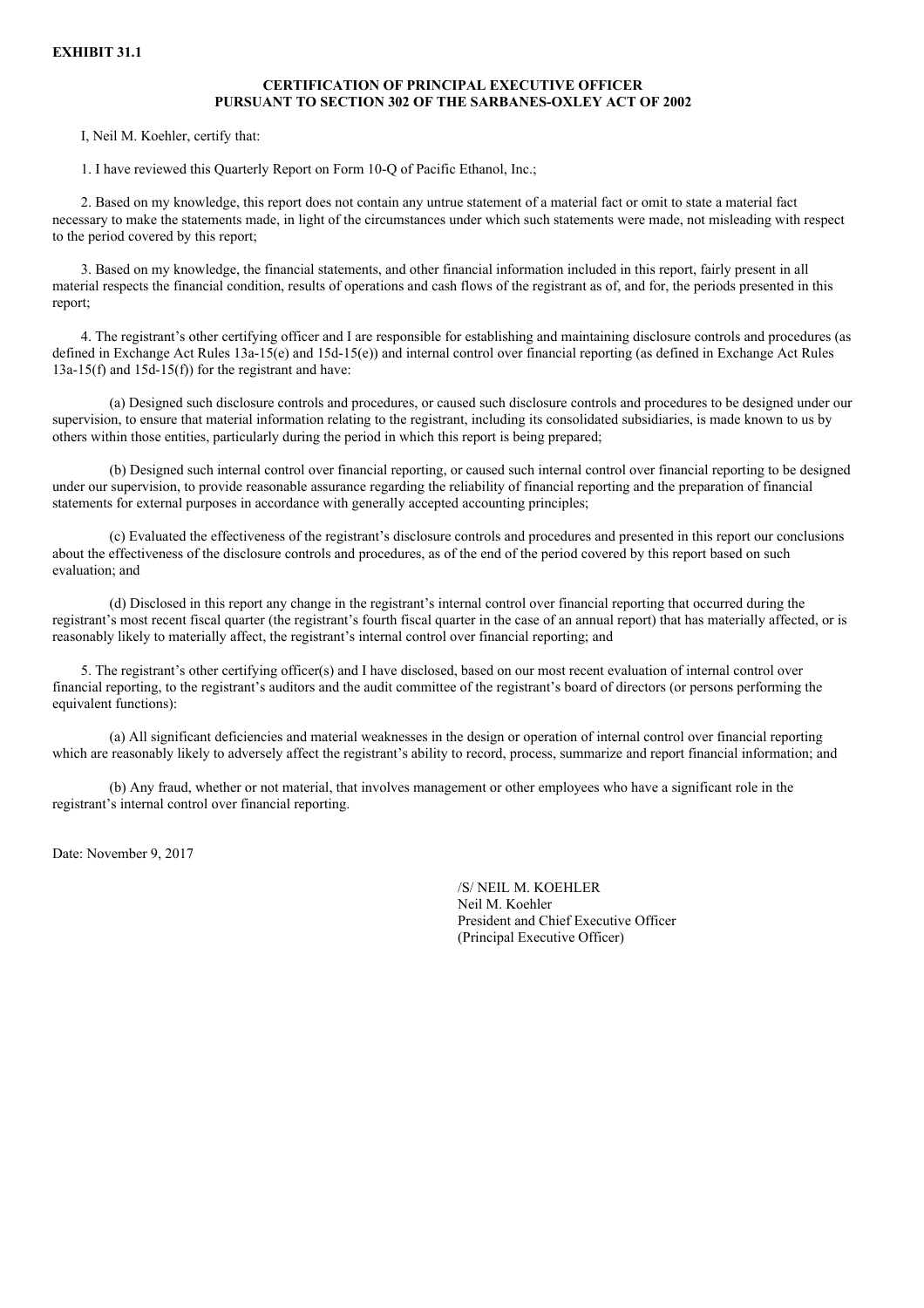### **EXHIBIT 31.2**

### **CERTIFICATION OF PRINCIPAL FINANCIAL OFFICER PURSUANT TO SECTION 302 OF THE SARBANES-OXLEY ACT OF 2002**

I, Bryon T. McGregor, certify that:

1. I have reviewed this Quarterly Report on Form 10-Q of Pacific Ethanol, Inc.;

2. Based on my knowledge, this report does not contain any untrue statement of a material fact or omit to state a material fact necessary to make the statements made, in light of the circumstances under which such statements were made, not misleading with respect to the period covered by this report;

3. Based on my knowledge, the financial statements, and other financial information included in this report, fairly present in all material respects the financial condition, results of operations and cash flows of the registrant as of, and for, the periods presented in this report;

4. The registrant's other certifying officer and I are responsible for establishing and maintaining disclosure controls and procedures (as defined in Exchange Act Rules 13a-15(e) and 15d-15(e)) and internal control over financial reporting (as defined in Exchange Act Rules  $13a-15(f)$  and  $15d-15(f)$  for the registrant and have:

(a) Designed such disclosure controls and procedures, or caused such disclosure controls and procedures to be designed under our supervision, to ensure that material information relating to the registrant, including its consolidated subsidiaries, is made known to us by others within those entities, particularly during the period in which this report is being prepared;

(b) Designed such internal control over financial reporting, or caused such internal control over financial reporting to be designed under our supervision, to provide reasonable assurance regarding the reliability of financial reporting and the preparation of financial statements for external purposes in accordance with generally accepted accounting principles;

(c) Evaluated the effectiveness of the registrant's disclosure controls and procedures and presented in this report our conclusions about the effectiveness of the disclosure controls and procedures, as of the end of the period covered by this report based on such evaluation; and

(d) Disclosed in this report any change in the registrant's internal control over financial reporting that occurred during the registrant's most recent fiscal quarter (the registrant's fourth fiscal quarter in the case of an annual report) that has materially affected, or is reasonably likely to materially affect, the registrant's internal control over financial reporting; and

5. The registrant's other certifying officer(s) and I have disclosed, based on our most recent evaluation of internal control over financial reporting, to the registrant's auditors and the audit committee of the registrant's board of directors (or persons performing the equivalent functions):

(a) All significant deficiencies and material weaknesses in the design or operation of internal control over financial reporting which are reasonably likely to adversely affect the registrant's ability to record, process, summarize and report financial information; and

(b) Any fraud, whether or not material, that involves management or other employees who have a significant role in the registrant's internal control over financial reporting.

Date: November 9, 2017

/S/ BRYON T. MCGREGOR Bryon T. McGregor Chief Financial Officer (Principal Financial Officer)